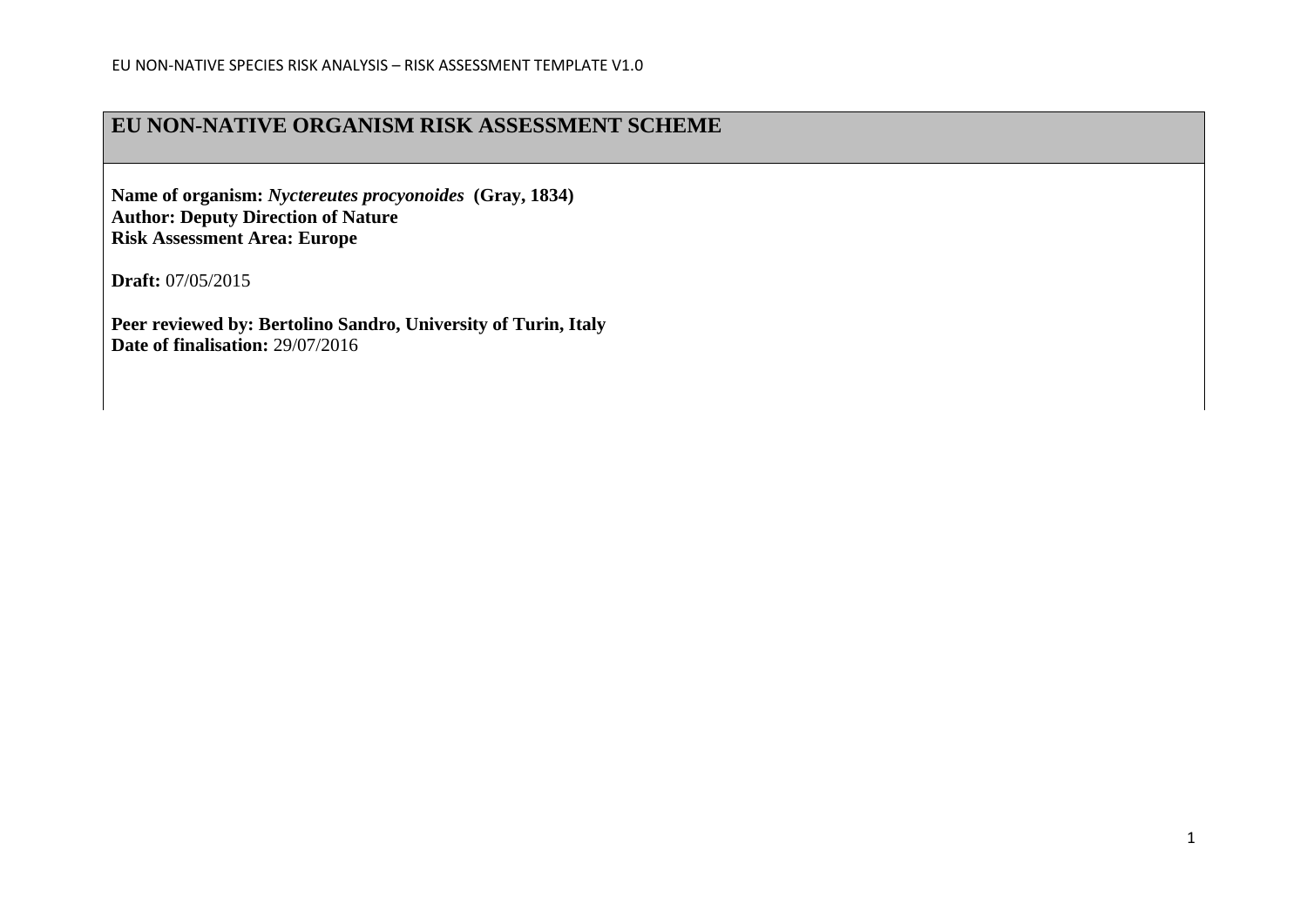| <b>EU CHAPPEAU</b>                                                                                |                                                                                                                                                                                                                                                                                                                                                                                                                                                                                                                                                                                                                                                                                                       |
|---------------------------------------------------------------------------------------------------|-------------------------------------------------------------------------------------------------------------------------------------------------------------------------------------------------------------------------------------------------------------------------------------------------------------------------------------------------------------------------------------------------------------------------------------------------------------------------------------------------------------------------------------------------------------------------------------------------------------------------------------------------------------------------------------------------------|
| <b>QUESTION</b>                                                                                   | <b>RESPONSE</b>                                                                                                                                                                                                                                                                                                                                                                                                                                                                                                                                                                                                                                                                                       |
| 1. In how many EU member states has this species been recorded? List<br>them.                     | Austria, Bulgaria, Denmark, Estonia, Finland, Germany, Italy, Hungary, Latvia,<br>Lithuania, Netherlands, Poland, Romania, Slovakia, Sweden, France; Czech<br>Republic; Belgium; Slovenia.<br>During the last decade, a further range expansion of racoon dog into Mediterranean<br>areas has been shown by road-killed individuals: 2008 in Southern Spain (ANSE,<br>$2010$ ).                                                                                                                                                                                                                                                                                                                       |
| 2. In how many EU member states has this species currently<br>established populations? List them. | Established in the Bulgaria, Czech Republic, Estonia, Finland, Germany, Hungary,<br>Latvia, Lithuania, Poland, Romania, Slovakia (Baiwy et al. 2013), Sweden,<br>Denmark (Dahl et al. 2013), France (Léger, 2008). The species is recorded also in<br>Austria, Italy and the Netherlands, though sometime with few records (Kauhala and<br>Winter 2006)                                                                                                                                                                                                                                                                                                                                               |
| 3. In how many EU member states has this species shown signs of<br>invasiveness? List them.       | In accordance to Kowalczyk (2014), in some areas (e.g. in Finland, Baltic<br>countries), N. procyonoides is the most common carnivore. It is widespread and<br>common in Finland, Poland, Latvia, Lithuania, Estonia and Germany. The species is<br>rare, but with an increase in numbers in Sweden and Denmark. It occurs also in<br>Czech Republic, Slovakia, Hungary, Bulgaria and Romania. It is sporadically seen<br>in Austria, France, Netherlands, (first breeding observed in 2005, R. Andersen, pers.<br>com.(In NOBANIS), Slovenia (MitchellJones et al. 1999, Kauhala and Saeki<br>2004a). Some raccoon dogs have also been seen in the eastern Alps in Italy (P.<br>Genovesi, in press). |
| 4. In which EU Biogeographic areas could this species establish?                                  | According to the range in the native area and the present distribution in Europe the<br>specie could establish viable population in the Continental, Atlantic, Boreal and<br>Pannonian biogeographich areas. In the native range N. procyonoides is present also<br>in warm areas with dry summer, therefore an establishment in Mediterranean<br>habitats could not be excluded; in fact the species is present in some areas in<br>Macedonia and Spain.                                                                                                                                                                                                                                             |
| 5. In how many EU Member States could this species establish in the                               | Probably all or most EU-countries; Austria, Bulgaria, Croatia, Cyprus, Greece,                                                                                                                                                                                                                                                                                                                                                                                                                                                                                                                                                                                                                        |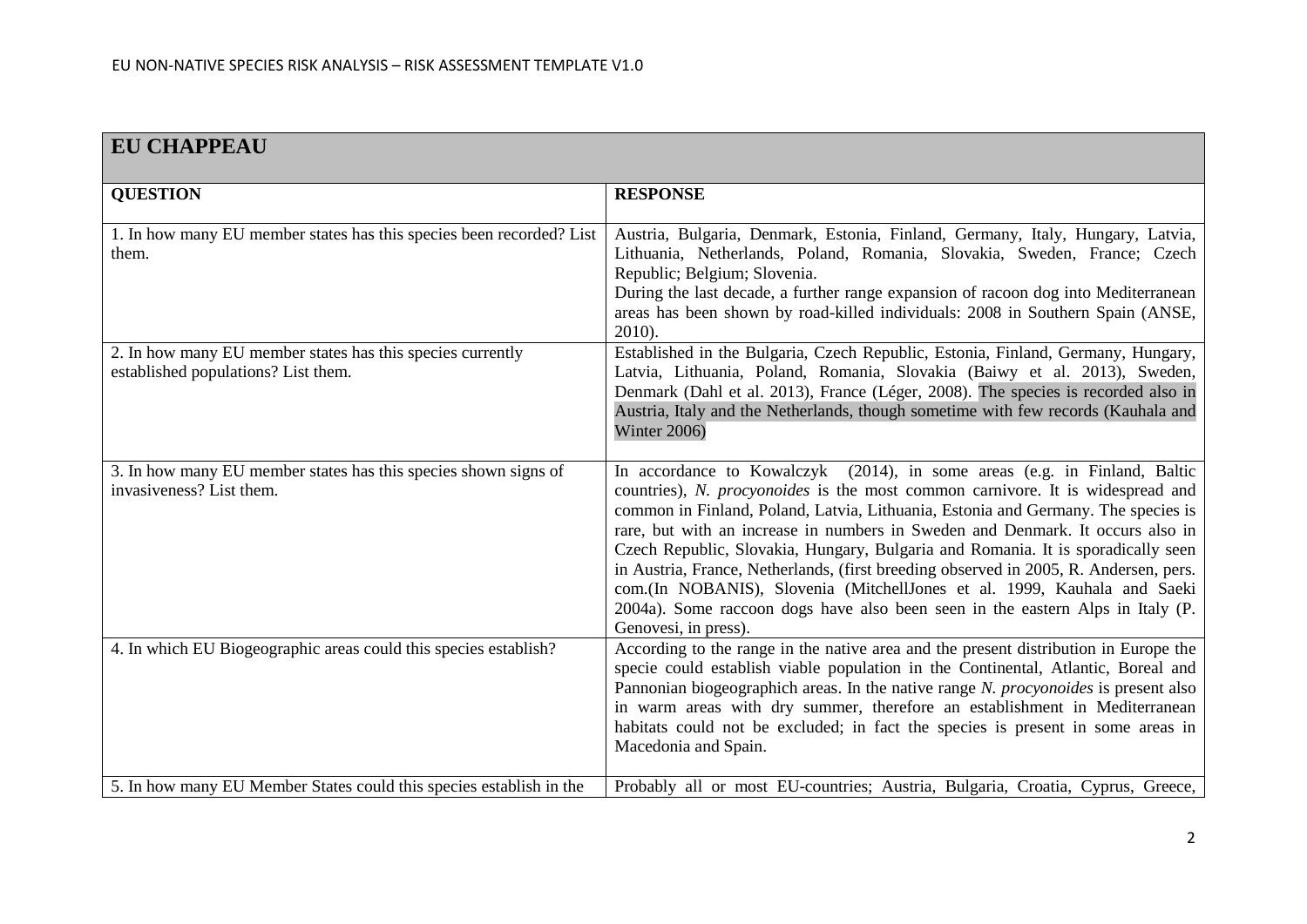| future [given current climate] (including those where it is already | Ireland, Luxembourg, Malta, Portugal, Great Britain, Denmark, Estonia, Finland, |
|---------------------------------------------------------------------|---------------------------------------------------------------------------------|
| established)? List them.                                            | Germany, Italy, Hungary, Latvia, Lithuania, Netherlands, Poland, Romania,       |
|                                                                     | Slovakia, Sweden, France; Czech Republic; Belgium, Slovenia, Spain, UK.         |
|                                                                     |                                                                                 |
| 6. In how many EU member states could this species become invasive  | In most of the European countries                                               |
| in the future [given current climate] (where it is not already      |                                                                                 |
| established)?                                                       |                                                                                 |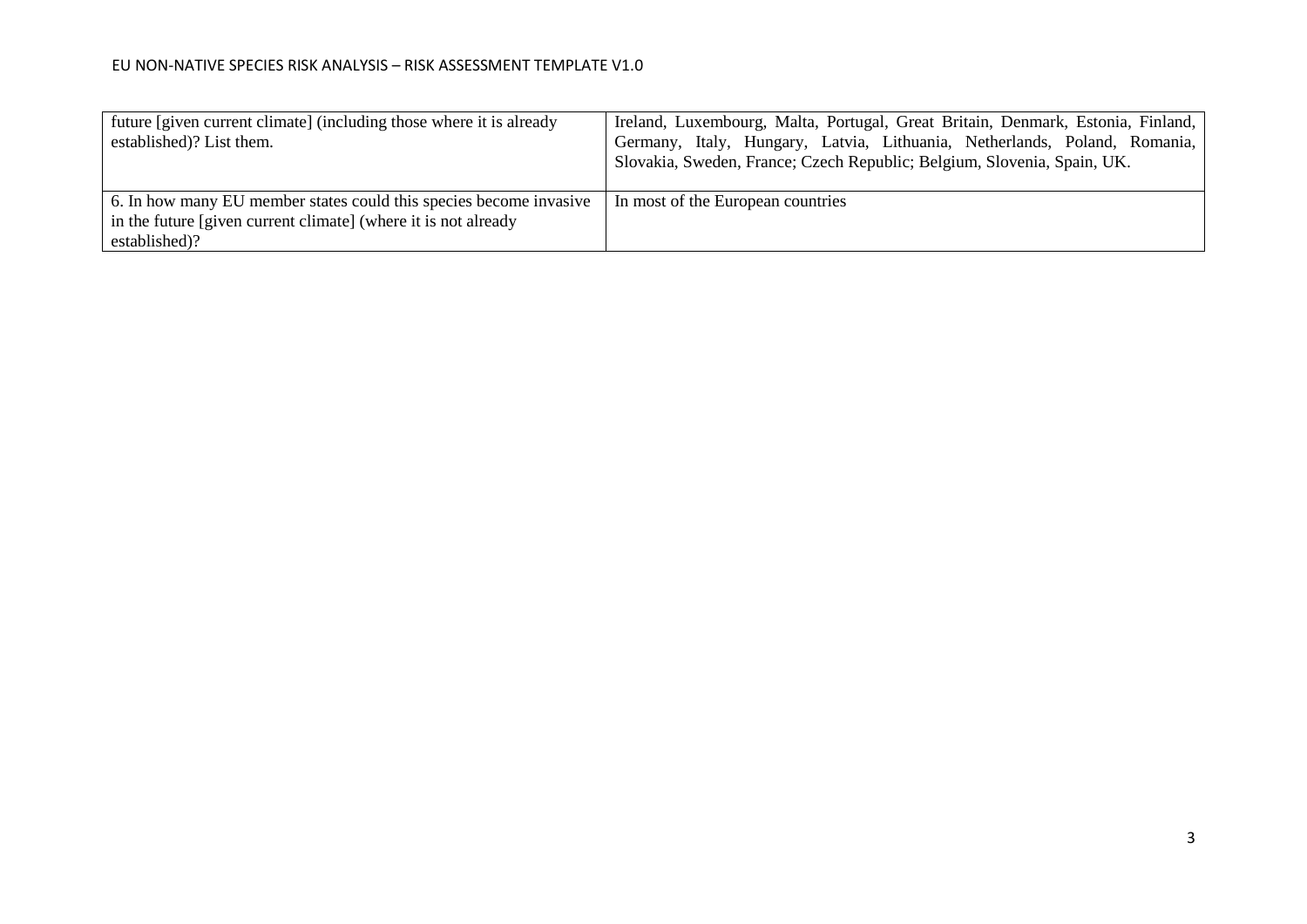| <b>SECTION A – Organism Information and Screening</b>                                                                                                |                                                         |                                                                                                                                                                                                                                                                                                                                                                                                                                                                                                                                                                                                                                                                                                                                                                                                                                                                                                                                    |
|------------------------------------------------------------------------------------------------------------------------------------------------------|---------------------------------------------------------|------------------------------------------------------------------------------------------------------------------------------------------------------------------------------------------------------------------------------------------------------------------------------------------------------------------------------------------------------------------------------------------------------------------------------------------------------------------------------------------------------------------------------------------------------------------------------------------------------------------------------------------------------------------------------------------------------------------------------------------------------------------------------------------------------------------------------------------------------------------------------------------------------------------------------------|
| <b>Stage 1. Organism Information</b>                                                                                                                 | <b>RESPONSE</b><br>[chose one entry, delete all others] | <b>COMMENT</b>                                                                                                                                                                                                                                                                                                                                                                                                                                                                                                                                                                                                                                                                                                                                                                                                                                                                                                                     |
| 1. Identify the organism. Is it clearly a single<br>taxonomic entity and can it be adequately<br>distinguished from other entities of the same rank? | Nyctereutes procyonoides (Gray, 1834)                   | Yes, this species can be adequately distinguished<br>from other entities of the same rank in Europe. (In<br>Japan, Nyctereutes viverrinus is a similar species.)                                                                                                                                                                                                                                                                                                                                                                                                                                                                                                                                                                                                                                                                                                                                                                   |
| 2. If not a single taxonomic entity, can it be<br>redefined? (if necessary use the response box to<br>re-define the organism and carry on)           | <b>NA</b>                                               |                                                                                                                                                                                                                                                                                                                                                                                                                                                                                                                                                                                                                                                                                                                                                                                                                                                                                                                                    |
| 3. Does a relevant earlier risk assessment exist?<br>(give details of any previous risk assessment)                                                  | N <sub>o</sub>                                          | A Risk Assessment has been conducted in Belgium<br>and The Netherlands and the result was that the<br>species has high potential of establishment and<br>dispersal in those countries.<br>In Belgium, according to ISEIA protocol, the<br>raccoon dog receives a score of 9 and falls in<br>category B1, representing a 'moderate<br>environmental risk'.<br>The risk-assessment produced in Netherland<br>(Mulder 2011) report the ISEIA score (B1-9) but<br>applied also and Australian risk assessment<br>procedure. According to this procedure, the<br>raccoon dog in Europe received the following<br>values for the three risk scores: 0 (not dangerous),<br>13 (extreme establishment risk) and 14 (moderate<br>pest risk). Combining these scores according to the<br>rules of the model, results in threat category<br>'extreme' for the raccoon dog. This result differs<br>from the outcome of the ISEIA protocol. The |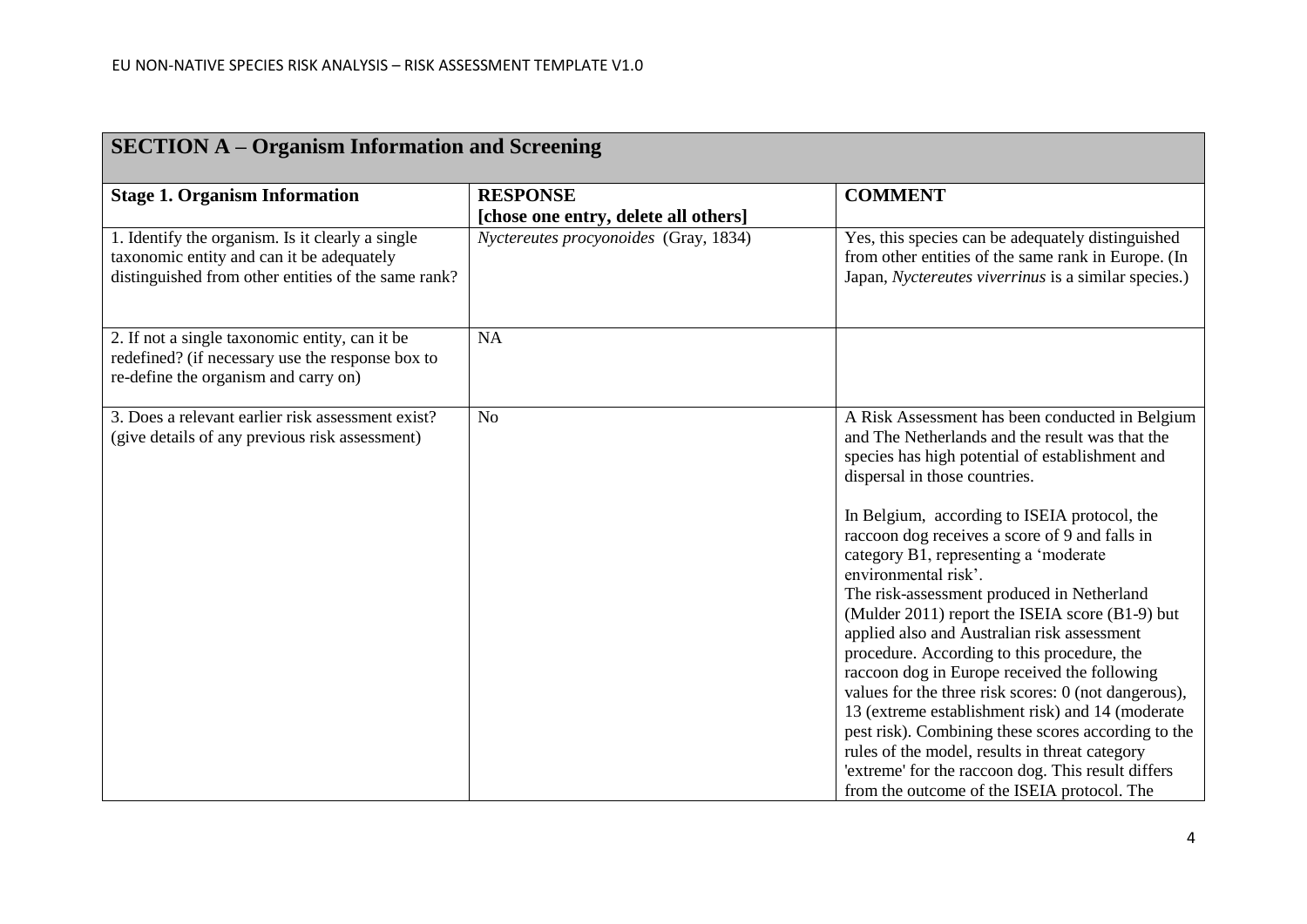|                                                       |                                                   | reason behind this discrepancy is, that the<br>Australian model more strongly focuses on the risk<br>of an exotic species arriving in the country and |
|-------------------------------------------------------|---------------------------------------------------|-------------------------------------------------------------------------------------------------------------------------------------------------------|
|                                                       |                                                   | establishing a population. The raccoon dog scores                                                                                                     |
|                                                       |                                                   | 13 of the 14 possible points on this aspect: it is                                                                                                    |
|                                                       |                                                   | certain to arrive in the Netherlands and to establish<br>a population here. The ISEIA protocol is originally                                          |
|                                                       |                                                   | designed only for the species already established in                                                                                                  |
|                                                       |                                                   | Europe.                                                                                                                                               |
| 4. If there is an earlier risk assessment is it still | No                                                | They only consider single countries.                                                                                                                  |
| entirely valid, or only partly valid?                 |                                                   |                                                                                                                                                       |
| 5. Where is the organism native?                      | China; Japan; Korea, Democratic People's          | Japanese raccoon dogs should be classified as                                                                                                         |
|                                                       | Republic of; Korea, Republic of; Mongolia;        | separate species: Nyctereutes viverrinus (Kim et                                                                                                      |
|                                                       | Russian Federation (Amur, Central European        | al. 2015).                                                                                                                                            |
|                                                       | Russia - Introduced, Chita, East European Russia) |                                                                                                                                                       |
|                                                       | (Kauhala & Saeki 2008).                           |                                                                                                                                                       |
| 6. What is the global distribution of the organism    | Native:                                           |                                                                                                                                                       |
| (excluding Europe)?                                   | China; (Japan); Korea, Democratic People's        |                                                                                                                                                       |
|                                                       | Republic of Korea, Republic of Mongolia; Viet     |                                                                                                                                                       |
|                                                       | Nam, Russian Federation (Amur ja Ussuri           |                                                                                                                                                       |
|                                                       | regions),                                         |                                                                                                                                                       |
|                                                       | <b>Introduced</b> (subspecies N. p. ussuriensis): |                                                                                                                                                       |
|                                                       | Asia:                                             |                                                                                                                                                       |
|                                                       | Transcaucasia, North Caucasus, Abkhazia,          |                                                                                                                                                       |
|                                                       | Astrakhan, Southern Ossetia, Karatalinia,         |                                                                                                                                                       |
|                                                       | Kazakhstan, Kirgizia, Chita, Khabarovsk           |                                                                                                                                                       |
|                                                       | European Russia: Leningrad, Novgorod, Kalinin     |                                                                                                                                                       |
|                                                       | and Ryazan provinces, Pskov, Kola Peninsula,      |                                                                                                                                                       |
|                                                       | Karelian Isthmus, Archangel. Other European       |                                                                                                                                                       |
|                                                       | countries (excluding EU): Belarus;; Moldova;      |                                                                                                                                                       |
|                                                       | Norway; Switzerland; Ukraine                      |                                                                                                                                                       |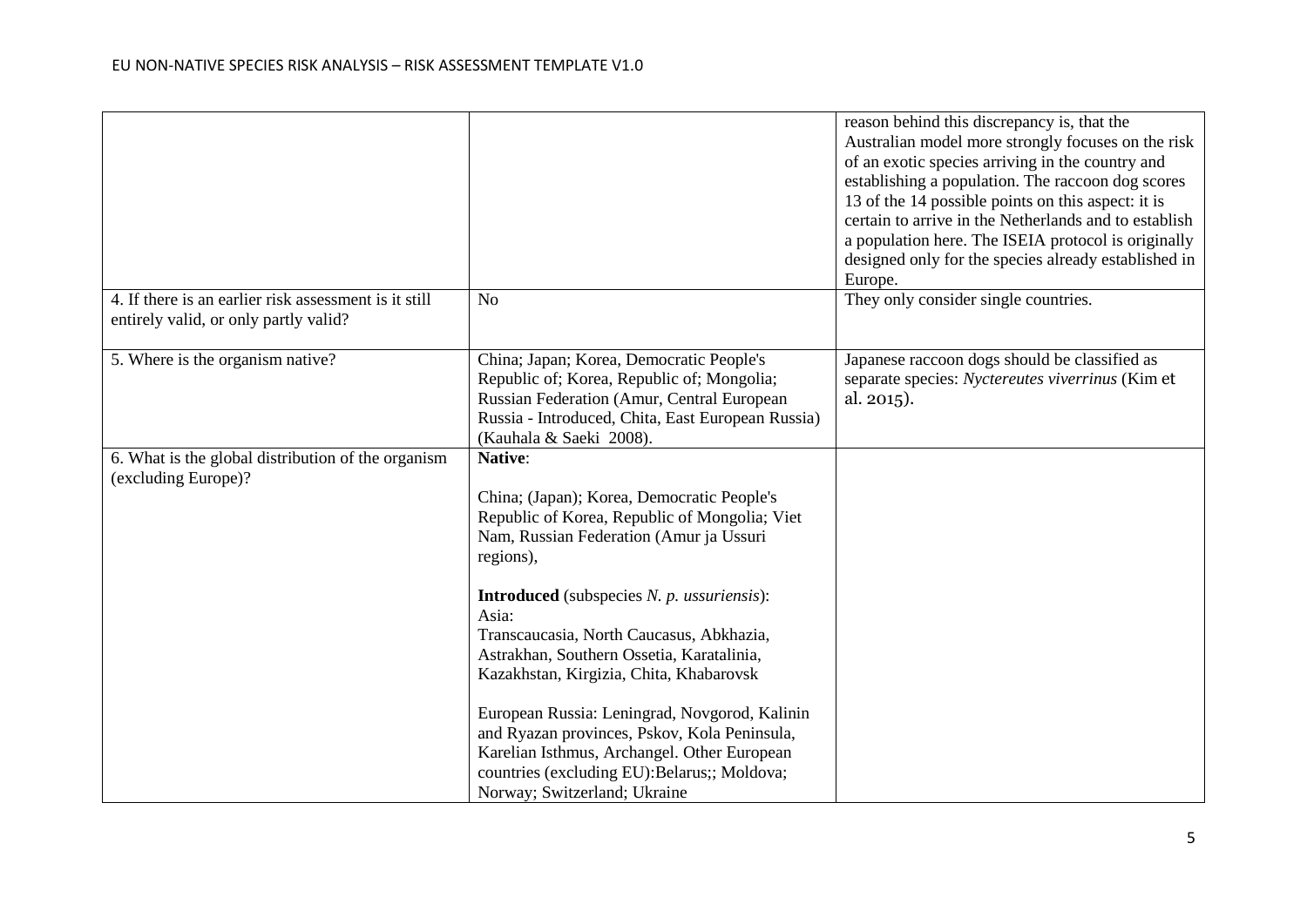|                                                                                                                           | Present - origin uncertain:<br>Uzbekistan<br>(Kauhala & Saeki 2008).                                                                                                                                                                               |                                                                                                                                                                                                                                                                                                                                                                                                                                                                                                                                                                                                                                                                                                                                                                                               |
|---------------------------------------------------------------------------------------------------------------------------|----------------------------------------------------------------------------------------------------------------------------------------------------------------------------------------------------------------------------------------------------|-----------------------------------------------------------------------------------------------------------------------------------------------------------------------------------------------------------------------------------------------------------------------------------------------------------------------------------------------------------------------------------------------------------------------------------------------------------------------------------------------------------------------------------------------------------------------------------------------------------------------------------------------------------------------------------------------------------------------------------------------------------------------------------------------|
| 7. What is the distribution of the organism in<br>Europe?                                                                 | Austria, Belarus, Belgium, Bulgaria, Czech,<br>Denmark, Estonia, Finland, France, Germany,<br>Italy, Hungary, Latvia, Lithuania, Moldova,<br>Netherlands, Norway, Poland, Western Russia,<br>Romania, Slovakia, Sweden, Switzerland and<br>Ukraine | The raccoon dog quickly colonized new areas after<br>being introduced to the European part of the<br>former Soviet Union. Today it is widespread in<br>Northern and Eastern Europe and is still spreading<br>in Central Europe. Features behind its success<br>include its adaptability, high reproductive<br>potential, omnivory, hibernation in northern areas,<br>multiple introductions with $> 9000$ individuals<br>from different localities, and tendency to wander<br>enabling gene flow between populations (Kauhala<br>& Kowalczyk 2011).                                                                                                                                                                                                                                           |
| 8. Is the organism known to be invasive (i.e. to<br>threaten organisms, habitats or ecosystems)<br>anywhere in the world? | Yes. It is vector of diseases and parasites.                                                                                                                                                                                                       | It was listed in the top 100 most damaging invasive<br>species by the DAISIE project<br>(http://www.europe-<br>aliens.org/speciesTheWorst.do).<br>Raccoon dogs have been reported to cause<br>severe damage to waterfowl colonies (Kauhala<br>1996a; Kull et al 2001; Kowalczyk 2014).<br>Raccoon dogs may become a threat to bird and<br>frog populations, particularly on islands<br>(Kauhala 1996a). However, some predator<br>removal experiment show no effect on<br>waterfowl or contrasting results (Kauhala,<br>2004; Väänänen et al., 2007)<br>Birds eaten by raccoon dogs are mainly<br>passerines (Kauhala, 2009; Sutor et al., 2010).<br>They are more important for raccoon dogs<br>when voles are scarce than during vole peak<br>population times (Ivanova, 1962; Judin, 1977; |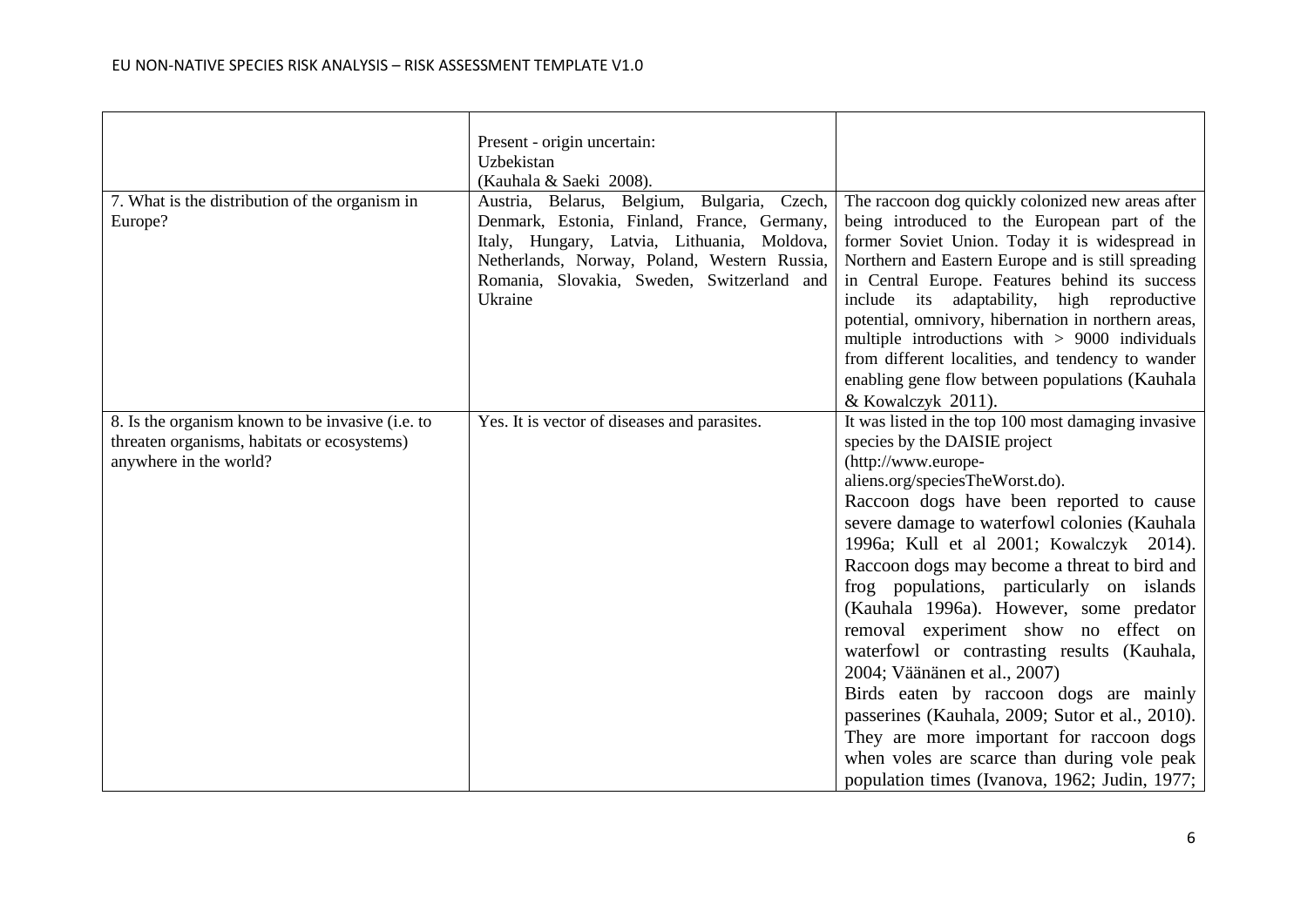| (2011 and references therein). Both adult frogs<br>and tadpoles are easy prey for raccoon dogs<br>and this may cause a decline in frog<br>populations, especially on islands and in other<br>fragmented or isolated areas (Kauhala and<br>Auniola, 2001; Sutor et al., 2010). Frogs were<br>scarce in the diet of raccoon dogs in the outer<br>archipelago in southern Finland, although they<br>occurred commonly in the diet on the<br>mainland (Kauhala and Auniola, 2001).<br>The raccoon dog is a very important vector of<br>rabies, sarcoptic mange, trichinellosis and |
|--------------------------------------------------------------------------------------------------------------------------------------------------------------------------------------------------------------------------------------------------------------------------------------------------------------------------------------------------------------------------------------------------------------------------------------------------------------------------------------------------------------------------------------------------------------------------------|
|                                                                                                                                                                                                                                                                                                                                                                                                                                                                                                                                                                                |
|                                                                                                                                                                                                                                                                                                                                                                                                                                                                                                                                                                                |
|                                                                                                                                                                                                                                                                                                                                                                                                                                                                                                                                                                                |
|                                                                                                                                                                                                                                                                                                                                                                                                                                                                                                                                                                                |
|                                                                                                                                                                                                                                                                                                                                                                                                                                                                                                                                                                                |
|                                                                                                                                                                                                                                                                                                                                                                                                                                                                                                                                                                                |
|                                                                                                                                                                                                                                                                                                                                                                                                                                                                                                                                                                                |
|                                                                                                                                                                                                                                                                                                                                                                                                                                                                                                                                                                                |
|                                                                                                                                                                                                                                                                                                                                                                                                                                                                                                                                                                                |
|                                                                                                                                                                                                                                                                                                                                                                                                                                                                                                                                                                                |
|                                                                                                                                                                                                                                                                                                                                                                                                                                                                                                                                                                                |
|                                                                                                                                                                                                                                                                                                                                                                                                                                                                                                                                                                                |
| Echinococcus multilocularis. The Raccoon                                                                                                                                                                                                                                                                                                                                                                                                                                                                                                                                       |
| dog is one of the main vector of rabies in                                                                                                                                                                                                                                                                                                                                                                                                                                                                                                                                     |
| Europe. In the 1990s in Poland, Lithuania,                                                                                                                                                                                                                                                                                                                                                                                                                                                                                                                                     |
| Latvia and Estonia, from 7 to 16% of all rabies                                                                                                                                                                                                                                                                                                                                                                                                                                                                                                                                |
| cases were found in raccoon dogs. In Estonia,                                                                                                                                                                                                                                                                                                                                                                                                                                                                                                                                  |
| $>50\%$ of wildlife rabies cases were found in                                                                                                                                                                                                                                                                                                                                                                                                                                                                                                                                 |
| raccoon dogs in 2004. In 1999-2004 in Poland                                                                                                                                                                                                                                                                                                                                                                                                                                                                                                                                   |
| over 700 raccoon dogs (i.e. 8 % of all cases)                                                                                                                                                                                                                                                                                                                                                                                                                                                                                                                                  |
| with rabies were recorded. During rabies                                                                                                                                                                                                                                                                                                                                                                                                                                                                                                                                       |
| epizootic in Finland in late 1980s, 77% of the                                                                                                                                                                                                                                                                                                                                                                                                                                                                                                                                 |
| cases identified were in raccoon dogs                                                                                                                                                                                                                                                                                                                                                                                                                                                                                                                                          |
| (Westerling 1991). This is no doubt the most                                                                                                                                                                                                                                                                                                                                                                                                                                                                                                                                   |
| severe consequence of the colonization of this                                                                                                                                                                                                                                                                                                                                                                                                                                                                                                                                 |
| alien species in Europe. Despite a relatively short                                                                                                                                                                                                                                                                                                                                                                                                                                                                                                                            |
| period since its invasion into Denmark, raccoon                                                                                                                                                                                                                                                                                                                                                                                                                                                                                                                                |
| dogs examined harbored a broad range of                                                                                                                                                                                                                                                                                                                                                                                                                                                                                                                                        |
| parasites, of which several are of zoonotic<br>importance. The minute $P$ . summa detected in the                                                                                                                                                                                                                                                                                                                                                                                                                                                                              |
| present study have never before been found in                                                                                                                                                                                                                                                                                                                                                                                                                                                                                                                                  |
| raccoon dogs in Europe or in foxes in Denmark                                                                                                                                                                                                                                                                                                                                                                                                                                                                                                                                  |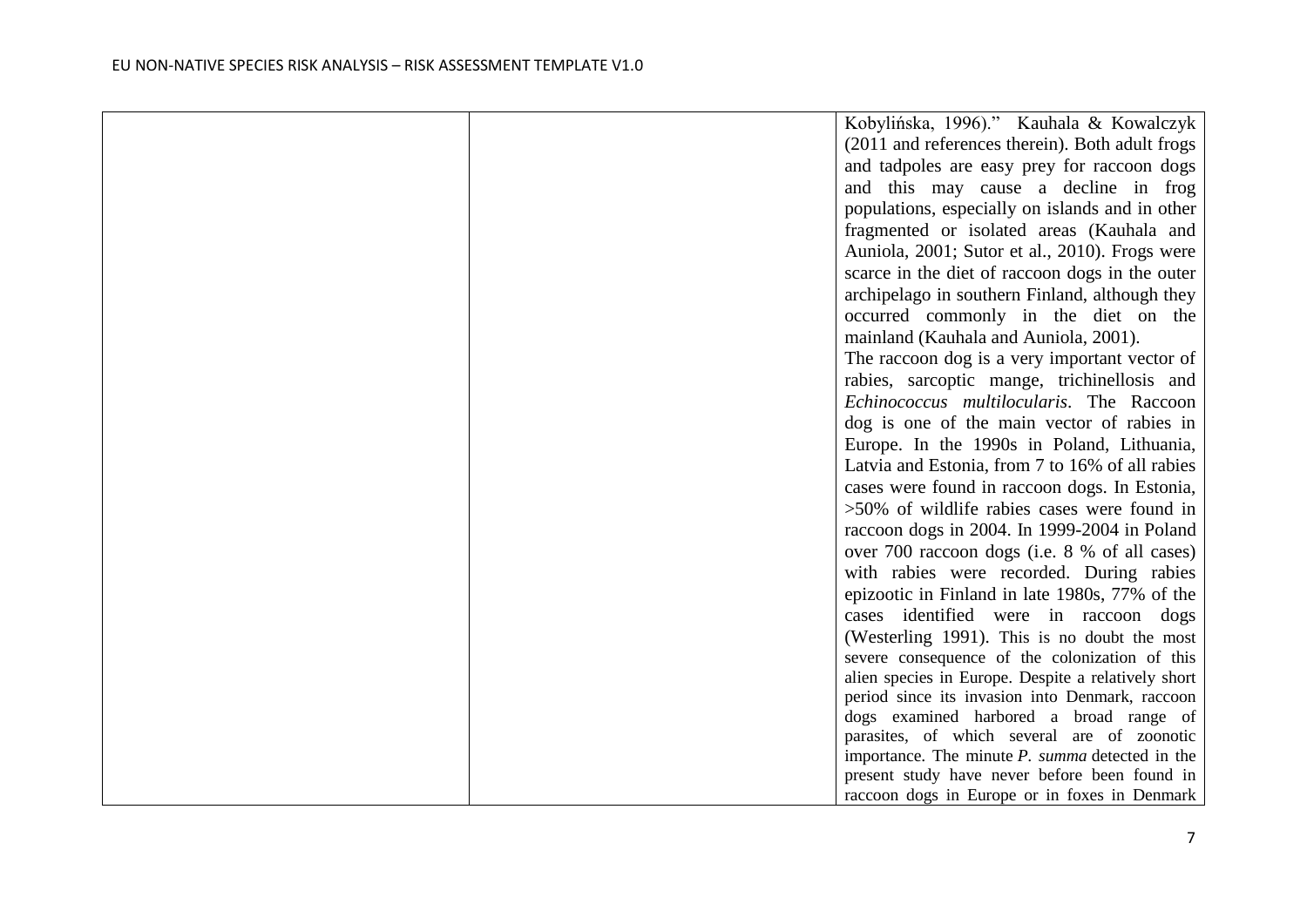|                                                  | (Nafi Solaiman Al-Sabi et al. 2013)                         |
|--------------------------------------------------|-------------------------------------------------------------|
|                                                  | Echinococcus multilocularis is the infective agent          |
|                                                  | of alveolar echinococcosis, which is an emerging            |
|                                                  | infectious disease with a high mortality rate in            |
|                                                  | humans. The prevalence found in raccoon dogs are            |
|                                                  | usually lower than that of red fox in the same area,        |
|                                                  | however, considering that the raccoon dog is                |
|                                                  | becoming increasingly widespread and is already             |
|                                                  | abundant in several countries in Europe, the role of        |
|                                                  | the species must be taken seriosly when assessing           |
|                                                  | the <i>E. multilocularis</i> related risks to public health |
|                                                  | (Laurimaa et al. 2015, Schwarz et al 2011). Sutor           |
|                                                  | et al (2014) hypothesize that the raccoon dog may,          |
|                                                  | in addition to the red fox as the main definitive           |
|                                                  | host, increase the risk for humans to become                |
|                                                  | exposed to E. multilocularis.                               |
|                                                  | Biological characteristics of the raccoon dog make          |
|                                                  | this carnivore an ideal host and vector for a variety       |
|                                                  | of pathogens (Sutor et al. 2014).                           |
|                                                  |                                                             |
| 9. Describe any known socio-economic benefits of | The raccoon dog was imported for fur-farming.               |
| the organism in the risk assessment area.        | While the species is still commonly farmed for fur          |
|                                                  | in Finland, raccoon dogs are no longer farmed in            |
|                                                  | Sweden (Kauhala & Saeki, 2008) or Hungary,                  |
|                                                  | where the last fur farm was closed in 1995                  |
|                                                  | (Kauhala & Saeki, 2008).                                    |
|                                                  |                                                             |
|                                                  | <b>According to Fur Europe:</b>                             |
|                                                  |                                                             |
|                                                  | Nyctereutes procyonoides are farmed in Finland              |
|                                                  | and Poland. The majority of the farms are in                |
|                                                  | Finland.                                                    |
|                                                  | Key figures (2015): Farms in Finland: 94 farms;             |
|                                                  | Farms in Poland: 34 farms. Number of animals:               |
|                                                  | 24.328 (males 8.522, cubs 147.696). Sales value             |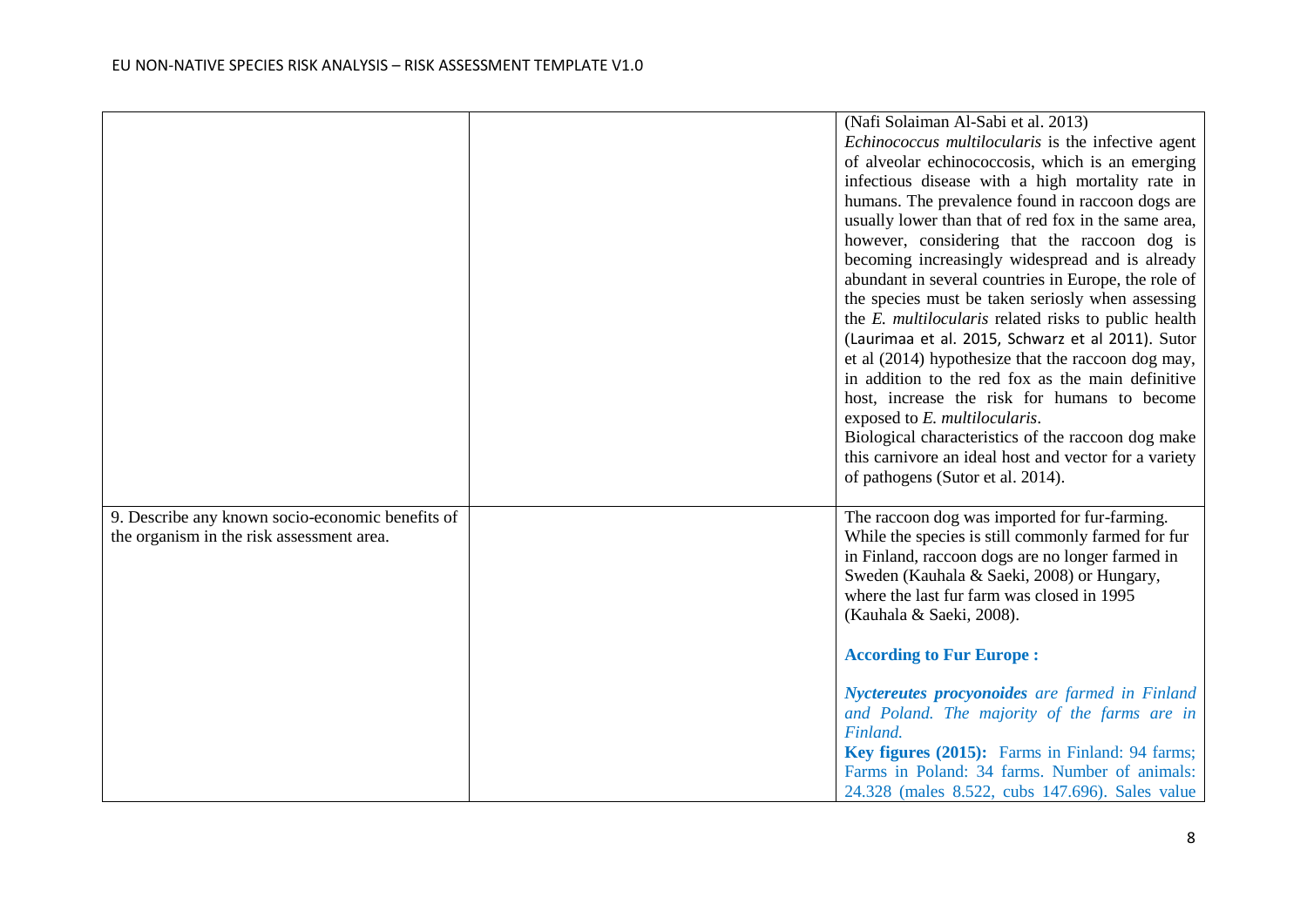|  | (Saga Furs): 14.155.617 Euros                                           |
|--|-------------------------------------------------------------------------|
|  | Employment in connection to finnraccoon farms: It                       |
|  | is difficult to give an exact number of employment                      |
|  | as it is not only the farmer and his/her employees                      |
|  | that are involved in the farming process. In                            |
|  | addition, related industries such as feed kitchens,                     |
|  | production of equipment for the farms, auction                          |
|  | employees when the skins are sold etc. that should                      |
|  | be accounted when talking about the amount.                             |
|  | The numbers above only include the farmers that                         |
|  | are members of the national breeders' associations,                     |
|  | but only a small number of farms are not registered                     |
|  | with the breeders' associations.                                        |
|  |                                                                         |
|  | The production cost for the farmer is around 80                         |
|  | $\epsilon$ /skin (11,2 mill. $\epsilon$ annually)                       |
|  | - the feed cost/skin is somewhat over 40 $\epsilon$ , i.e.              |
|  | a bit more than half of the total production                            |
|  | cost.                                                                   |
|  | (in average 125 kg feed/skin produced á                                 |
|  | 350 €/ton of feed). The turnover for the                                |
|  | feed industry is about 5,6 mill. $\epsilon$ annually.                   |
|  | - About 100.000 animals are vaccinated                                  |
|  | against parvovirus enteritis yearly. The                                |
|  | turnover for vaccines is approximately                                  |
|  | 40.000 $\epsilon$ in total annually.                                    |
|  | - The pelting of Finn raccoon is performed                              |
|  | both on the farms and in pelting centers.                               |
|  | The cost for pelting the production of Finn                             |
|  | raccoon pelts is about 1,25 mill. $\epsilon$                            |
|  | annually. (140 000 animals á 9 $\epsilon$ ).                            |
|  | - The labor costs on the farm per Finn raccoon                          |
|  | breeding female is 2,5 h $*$ 17 $\varepsilon$ /h =42,50 $\varepsilon$ . |
|  | Salary for the farmer is included.                                      |
|  | The average auction price for the Finn raccoon                          |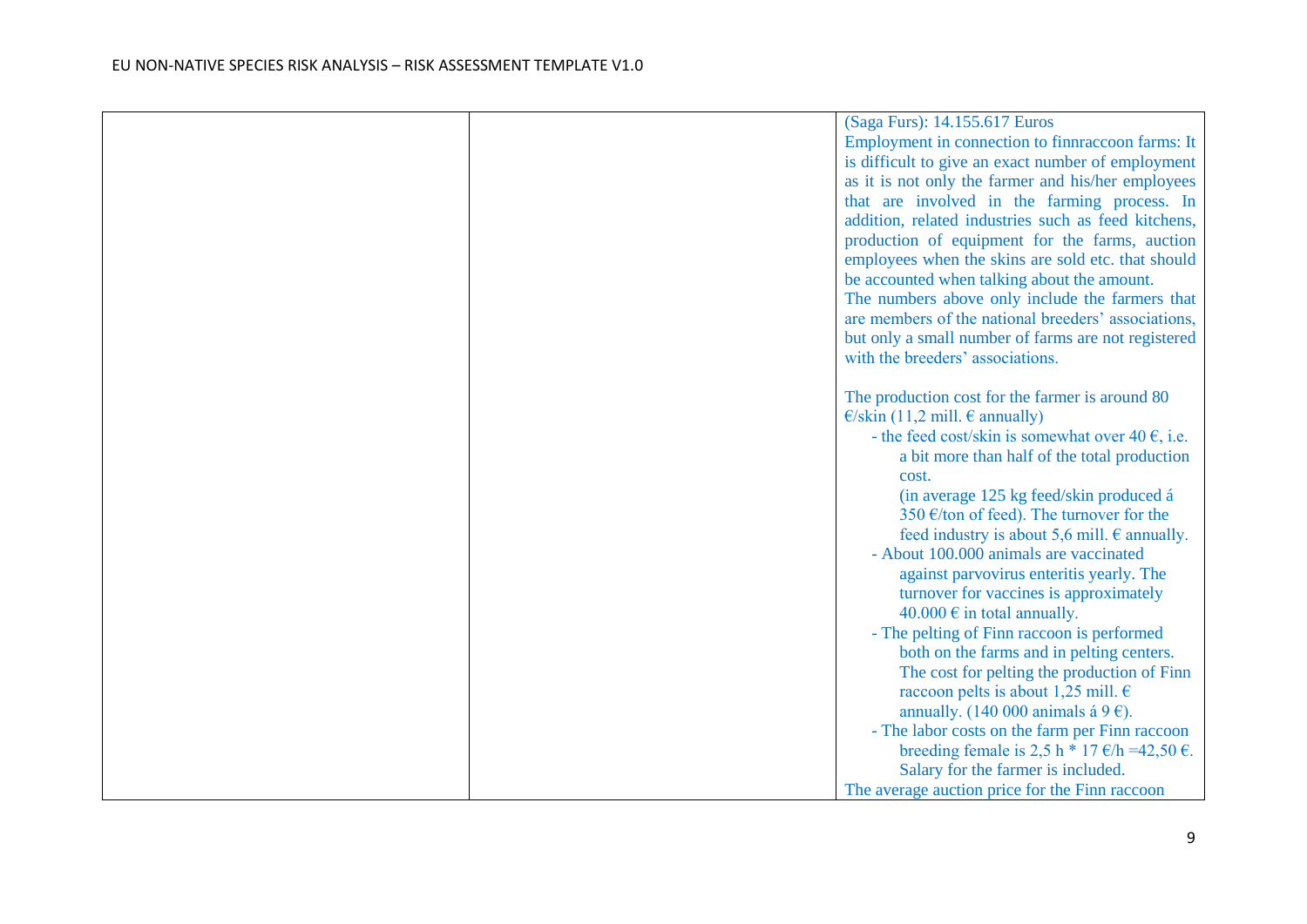|  | skins has been around $120 \text{ } \in$ during the recent |
|--|------------------------------------------------------------|
|  | s years. The sales in total has brought in                 |
|  | approximately 16,8 mill. $\epsilon$ annually.              |
|  |                                                            |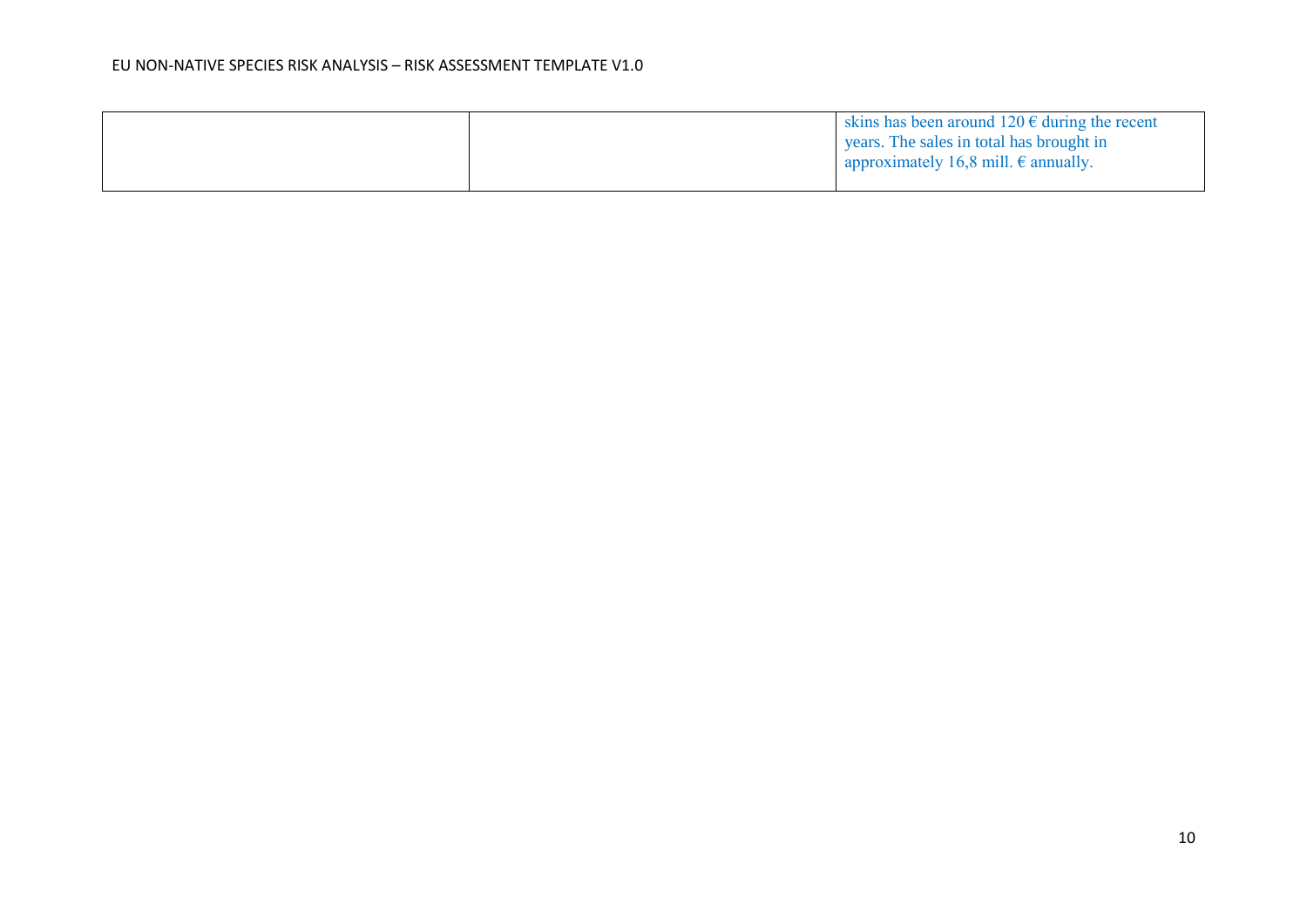### **SECTION B – Detailed assessment**

#### **PROBABILITY OF ENTRY**

Important instructions:

- Entry is the introduction of an organism into Europe. Not to be confused with spread, the movement of an organism within Europe.
- For organisms which are already present in Europe, only complete the entry section for current active pathways of entry or if relevant potential future pathways. The entry section need not be completed for organisms which have entered in the past and have no current pathways of entry.

| <b>QUESTION</b>                                                                                                                                                                                                  | <b>RESPONSE</b><br>[chose one entry,<br>delete all others] | <b>CONFIDENCE</b><br>[chose one]<br>entry, delete all<br>others] | <b>COMMENT</b>                                                                                                                                                                                                                                                                                                                                                                                                                                                                                                                                                                                                                                                                                                                                                                        |
|------------------------------------------------------------------------------------------------------------------------------------------------------------------------------------------------------------------|------------------------------------------------------------|------------------------------------------------------------------|---------------------------------------------------------------------------------------------------------------------------------------------------------------------------------------------------------------------------------------------------------------------------------------------------------------------------------------------------------------------------------------------------------------------------------------------------------------------------------------------------------------------------------------------------------------------------------------------------------------------------------------------------------------------------------------------------------------------------------------------------------------------------------------|
| 1.1. How many active pathways are relevant to the<br>potential entry of this organism?<br>(If there are no active pathways or potential future<br>pathways respond N/A and move to the Establishment<br>section) | few                                                        | high                                                             | The raccoon dog may expand in Europe following two<br>main pathways: the natural spread from areas where the<br>species is already established poses the most significant<br>risk of expansion. In the period from 1935 to 1984 the<br>raccoon dog colonised 1.4 million km2 of Europe by<br>secondary expansion (Nowak 1984).<br>The raccoon dog is still sold and moved all over Europe<br>therefore there is a risk of escape or release from<br>captivity.<br>The raccoon dog is one species that was sold and moved<br>all over Europe. Nowadays the pet trade in Europe is<br>more occasional, though still present. It is unknown and<br>probably unlikely however, that raccoon dogs are<br>imported from outside Europe. Most likely the trade<br>takes place within Europe. |
| 1.2. List relevant pathways through which the organism<br>could enter. Where possible give detail about the specific                                                                                             | [escape or release]<br>from captivity                      |                                                                  | In eastern parts of its invaded range there were several<br>intentional introductions. From these starting points the                                                                                                                                                                                                                                                                                                                                                                                                                                                                                                                                                                                                                                                                 |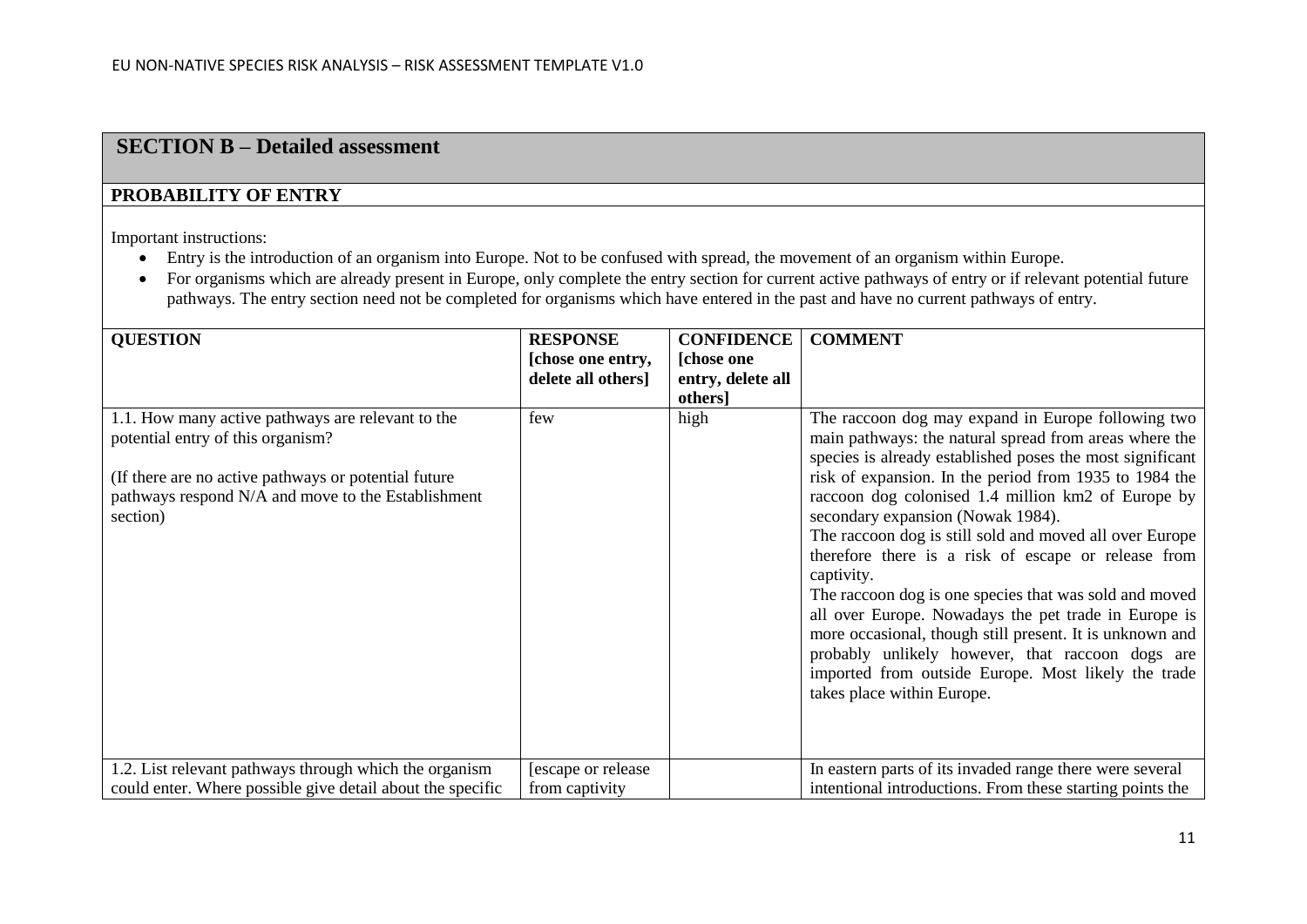| origins and end points of the pathways.                      | /Spread]                | raccoon dog migrated westwards into new areas. In         |
|--------------------------------------------------------------|-------------------------|-----------------------------------------------------------|
|                                                              |                         | some regions animals escaped from fur farms (Kauhala      |
| For each pathway answer questions 1.3 to 1.10 (copy and      |                         | and Winter, 2006).                                        |
| paste additional rows at the end of this section as          |                         | Nowadays natural spread from areas where the species      |
|                                                              |                         |                                                           |
| necessary).                                                  |                         | is already established poses the most significant risk of |
|                                                              |                         | expansion. Also transport as pets is possible.            |
| Pathway name:                                                | inset pathway name here |                                                           |
|                                                              |                         |                                                           |
| 1.3. Is entry along this pathway intentional (e.g. the       |                         |                                                           |
| organism is imported for trade) or accidental (the           |                         |                                                           |
|                                                              |                         |                                                           |
| organism is a contaminant of imported goods)?                |                         |                                                           |
|                                                              |                         |                                                           |
| (If intentional, only answer questions 1.4, 1.9, 1.10, 1.11) |                         |                                                           |
|                                                              |                         |                                                           |
| 1.4. How likely is it that large numbers of the organism     |                         |                                                           |
| will travel along this pathway from the point(s) of origin   |                         |                                                           |
| over the course of one year?                                 |                         |                                                           |
|                                                              |                         |                                                           |
|                                                              |                         |                                                           |
| Subnote: In your comment discuss how likely the              |                         |                                                           |
| organism is to get onto the pathway in the first place.      |                         |                                                           |
|                                                              |                         |                                                           |
| 1.5. How likely is the organism to survive during passage    |                         |                                                           |
| along the pathway (excluding management practices that       |                         |                                                           |
| would kill the organism)?                                    |                         |                                                           |
|                                                              |                         |                                                           |
| Subnote: In your comment consider whether the organism       |                         |                                                           |
|                                                              |                         |                                                           |
| could multiply along the pathway.                            |                         |                                                           |
|                                                              |                         |                                                           |
| 1.6. How likely is the organism to survive existing          |                         |                                                           |
| management practices during passage along the pathway?       |                         |                                                           |
|                                                              |                         |                                                           |
| 1.7. How likely is the organism to enter Europe              |                         |                                                           |
| undetected?                                                  |                         |                                                           |
|                                                              |                         |                                                           |
|                                                              |                         |                                                           |
| 1.8. How likely is the organism to arrive during the         |                         |                                                           |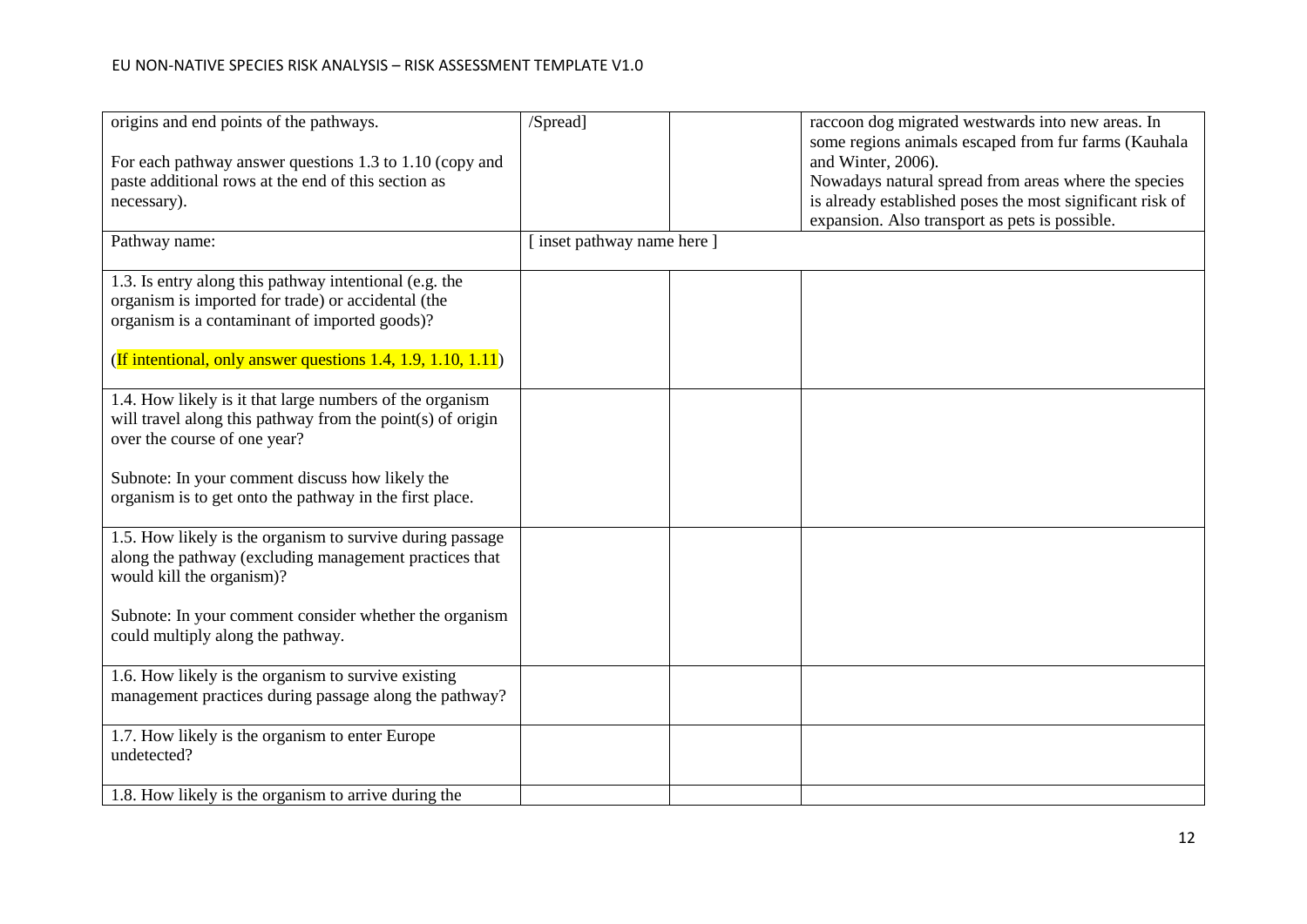| months of the year most appropriate for establishment?                                                                                           |  |  |
|--------------------------------------------------------------------------------------------------------------------------------------------------|--|--|
| 1.9. How likely is the organism to be able to transfer from<br>the pathway to a suitable habitat or host?                                        |  |  |
| 1.10. Estimate the overall likelihood of entry into Europe<br>based on this pathway?                                                             |  |  |
| End of pathway assessment, repeat as necessary.                                                                                                  |  |  |
| 1.11. Estimate the overall likelihood of entry into Europe<br>based on all pathways (comment on the key issues that<br>lead to this conclusion). |  |  |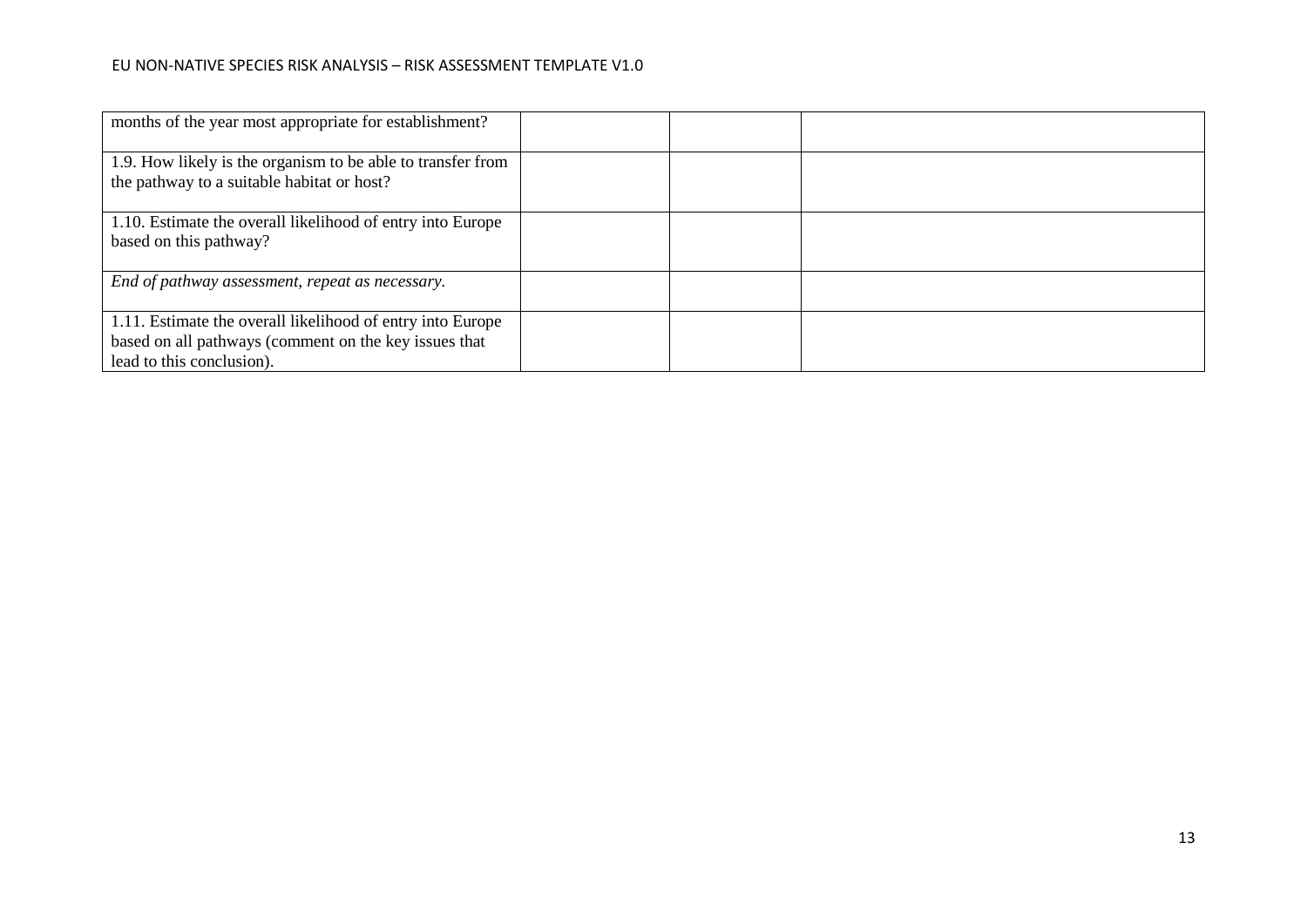### **PROBABILITY OF ESTABLISHMENT**

Important instructions:

 $\bullet$  For organisms which are already well established in Europe, only complete questions 1.15 and 1.21 then move onto the spread section. If uncertain, check with the Non-native Species Secretariat.

| <b>QUESTION</b>                                                                                                                                                                                                                                                                                                              | <b>RESPONSE</b> | <b>CONFIDENCE</b> | <b>COMMENT</b>                                                                                                                                                                                                                                                                                                                                                                |
|------------------------------------------------------------------------------------------------------------------------------------------------------------------------------------------------------------------------------------------------------------------------------------------------------------------------------|-----------------|-------------------|-------------------------------------------------------------------------------------------------------------------------------------------------------------------------------------------------------------------------------------------------------------------------------------------------------------------------------------------------------------------------------|
| 1.12. How likely is it that the organism will be able to<br>establish in Europe based on the similarity between<br>climatic conditions in Europe and the organism's current<br>distribution?                                                                                                                                 |                 |                   |                                                                                                                                                                                                                                                                                                                                                                               |
| 1.13. How likely is it that the organism will be able to<br>establish in Europe based on the similarity between other<br>abiotic conditions in Europe and the organism's current<br>distribution?                                                                                                                            |                 |                   |                                                                                                                                                                                                                                                                                                                                                                               |
| 1.14. How likely is it that the organism will become<br>established in protected conditions (in which the<br>environment is artificially maintained, such as wildlife<br>parks, glasshouses, aquaculture facilities, terraria,<br>zoological gardens) in Europe?<br>Subnote: gardens are not considered protected conditions |                 |                   |                                                                                                                                                                                                                                                                                                                                                                               |
| 1.15. How widespread are habitats or species necessary<br>for the survival, development and multiplication of the<br>organism in Europe?                                                                                                                                                                                     | widespread      | high              | Based on Kauhala and Winter (2006):<br>Native (EUNIS code)<br>B: Coastal habitats, G: Woodland and forest<br>habitats and other wooded land, I: Regularly or<br>recently cultivated agricultural, horticultural and<br>domestic habitats, X8: Rural mosaics, consisting<br>of woods, hedges, pastures and crops, J:<br>Constructed, industrial and other artificial habitats. |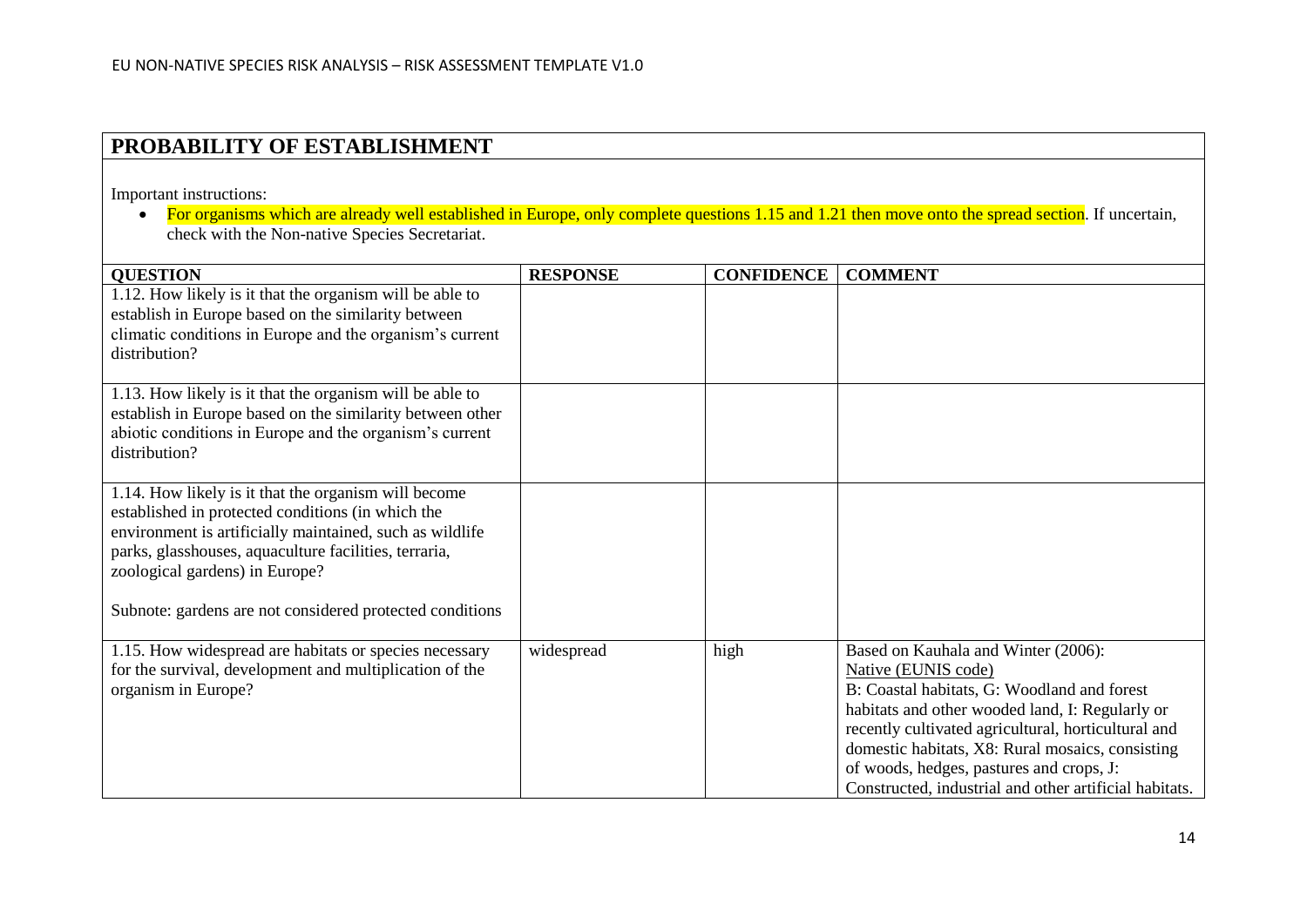|  | Habitat occupied in invaded range (EUNIS code)              |
|--|-------------------------------------------------------------|
|  | C3: Littoral zone of inland surface waterbodies, D:         |
|  | Mire, bog and fen habitats; E: Grassland and tall           |
|  | forb habitats, F4: Temperate shrub heathland, G:            |
|  | Woodland and forest habitats and other wooded               |
|  | land, I: Regularly or recently cultivated                   |
|  | agricultural, horticultural and domestic habitats,          |
|  | X8: Rural mosaics, consisting of woods, hedges,             |
|  | pastures and crops.                                         |
|  | Raccoon dogs often live near water and prefer               |
|  | moist forests with abundant undergrowth. The                |
|  | habitat is dependent on food availability, in               |
|  | autumn especially fruits and berries.                       |
|  | Most of Europe can be classified as suitable for the        |
|  | species, where the raccoon dog will survive,                |
|  | reproduce and expand (Kauhala & Kowalczyk,                  |
|  | 2011). Only limited are are unsuitable for the              |
|  | specie (e.g.<br>mountain range in the Nordic                |
|  | countries, Alpine habitats), but such habitats will         |
|  | however be utilised as corridors for spread (Melis          |
|  | et al. 2007). In suitable habitats the raccoon dog          |
|  | will reach densities far higher than the natural            |
|  | predator community of similar size (red fox,                |
|  | badger) combined (Kauhala 2006). In habitat                 |
|  | highly suitable (rich wetlands) the raccoon dog             |
|  | density can become extremely high; up to 200                |
|  | raccoon dogs were killed annually per 10 $\text{Km}^2$ in a |
|  | Finnish experiment 2002-2005 (Väänänen et al.               |
|  | 2007).                                                      |
|  |                                                             |
|  | Northern range is limited by annual mean                    |
|  | temperature below $0^{\circ}$ C, a snow cover of 800mm,     |
|  | the duration of the snow cover of 175 days and              |
|  | length of growing season of 135 days (Lavrov                |
|  | 1971, Helle & Kauhala 1991). Until the late XXth            |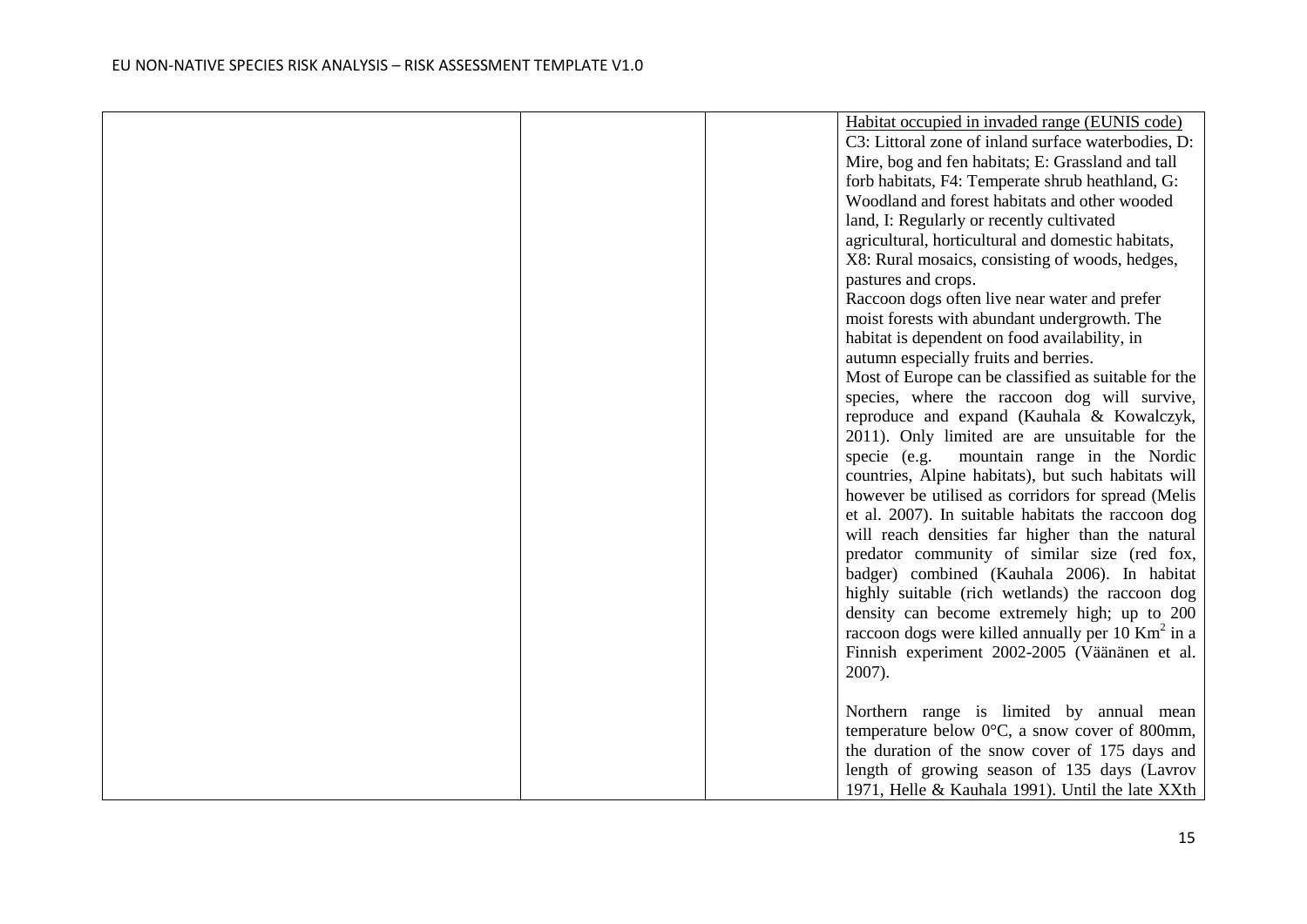|                                                                                                                                                                              |  | century the species range to the north was up to<br>Oulu in northern Finland. Only a few single<br>animals were sporadically found in northern<br>Sweden and Norway (Melis et al. 2007). The<br>climate has however changed the last 20-30 years<br>(SMHI). In Northern Sweden the mean annual<br>temperature have become several degrees higher<br>and now exceeds the temperature limit for<br>population establishment. In 2006 the first<br>reproduction was found in Northern Sweden.<br>Raccoon dogs, also reproductions, are today found |
|------------------------------------------------------------------------------------------------------------------------------------------------------------------------------|--|-------------------------------------------------------------------------------------------------------------------------------------------------------------------------------------------------------------------------------------------------------------------------------------------------------------------------------------------------------------------------------------------------------------------------------------------------------------------------------------------------------------------------------------------------|
|                                                                                                                                                                              |  | also in the far north of Sweden, Norway and<br>Finland (Dahl et al. 2013).                                                                                                                                                                                                                                                                                                                                                                                                                                                                      |
|                                                                                                                                                                              |  | The further south in Europe we go, the more<br>optimal the habitat get for the raccoon dog which<br>mean high reproduction and extremely high<br>population densities, especially in wetland areas.                                                                                                                                                                                                                                                                                                                                             |
| 1.16. If the organism requires another species for critical<br>stages in its life cycle then how likely is the organism to<br>become associated with such species in Europe? |  |                                                                                                                                                                                                                                                                                                                                                                                                                                                                                                                                                 |
| 1.17. How likely is it that establishment will occur despite<br>competition from existing species in Europe?                                                                 |  |                                                                                                                                                                                                                                                                                                                                                                                                                                                                                                                                                 |
| 1.18. How likely is it that establishment will occur despite<br>predators, parasites or pathogens already present in<br>Europe?                                              |  |                                                                                                                                                                                                                                                                                                                                                                                                                                                                                                                                                 |
| 1.19. How likely is the organism to establish despite<br>existing management practices in Europe?                                                                            |  |                                                                                                                                                                                                                                                                                                                                                                                                                                                                                                                                                 |
| 1.20. How likely are management practices in Europe to<br>facilitate establishment?                                                                                          |  |                                                                                                                                                                                                                                                                                                                                                                                                                                                                                                                                                 |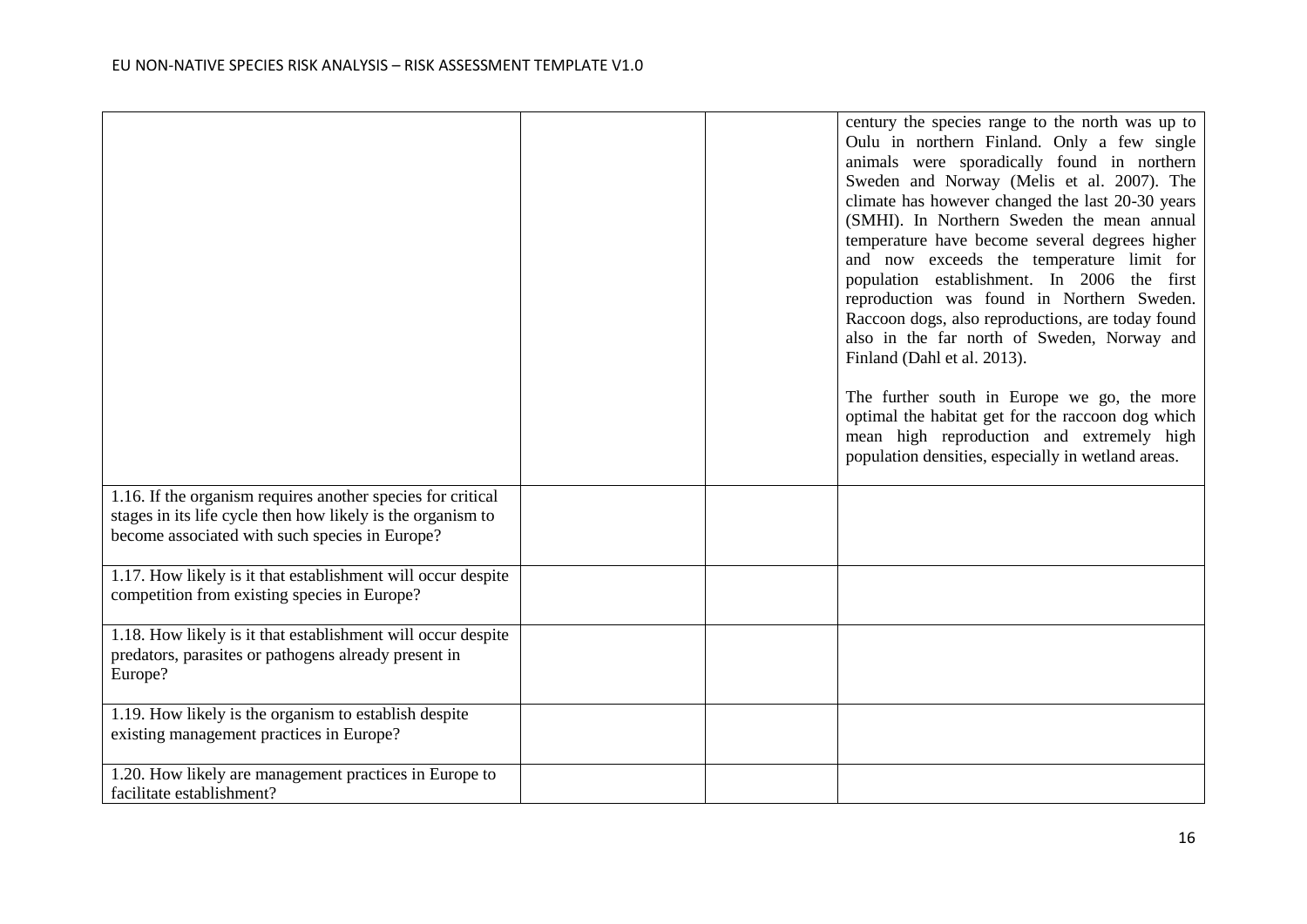| 1.21. How likely is it that biological properties of the<br>organism would allow it to survive eradication campaigns<br>in Europe? | likely | medium | The raccoon dog is highly adaptable to habitat,<br>climate and food resources and expands their<br>range when possible. Features behind its success<br>include high reproductive potential (mean 8-10, up<br>to 16 pups), omnivory, hibernation in northern<br>areas, and tendency to wander enabling gene flow<br>between populations. (Kauhala & Kowalczyk,<br>2011). The diet of raccoon dogs varies between<br>areas and seasons, according to the availability of<br>different food sources.                                                                                                                                                                                                                                                                                                                                                                                                                                                                                                                                                                                                                                                                                                      |
|------------------------------------------------------------------------------------------------------------------------------------|--------|--------|--------------------------------------------------------------------------------------------------------------------------------------------------------------------------------------------------------------------------------------------------------------------------------------------------------------------------------------------------------------------------------------------------------------------------------------------------------------------------------------------------------------------------------------------------------------------------------------------------------------------------------------------------------------------------------------------------------------------------------------------------------------------------------------------------------------------------------------------------------------------------------------------------------------------------------------------------------------------------------------------------------------------------------------------------------------------------------------------------------------------------------------------------------------------------------------------------------|
|                                                                                                                                    |        |        | The raccoon dog produces a relatively large litter,<br>larger than expected for a medium-sized carnivore<br>species (Kauhala, 1996b). It usually consists of 6<br>to 9 pups, with a recorded maximum of 16 pups. In<br>the original range average litter size varies from<br>7.2 - 9.8 pups (Judin, 1977, cited by Ansorge $\&$<br>Stiebling, 2001). Raccoon dogs reach sexual<br>maturity at the age of 10 months (Helle & Kauhala<br>1995, Kowalczyk et al. 2009). Sixty-six percent of<br>one-year old individuals give birth, and the<br>proportion of reproducing females is higher in<br>older females (78% at 2 years, 88% at 3 years,<br>84% at 4 years and 93% thereafter). Although<br>productivity of 1-year-old females is lowest (5.7)<br>pups/female), they produce a large proportion of<br>pups in the population due to their high numbers.<br>Racoon dogs also have a high tendency to wander<br>far. The mean dispersal distances of juvenile<br>raccoon dogs in southern Finland were estimated<br>to 14-19 km but some individuals may wander as<br>far as 50-70 km, even 145 km, from the marking<br>place (Kauhala et al. 1993b, Kauhala & Helle<br>1994, Kauhala et al. 2006). |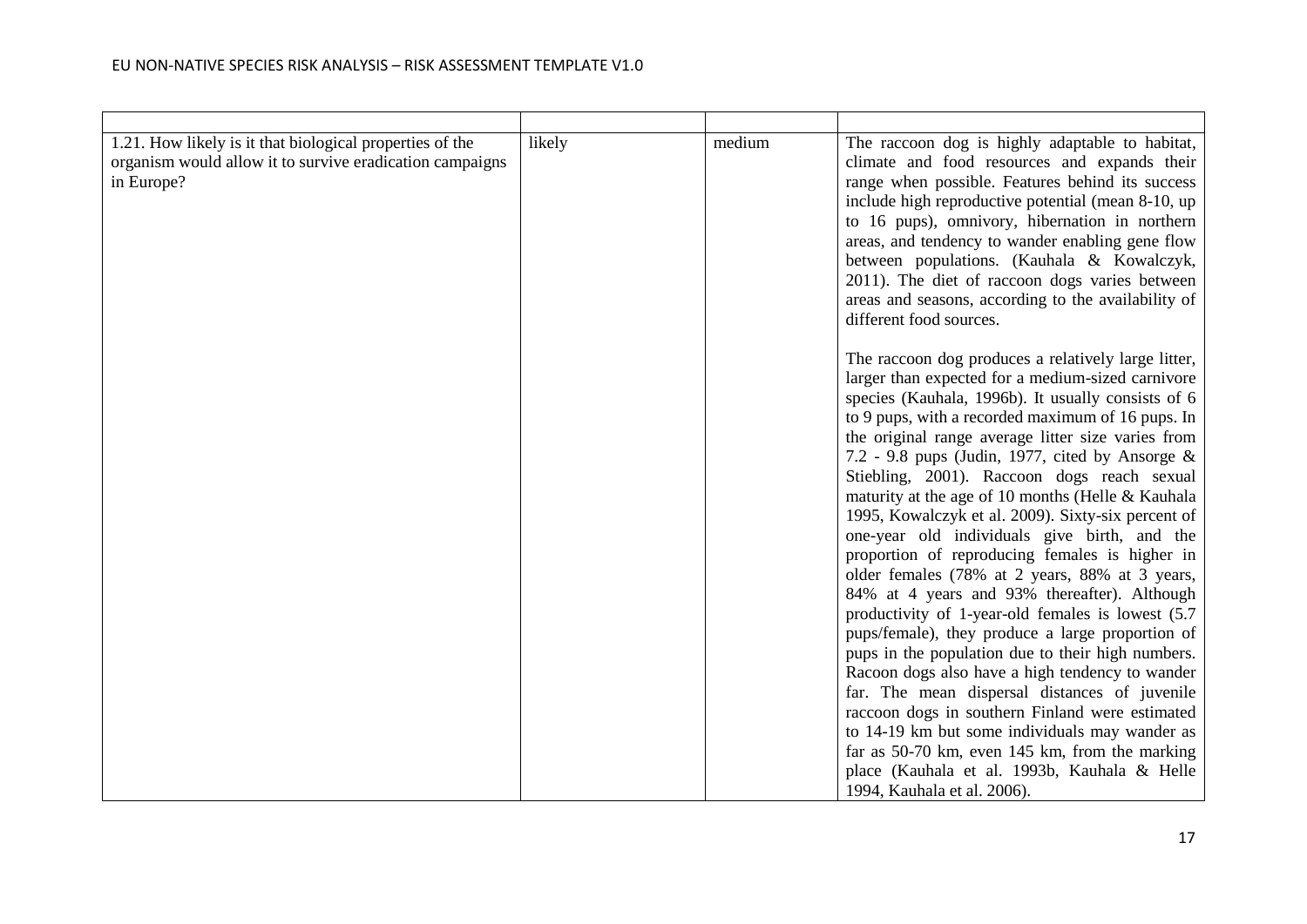|                                                                                                         |  | Their combination of favourable circumstances,<br>efficient breeding system and flexible behaviour<br>make very difficult eradication campaign.<br>The species may adapt to eradication campaigns to<br>some extent by density dependent fecundity if the<br>resources increases due to lower population<br>density, and by increasing dispersal rate and<br>distance when the population density get smaller<br>(Kowalczyk 2014).                                                                                                                                                                                                                                                                                                                                                                                                                           |
|---------------------------------------------------------------------------------------------------------|--|--------------------------------------------------------------------------------------------------------------------------------------------------------------------------------------------------------------------------------------------------------------------------------------------------------------------------------------------------------------------------------------------------------------------------------------------------------------------------------------------------------------------------------------------------------------------------------------------------------------------------------------------------------------------------------------------------------------------------------------------------------------------------------------------------------------------------------------------------------------|
|                                                                                                         |  | A LIFE09 NAT/SE/000344 project (Management<br>of the invasive Raccoon Dog (Nyctereutes<br><i>procyonoides</i> ) in the north-European countries)<br>shown that it is possible to reduce the population<br>and keep it low in large areas, useful for example<br>for vulnerable wetlands. (Dahl et al 2010, 2015).<br>The raccoon dog is highly monogamous (Kauhala<br>et al. 1998) which makes the use of sterilised Judas<br>animals very effective to find animals (Dahl et al<br>2010, 2013). Its omnivorous food choice makes<br>the raccoon dog very easy to find by baiting and to<br>capture with traps and dogs. In Sweden and<br>northern Finland the raccoon dog population is<br>showing obvious decreases in population size due<br>to the management and the Swedish population is<br>today kept enclosed at a low level in Northern<br>Sweden. |
| 1.22. How likely are the biological characteristics of the<br>organism to facilitate its establishment? |  |                                                                                                                                                                                                                                                                                                                                                                                                                                                                                                                                                                                                                                                                                                                                                                                                                                                              |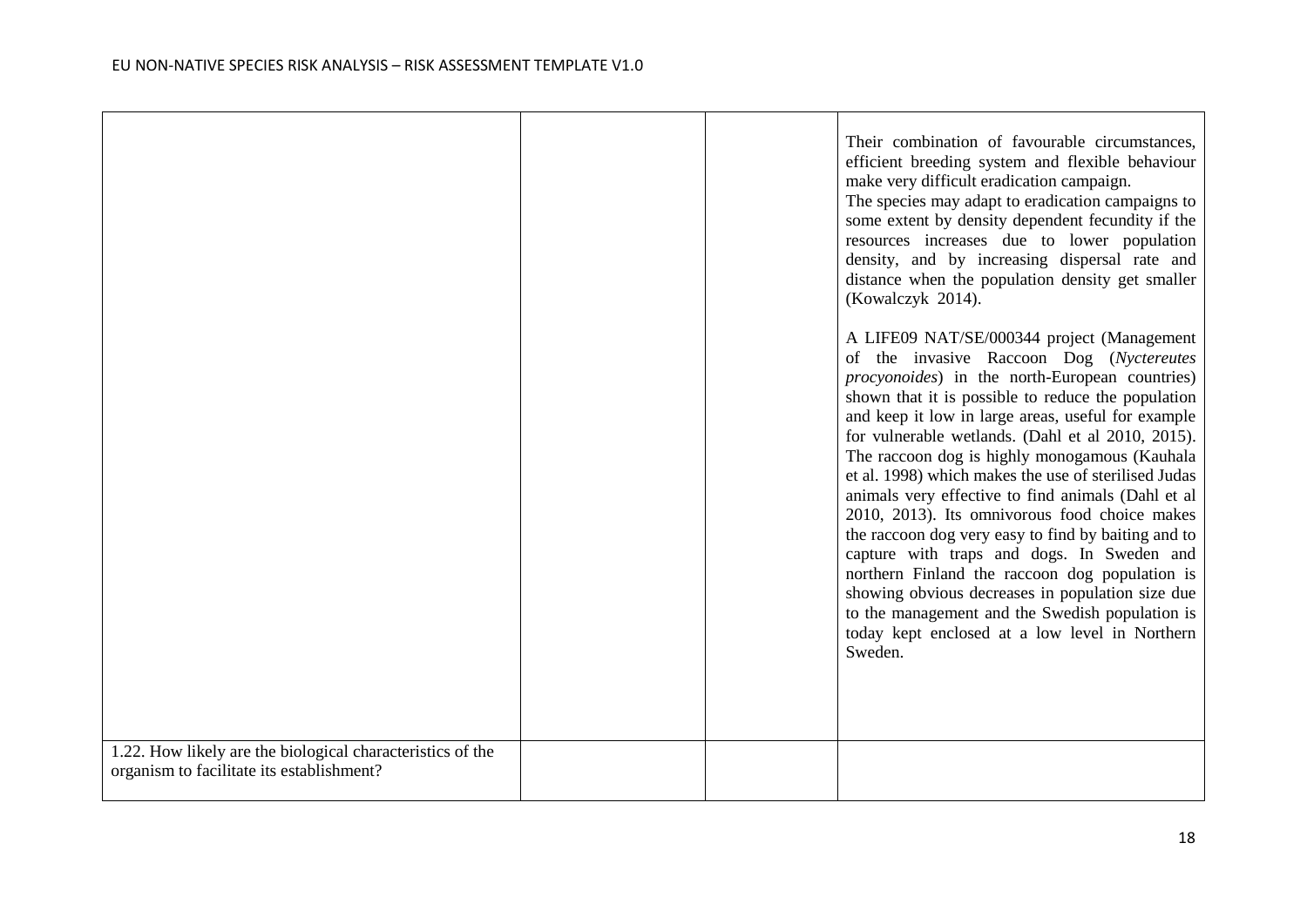| 1.23. How likely is the capacity to spread of the organism<br>to facilitate its establishment?                                                                                           |  |  |
|------------------------------------------------------------------------------------------------------------------------------------------------------------------------------------------|--|--|
| 1.24. How likely is the adaptability of the organism to<br>facilitate its establishment?                                                                                                 |  |  |
| 1.25. How likely is it that the organism could establish<br>despite low genetic diversity in the founder population?                                                                     |  |  |
| 1.26. Based on the history of invasion by this organism<br>elsewhere in the world, how likely is to establish in<br>Europe? (If possible, specify the instances in the<br>comments box.) |  |  |
| 1.27. If the organism does not establish, then how likely is<br>it that transient populations will continue to occur?                                                                    |  |  |
| Subnote: Red-eared Terrapin, a species which cannot re-<br>produce in GB but is established because of continual<br>release, is an example of a transient species.                       |  |  |
| 1.28. Estimate the overall likelihood of establishment<br>(mention any key issues in the comment box).                                                                                   |  |  |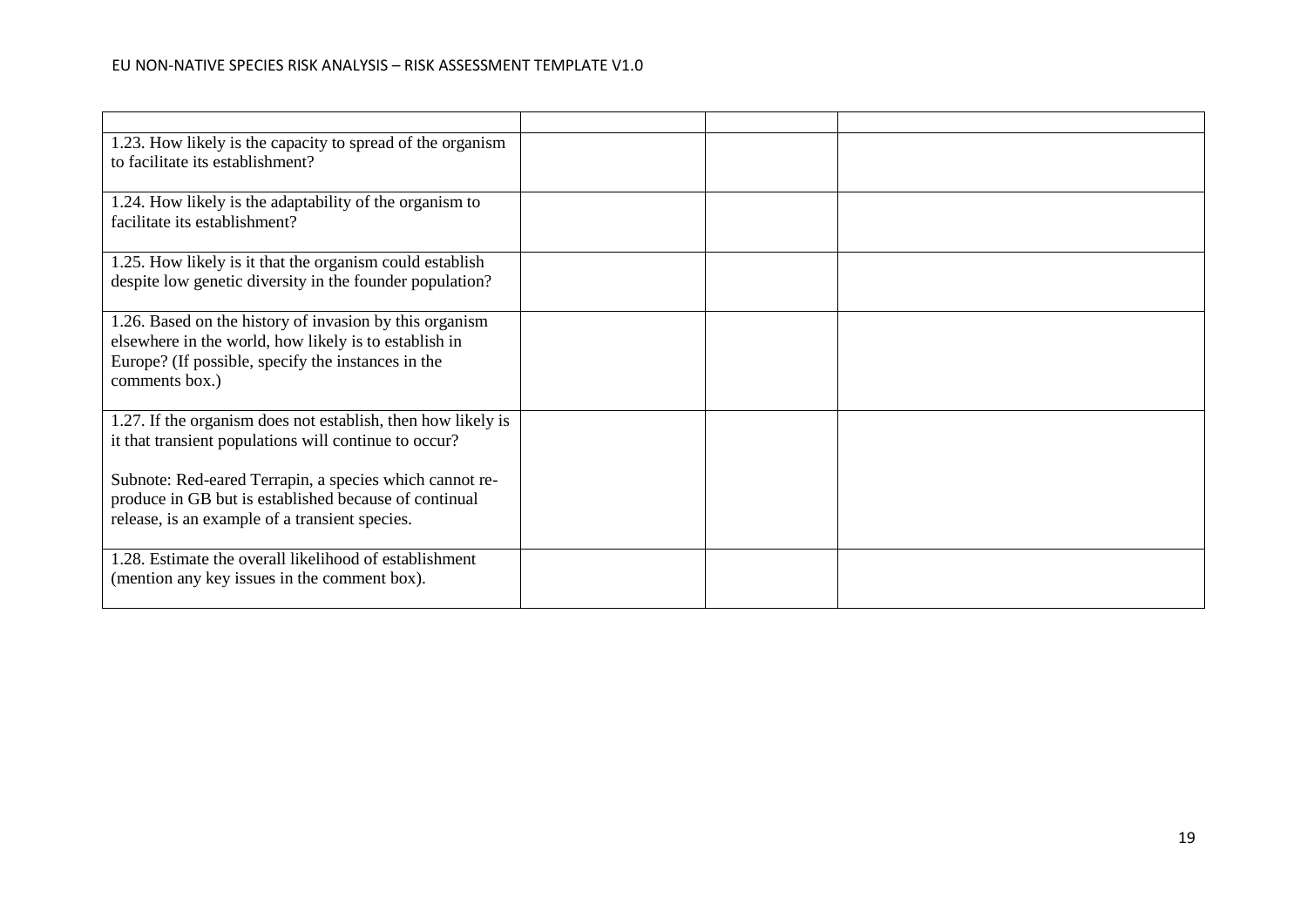# **PROBABILITY OF SPREAD**

Important notes:

Spread is defined as the expansion of the geographical distribution of a pest within an area.

| <b>QUESTION</b>                                                                                                                                              | <b>RESPONSE</b> | <b>CONFIDENCE</b> | <b>COMMENT</b>                                                                                                                                                                                                                                                                                                                                                                                                                                                                                                                                                                                                                                                                                                                                                                                                                                                                                                                                                                                                                                                                                                                                                                                                                                                                                                                                                                                                                    |
|--------------------------------------------------------------------------------------------------------------------------------------------------------------|-----------------|-------------------|-----------------------------------------------------------------------------------------------------------------------------------------------------------------------------------------------------------------------------------------------------------------------------------------------------------------------------------------------------------------------------------------------------------------------------------------------------------------------------------------------------------------------------------------------------------------------------------------------------------------------------------------------------------------------------------------------------------------------------------------------------------------------------------------------------------------------------------------------------------------------------------------------------------------------------------------------------------------------------------------------------------------------------------------------------------------------------------------------------------------------------------------------------------------------------------------------------------------------------------------------------------------------------------------------------------------------------------------------------------------------------------------------------------------------------------|
| 2.1. How important is the expected spread of this<br>organism in Europe by natural means? (Please list and<br>comment on the mechanisms for natural spread.) | major           | high              | The raccoon dog is one of the most successful alien<br>carnivores in Europe (Kauhala & Kowalczyk, 2011).<br>It has spread rapidly into many European countries<br>after being introduced by Russians during the first<br>half of the 20th century (e.g., Lavrov, 1971; Lever,<br>1985; Helle and Kauhala, 1991).<br>There are trends of range expansion towards South<br>and Western Europe. It is expected that the raccoon<br>dog will expand its range in the already invaded<br>countries very quickly (Kauhala and Winter, 2006).<br>Their combination of favourable circumstances,<br>efficient breeding system and flexible behaviour is<br>very likely to have supported the expansion of the<br>species in Central Europe and will most probably<br>continue to do so in the future (Zoller and Drygala,<br>2013).<br>The northern limit of the raccoon dog's distribution is<br>determined by climate. It can live in areas where the<br>mean annual temperature is above $0^{\circ}$ C, the thickness<br>of snow cover is $< 80$ cm, the snow cover lasts $< 175$<br>days and the length of the growing season for plants is<br>at least 135 days (Lavrov, 1971). Today the northern<br>limit of its permanent distribution lies at the Arctic<br>Circle (Helle and Kauhala, 1991). Raccoon dogs will<br>possibly widen their distribution area northwards due<br>to climate change. Increased spring precipitation in |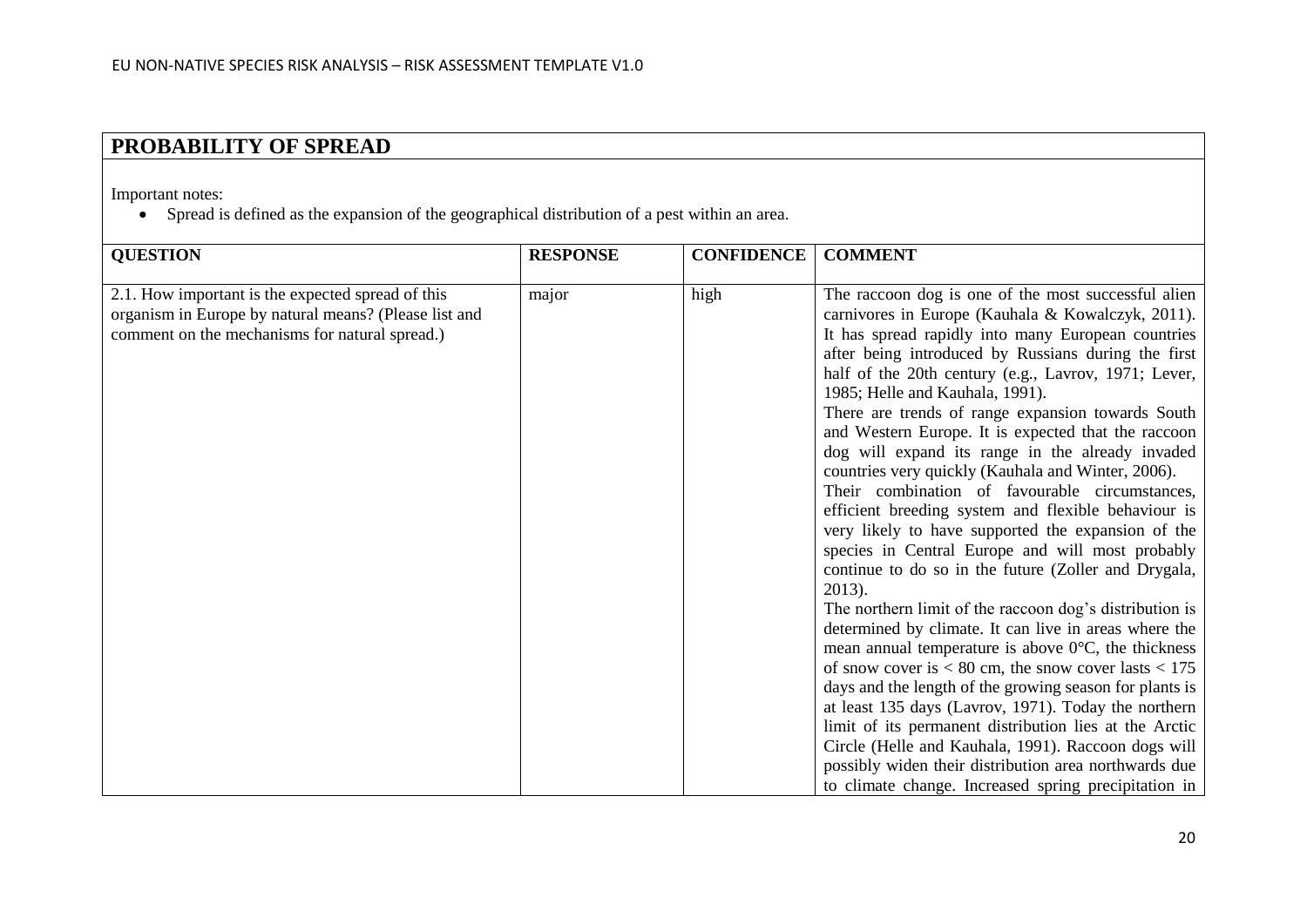|                                                                                                                                                                        |           |        | the form of snow at higher latitudes may, however,<br>compensate for the effect of global warming (Melis et<br>al., 2010).<br>Further range expansion towards Southern and<br>Western Europe has already begun (Kauhala &<br>Kowalczyk, 2011).                                                                                                                                                                                                                                                                                                                                                                                                                                                                                                          |
|------------------------------------------------------------------------------------------------------------------------------------------------------------------------|-----------|--------|---------------------------------------------------------------------------------------------------------------------------------------------------------------------------------------------------------------------------------------------------------------------------------------------------------------------------------------------------------------------------------------------------------------------------------------------------------------------------------------------------------------------------------------------------------------------------------------------------------------------------------------------------------------------------------------------------------------------------------------------------------|
| 2.2. How important is the expected spread of this<br>organism in Europe by human assistance? (Please list and<br>comment on the mechanisms for human-assisted spread.) | moderate  | medium | If kept in captivity (private detention by amateurs,<br>zoo or fur farm), accidental escape will only occur<br>due to owner negligence, which has however, already<br>been reported to occur in neighbouring countries<br>(Stier 2006).<br>Fur farms are still active in Finland, but the security at<br>these sites is considered good, although nothing is<br>100%. In this case the largest threat probably comes<br>from people trying to release the animals out of<br>ethical aspects.<br>Passive transport by humans could happen<br>(http://www.expressen.se/gt/tvattbjornar-hittade-i-<br>goteborgs-hamn/), but is considered unlikely. This<br>way of spread is probably less likely, or less common,<br>compared to the other possibilities. |
| 2.3. Within Europe, how difficult would it be to contain<br>the organism?                                                                                              | difficult | high   | N. procyonoides is difficult to eradicate when it has<br>colonised an area. It has a tendency to increase its<br>litter size (up to 16; Helle and Kauhala, 1995) when<br>the population is under heavy hunting pressure.<br>Furthermore, if the hunting pressure is high in one<br>area and the population temporarily declines,<br>juveniles will wander into the area from adjacent<br>areas and the population will recover within a few<br>months.<br>Difficult but not impossible. Especially for countries<br>where it is still absent or exist at low densities it is<br>possible to decrease and contain the population. In<br>Sweden, Finland, Denmark and Norway the raccoon                                                                  |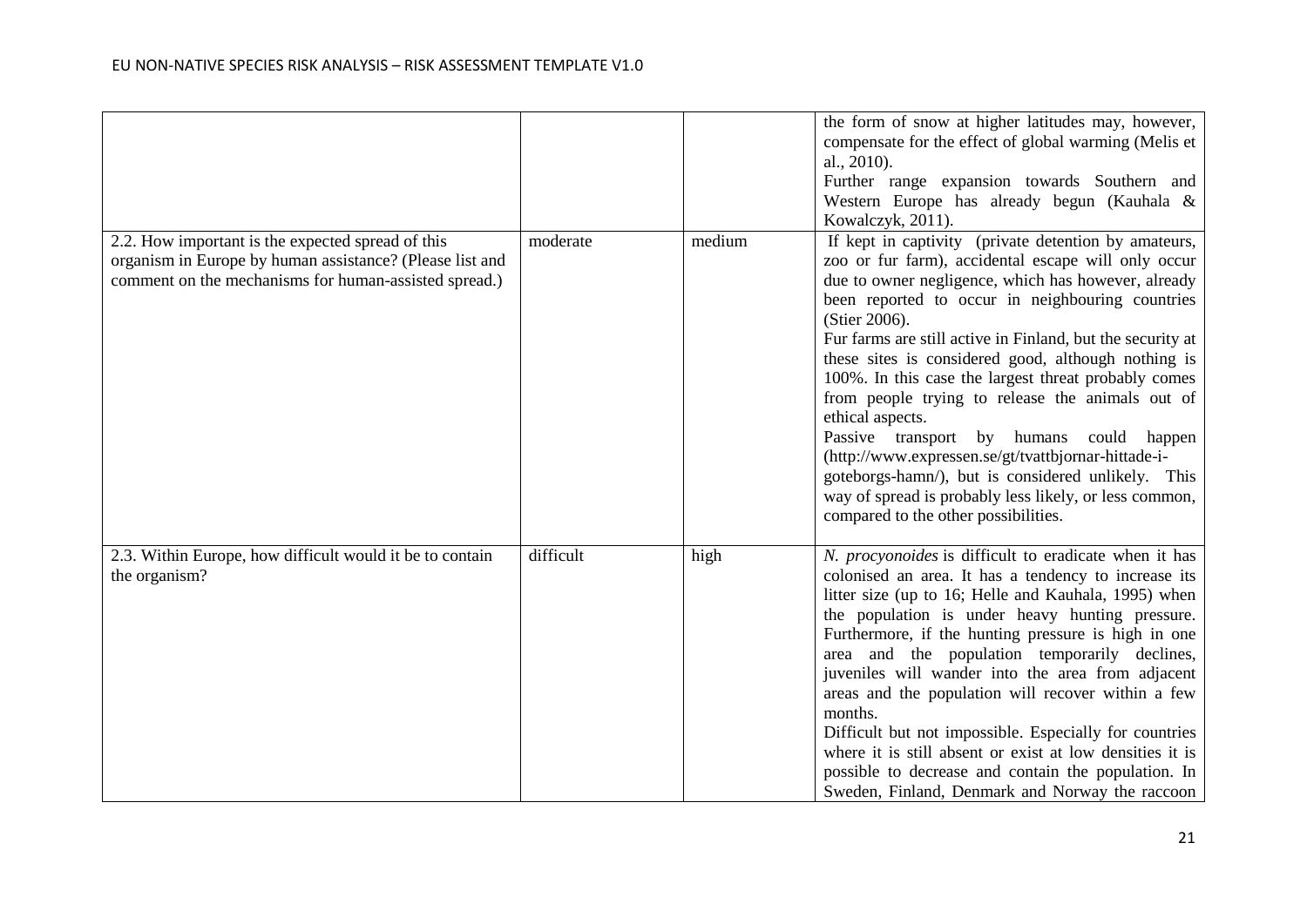|                                                                                                                                                                                                     |                  |        | dog is since 2008 contained in Northern Sweden and<br>on Jylland (Dahl et al. 2013, Svenska Jägareförbundet<br>2015). On the Finnish side of the Torne river the<br>population is kept at very low densities to ease the<br>work in Sweden (Alhainen, 2015). This Nordic area is<br>almost the size of the rest of the EU countries. It will<br>however be a greater challenge in central Europe<br>since most countries have land locked borders to<br>several other countries which is not the case in the<br>Nordic countries. To succeed it is important that the<br>countries work together in a common management<br>framework such as in Sweden, Finland, Denmark and<br>Norway. These countries demonstrate methods, tools<br>and a successful example how to manage the raccoon<br>dog in the LIFE09 NAT/SE/000344. The project have<br>shown that it is possible to reduce the population and<br>keep it low in large areas, useful for example for<br>vulnerable wetlands. The project developed<br>population models which show that without its<br>efforts, raccoon dog population would be significantly<br>larger than at present. |
|-----------------------------------------------------------------------------------------------------------------------------------------------------------------------------------------------------|------------------|--------|---------------------------------------------------------------------------------------------------------------------------------------------------------------------------------------------------------------------------------------------------------------------------------------------------------------------------------------------------------------------------------------------------------------------------------------------------------------------------------------------------------------------------------------------------------------------------------------------------------------------------------------------------------------------------------------------------------------------------------------------------------------------------------------------------------------------------------------------------------------------------------------------------------------------------------------------------------------------------------------------------------------------------------------------------------------------------------------------------------------------------------------------------|
| 2.4. Based on the answers to questions on the potential for<br>establishment and spread in Europe, define the area<br>endangered by the organism.                                                   | [Most of Europe] | high   | All of Europe apart from the high alps in central<br>Europe and Nordic alpine mountains.                                                                                                                                                                                                                                                                                                                                                                                                                                                                                                                                                                                                                                                                                                                                                                                                                                                                                                                                                                                                                                                          |
| 2.5. What proportion (%) of the area/habitat suitable for<br>establishment (i.e. those parts of Europe were the species<br>could establish), if any, has already been colonised by the<br>organism? | $10-33$          | medium | Considering the biogeographic areas suitable for the<br>species (Continental, Atlantic, Boreal and Pannonian<br>and possibly Mediterranean) and the present<br>distribution (see map in DAISIE) about 30-40 of the<br>area suitable for establishment has already been<br>colonised by the raccoon dog.                                                                                                                                                                                                                                                                                                                                                                                                                                                                                                                                                                                                                                                                                                                                                                                                                                           |
| 2.6. What proportion (%) of the area/habitat suitable for<br>establishment, if any, do you expect to have been invaded                                                                              | $10-33$          | high   | Baiwy et al. (2013) indicates in the Risk Analysis<br>done for Belgium that the raccoon dog can easily                                                                                                                                                                                                                                                                                                                                                                                                                                                                                                                                                                                                                                                                                                                                                                                                                                                                                                                                                                                                                                            |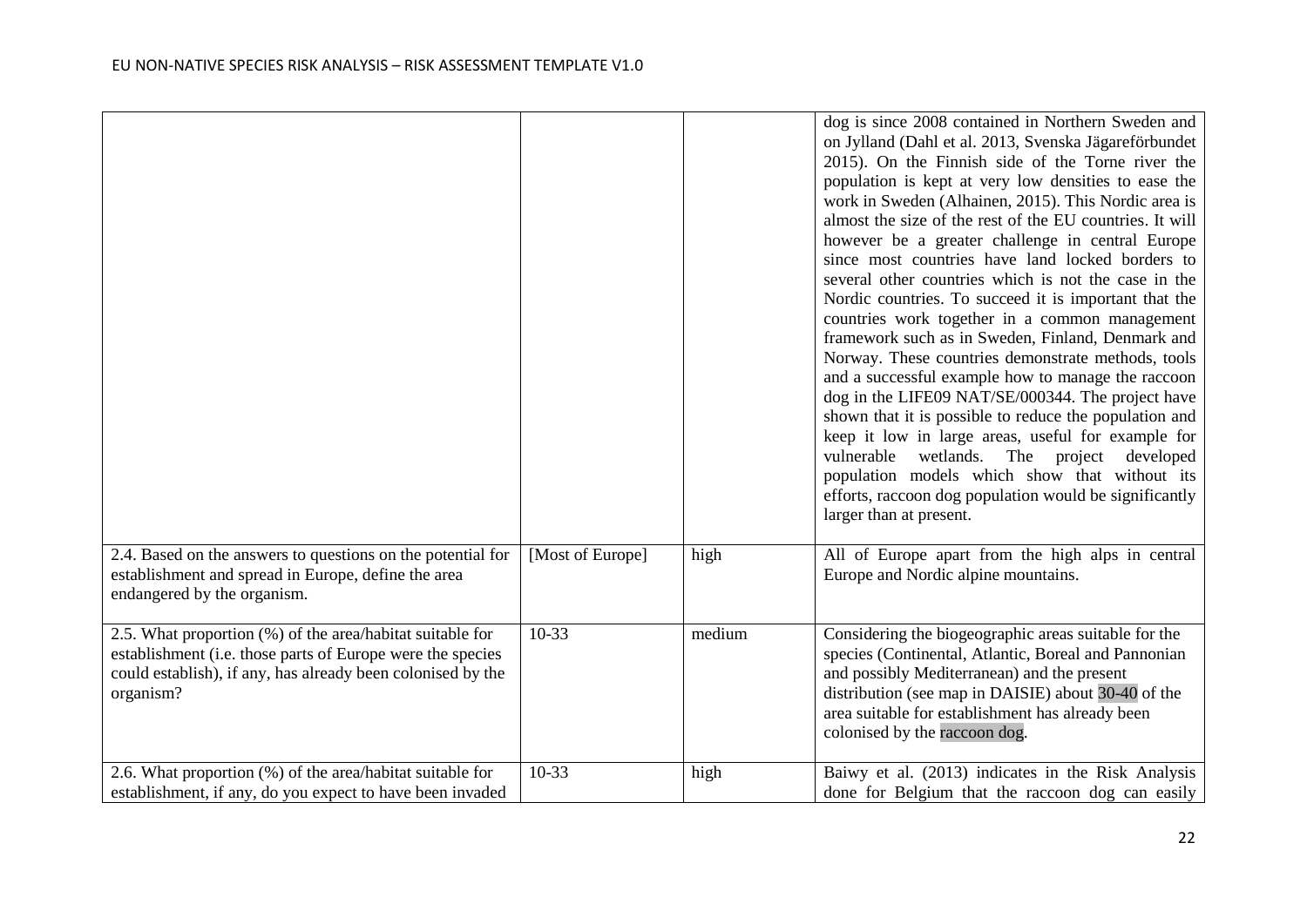| by the organism five years from now (including any<br>current presence)?                                                                                                                   |         |        | spread over long distances and has the capacity to<br>colonize the Belgian territory in one decade only. It<br>has a very high linear expansion rate, contained<br>between 20 and 40 km per year.<br>The species is spreading in many countries, but<br>considering the extend of the area already occupied,<br>in five year the increase in range would be limited.                                                                                                                                                                                                                                                                                                                                                                                                     |
|--------------------------------------------------------------------------------------------------------------------------------------------------------------------------------------------|---------|--------|--------------------------------------------------------------------------------------------------------------------------------------------------------------------------------------------------------------------------------------------------------------------------------------------------------------------------------------------------------------------------------------------------------------------------------------------------------------------------------------------------------------------------------------------------------------------------------------------------------------------------------------------------------------------------------------------------------------------------------------------------------------------------|
| 2.7. What other timeframe (in years) would be appropriate<br>to estimate any significant further spread of the organism<br>in Europe? (Please comment on why this timeframe is<br>chosen.) | 20      | medium | The species is spreading in many countries and in two<br>decades it can be assumed that localized populations<br>could cover large areas.<br>In northern Sweden models of the invading<br>population show that the population would increase<br>from 100 animals to over 10000 animals in 15 years<br>time (Dahl et al. 2013).                                                                                                                                                                                                                                                                                                                                                                                                                                           |
| 2.8. In this timeframe what proportion (%) of the<br>endangered area/habitat (including any currently occupied<br>areas/habitats) is likely to have been invaded by this<br>organism?      | 33-67   | medium | The species is spreading in many countries and in two<br>decades it can be assumed that localized populations<br>could cover large areas.                                                                                                                                                                                                                                                                                                                                                                                                                                                                                                                                                                                                                                |
| 2.9. Estimate the overall potential for future spread for<br>this organism in Europe (using the comment box to<br>indicate any key issues).                                                | rapidly | medium | The raccoon dog quickly colonized new areas after<br>being introduced to the European part of the former<br>Soviet Union. Today it is widespread in Northern and<br>Eastern Europe and is still spreading in Central<br>Europe. Features behind its success include its<br>adaptability, high reproductive potential, omnivory,<br>hibernation in northern areas, multiple introductions<br>with $> 9000$ individuals from different localities, and<br>tendency to wander enabling gene flow between<br>populations (Kauhala & Kowalczyk, 2011).<br>There are trends of further range expansion towards<br>South and Western Europe. It is expected that the<br>raccoon dog will expand its range in the already<br>invaded countries very quickly (Kauhala and Winter, |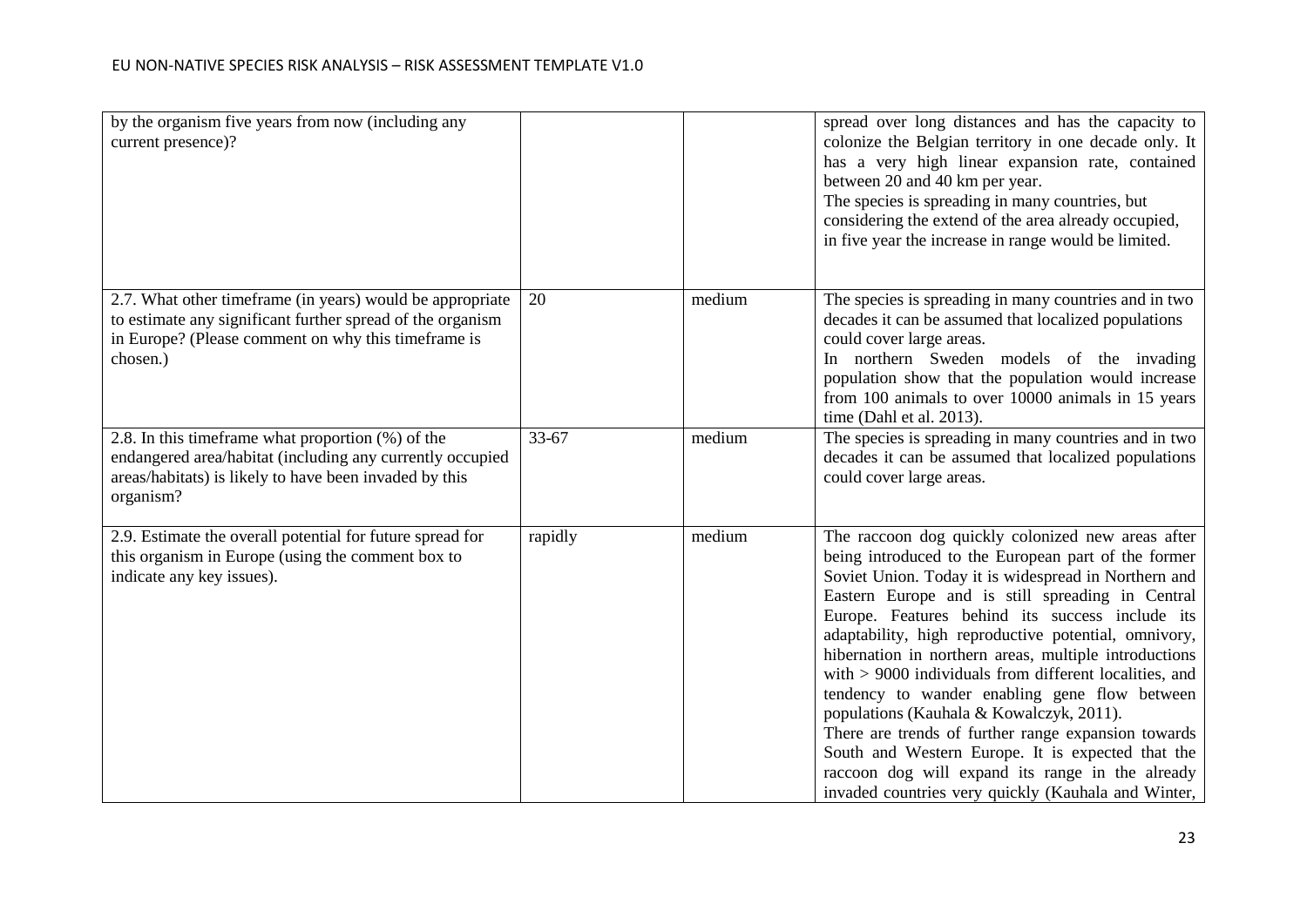| 2006). From the first observation in the eastern part of<br>the country in 1955 it took only 15 years for the<br>raccoon dog to spread and establish all over Poland                                                                                                                                                 |
|----------------------------------------------------------------------------------------------------------------------------------------------------------------------------------------------------------------------------------------------------------------------------------------------------------------------|
| (Kauhala & Kowalczyk, 2011).<br>Their combination of favourable circumstances,<br>efficient breeding system and flexible behaviour is<br>very likely to have supported the expansion of the<br>species in Central Europe and will most probably<br>continue to do so in the future (Zoller and Drygala,<br>$2013$ ). |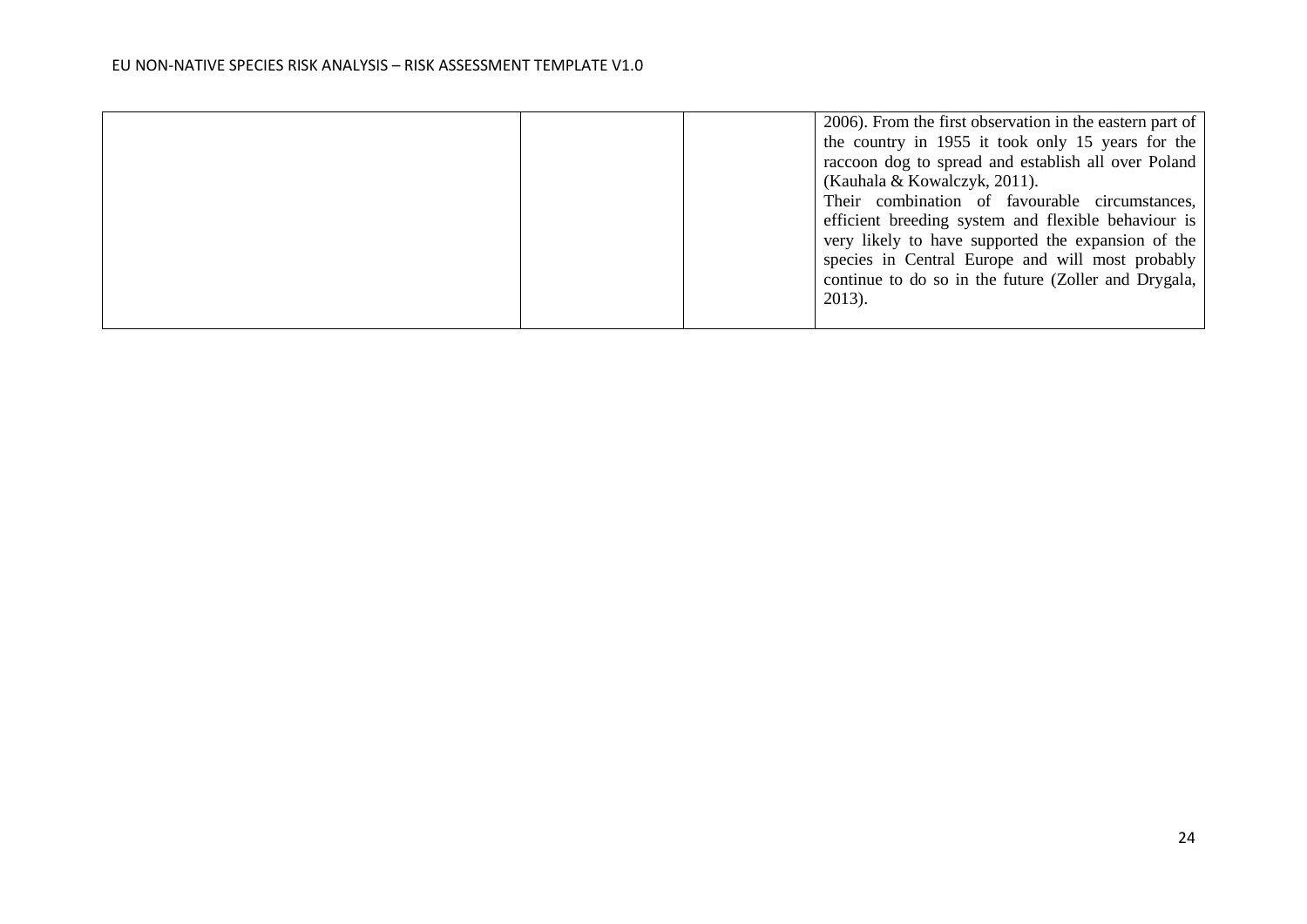### **PROBABILITY OF IMPACT**

Important instructions:

- When assessing potential future impacts, climate change should not be taken into account. This is done in later questions at the end of the assessment.
- Where one type of impact may affect another (e.g. disease may also cause economic impact) the assessor should try to separate the effects (e.g. in this case note the economic impact of disease in the response and comments of the disease question, but do not include them in the economic section).
- Note questions 2.10-2.14 relate to economic impact and 2.15-2.21 to environmental impact. Each set of questions starts with the impact elsewhere in the world, then considers impacts in Europe separating known impacts to date (i.e. past and current impacts) from potential future impacts. Key words are in bold for emphasis.

| <b>QUESTION</b>                                                                                                                                       | <b>RESPONSE</b> | <b>CONFIDENCE</b> | <b>COMMENTS</b>                                                                                                                                                                                                                                                                                                                                                                                                                                                                                                                                                                                                                                                                                                                                                                                                                                                                                                                                                                                                                     |
|-------------------------------------------------------------------------------------------------------------------------------------------------------|-----------------|-------------------|-------------------------------------------------------------------------------------------------------------------------------------------------------------------------------------------------------------------------------------------------------------------------------------------------------------------------------------------------------------------------------------------------------------------------------------------------------------------------------------------------------------------------------------------------------------------------------------------------------------------------------------------------------------------------------------------------------------------------------------------------------------------------------------------------------------------------------------------------------------------------------------------------------------------------------------------------------------------------------------------------------------------------------------|
| 2.10. How great is the economic loss caused by the<br>organism within its existing geographic range, including<br>the cost of any current management? | major           | medium            | The raccoon dog is not known to cause much economic<br>loss in its native area, although information is scarce<br>(Kauhala and Saeki 2004, Karlsson 2013).<br>Keuttunen (2009) evaluated a cost of 0.43 million/year<br>for control of Nyctereutes procyonoides for Lithuania<br>and Sweden extrapolated to 0.92 million/year for<br>Europe. However, in other cases it was not possible to<br>separate cost of Nyctereutes procyonoides and other<br>species control: 0.03 million/year control Mustela<br>vision/ Nyctereutes procyonoides, 0.07 for a pool of<br>species<br>Local agricultural damages are sometimes reported,<br>especially in maize exploitations and in commercial<br>crops of low hanging fruits (strawberries, blueberries,<br>blackberries, etc.) but outcome is probably not<br>significant (G.O.N. 2005, Mulder 2011, Rauel 2011).<br>Raccoon dog do not climb easily, which implies that it<br>doesn't predate on pets or poultry (Mulder 2011).<br>On the other hand, preventive and curative measures |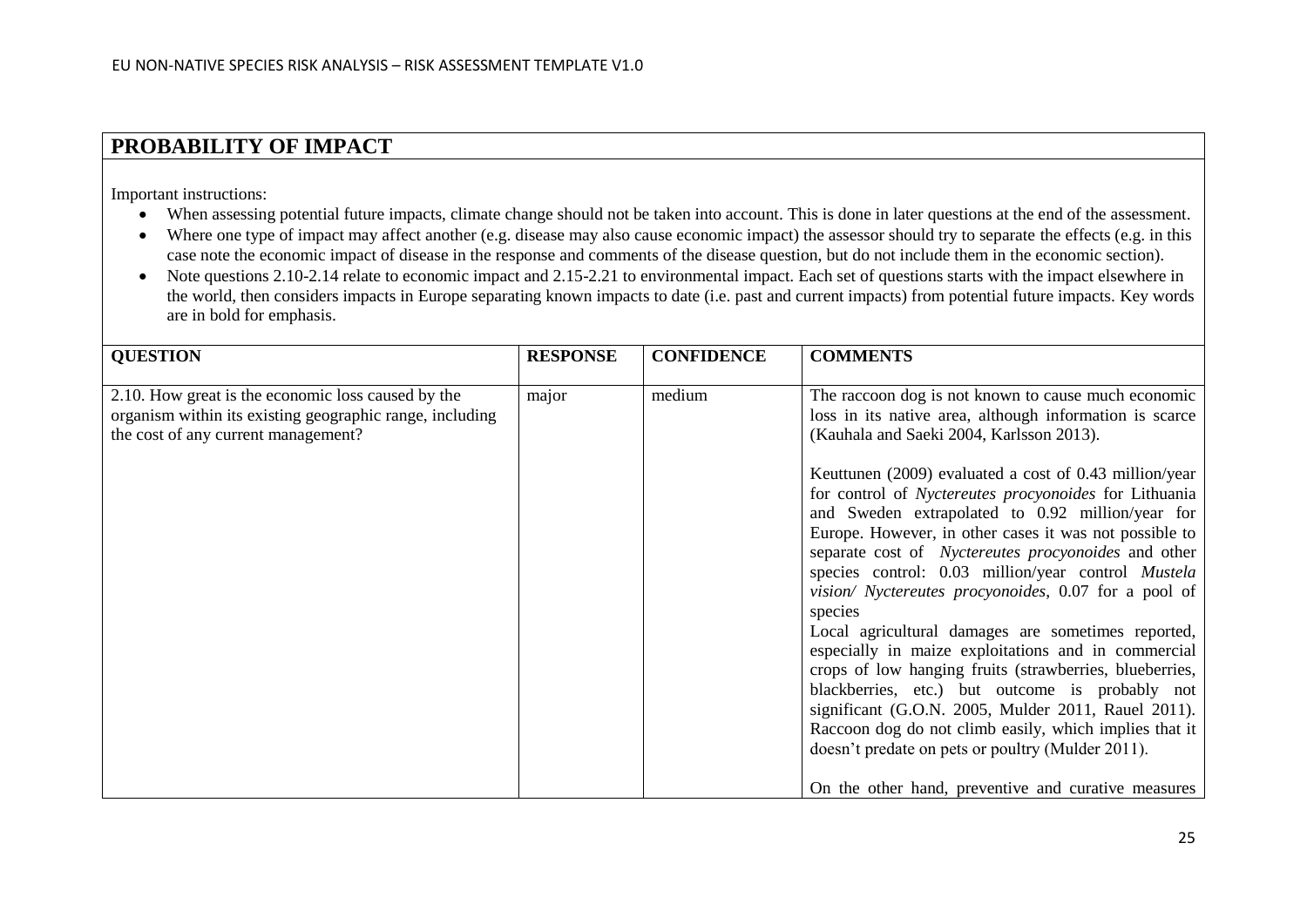|                                                                                                                                                      |       |        | that have to be taken to prevent the expansion of<br>diseases and parasites transmitted by raccoon dog can<br>lead to considerable costs, especially for rabies control,<br>but also emergence of Trichinella ssp. amongst pigs<br>(Pannwitz et al. 2010).                                                                                                                                                                                                                                                                                                                                                                                                                                                                                                                                                                                                                                                                                                                                                                                                                                                                                                                                                                                                                                                                                                                                                                                                                                                                                                                                                                                         |
|------------------------------------------------------------------------------------------------------------------------------------------------------|-------|--------|----------------------------------------------------------------------------------------------------------------------------------------------------------------------------------------------------------------------------------------------------------------------------------------------------------------------------------------------------------------------------------------------------------------------------------------------------------------------------------------------------------------------------------------------------------------------------------------------------------------------------------------------------------------------------------------------------------------------------------------------------------------------------------------------------------------------------------------------------------------------------------------------------------------------------------------------------------------------------------------------------------------------------------------------------------------------------------------------------------------------------------------------------------------------------------------------------------------------------------------------------------------------------------------------------------------------------------------------------------------------------------------------------------------------------------------------------------------------------------------------------------------------------------------------------------------------------------------------------------------------------------------------------|
| 2.11. How great is the economic cost of the organism<br>currently in Europe excluding management costs (include<br>any past costs in your response)? | major | medium | Disease management and prevention constitutes the<br>largest economic costs to date. Bait vaccinations against<br>rabies are performed in northeastern Europe, as twice<br>each year in Finland (Holmala & Kauhala 2006). The<br>cost for testing and vaccination treatments estimated in<br>2012 in Finland is around 270,000 EUR, and this<br>doesn't include the destruction, disinfection, salaries,<br>equipments (European Commission 2012). There are<br>also substantial private costs associated with the rabies<br>threatment. In Finland private dog owners have to<br>vaccinate their animals after the last outbrake in the late<br>eighties, where the raccoon dog was the main vector of<br>the disease (Westerling 1991, Kauhala & Kowalczyk<br>2011). Since the vector density have multiplied after the<br>raccoon dogs arrival in the rest of western and central<br>Europe, also the rabies control have to be intensified.<br>To what extent this have been done due to the raccoon<br>dog is however uncertain.<br>LIFE09<br>According<br>to<br>Layman<br>of<br>report<br>NAT/SE/000344 in Finland they are today trying to<br>stop new outbreaks of rabies, which were essentially<br>found in raccoon dogs in their last outbreak in the late<br>eighties. The cost of this preventive management in the<br>form of medicating immigrating predators from Russia<br>and vaccination of dogs cost approximately one million<br>Euros per year.<br>Because the species is an important vector of rabies in<br>northeastern Europe (Holmala and Kauhala, 2006; In:<br>CAB International 2012), bait vaccinations were carried |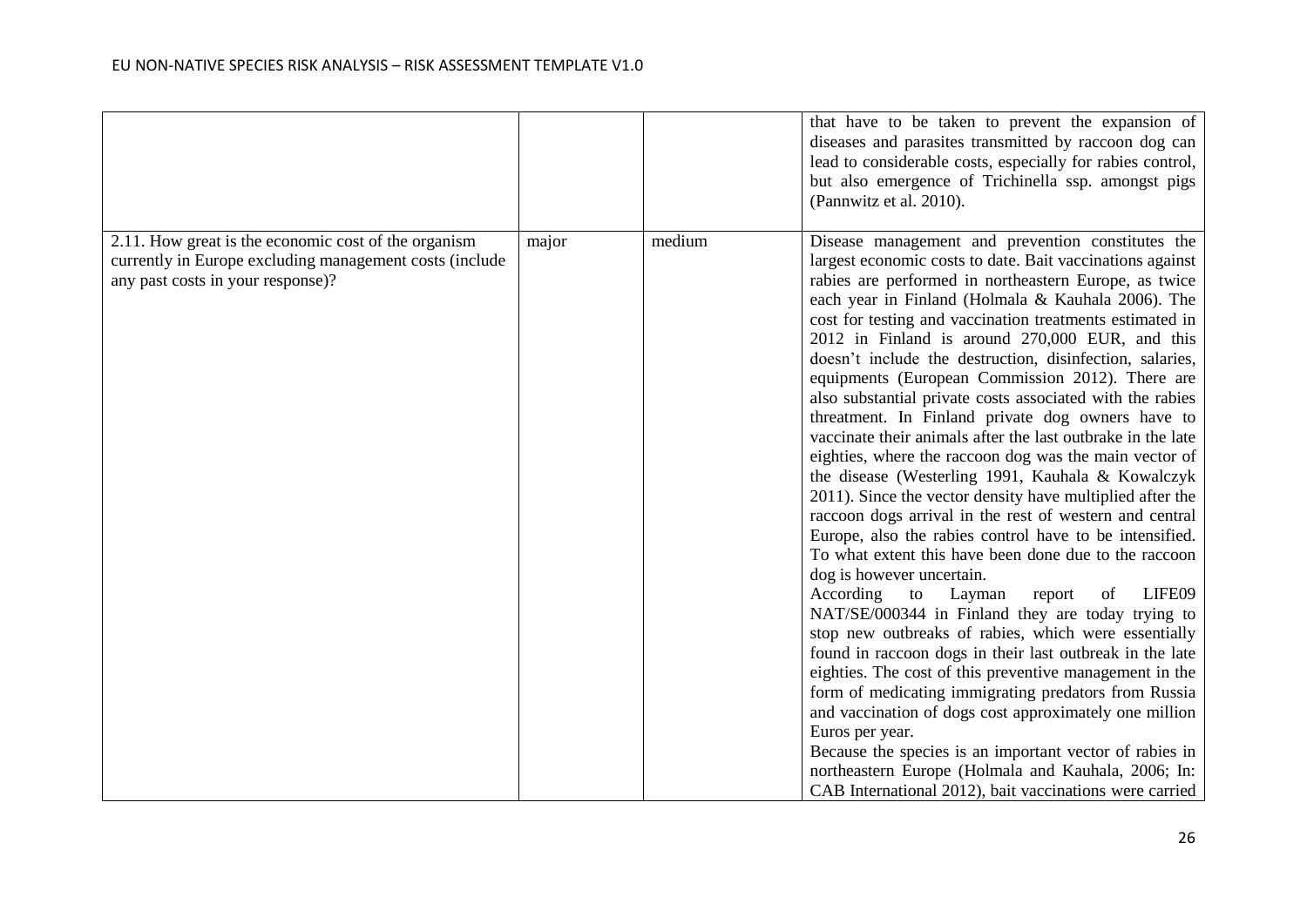|                                                                                                                                                    |       |        | out, e.g. in Finland twice each year (autumn and<br>spring). The cost of this is considerable. At present they<br>are carried out only in autumn.                                                                                                                                                                                                                                                                                                                                                                                                                                                                                                                                                                                                                                                                                  |
|----------------------------------------------------------------------------------------------------------------------------------------------------|-------|--------|------------------------------------------------------------------------------------------------------------------------------------------------------------------------------------------------------------------------------------------------------------------------------------------------------------------------------------------------------------------------------------------------------------------------------------------------------------------------------------------------------------------------------------------------------------------------------------------------------------------------------------------------------------------------------------------------------------------------------------------------------------------------------------------------------------------------------------|
| 2.12. How great is the economic cost of the organism<br>likely to be in the future in Europe excluding management<br>costs?                        | major | high   | If the species is established in other areas, damage<br>reported in point 2.11 could be major. Since available<br>data are limited there is a high incertitude in these<br>predictions.<br>Rabies management is mainly done by either lowering<br>the vector density to below a threshold value or by bait<br>vaccination of vectors (Holmala 2009). Adding the<br>raccoon dog to the vector system will make the situation<br>much worse, few areas in Europe will in the future be<br>able to be without rabies control, and where it already<br>exist the costs will multiply because of the increased<br>vector density (Holmala & Kauhala 2006). The whole<br>community of susceptible animals to rabies has to be<br>taken into consideration in a multi-species model, and<br>not only in one species model (Holmala 2009). |
| 2.13. How great are the economic costs associated with<br>managing this organism currently in Europe (include any<br>past costs in your response)? | major | medium | Keuttunen (2009) evaluated a cost of 0.43 million/year<br>for control of Nyctereutes procyonoides for Lithuania<br>and Sweden extrapolated to 0.92 million/year for<br>Europe. However, in other cases it was not possible to<br>separate cost of Nyctereutes procyonoides and other<br>species control: 0.03 million/year control Mustela<br>vision/ Nyctereutes procyonoides, 0.07 for a pool of<br>species<br>The cost to control an established population of raccoon<br>dogs for the nine million hectares of wetlands in<br>Sweden was estimated to be 29.7 million euro per year<br>(Dahl et al., 2010). Given the close association also to<br>other habitats, the cost of their control could be much<br>higher if they expand their range further. Secondly, the                                                         |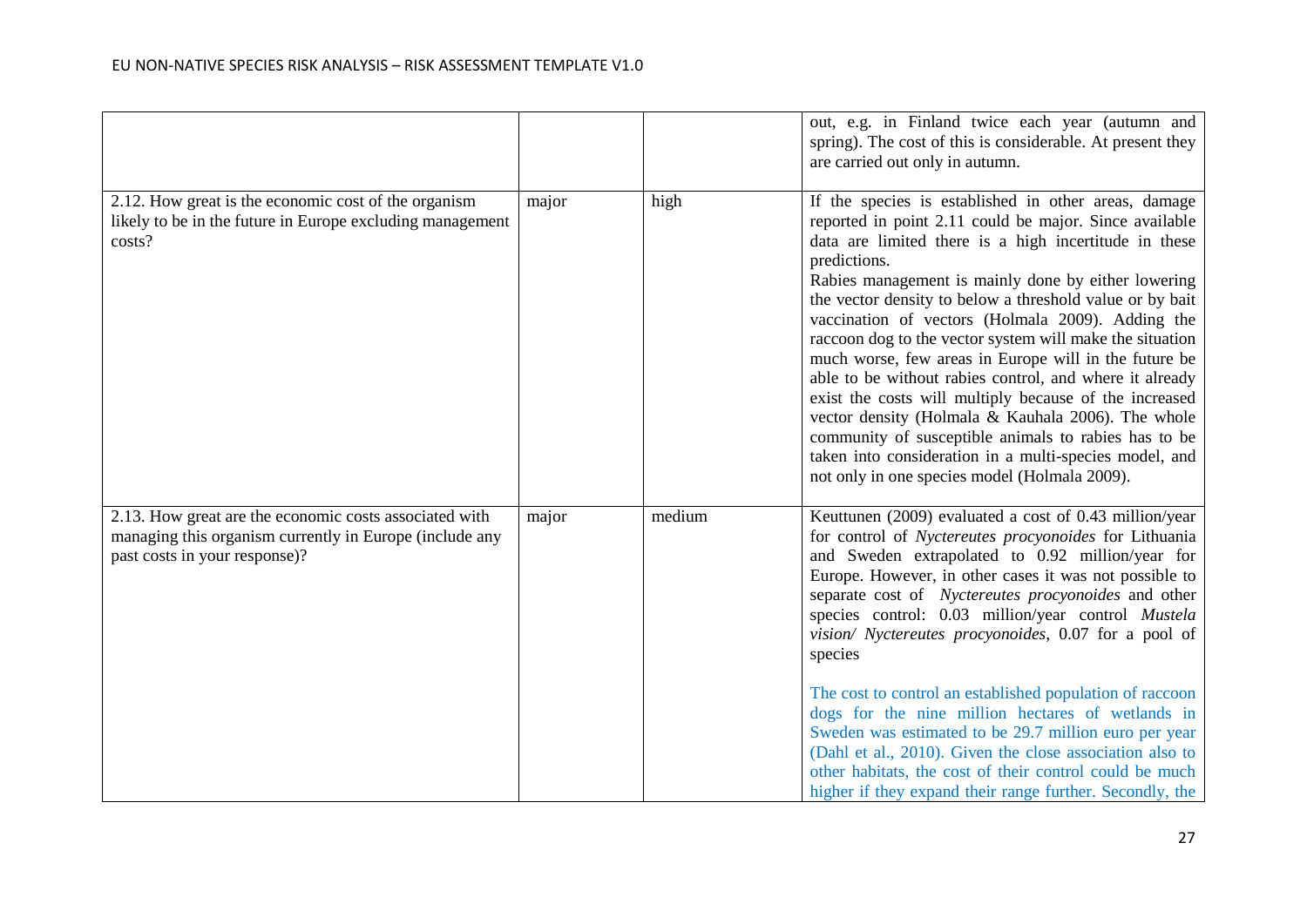|  | lack of clear habitat association of dispersing<br>individuals suggests that there are no typical movement<br>corridors in which management actions would be<br>particularly efficient at stopping dispersers. Therefore,<br>it seems even more important to prevent further<br>expansion of raccoon dogs, as delaying such actions<br>will most likely result in considerably higher cost<br>(Melis et al, 2015). In comparison to data provided by<br>FurEurope, about total sales in a year (16,8 mill. $\epsilon$ ), it<br>seems that public cost may be higher.                                                                                                                                                                           |
|--|------------------------------------------------------------------------------------------------------------------------------------------------------------------------------------------------------------------------------------------------------------------------------------------------------------------------------------------------------------------------------------------------------------------------------------------------------------------------------------------------------------------------------------------------------------------------------------------------------------------------------------------------------------------------------------------------------------------------------------------------|
|  | described<br><b>NOBANIS</b><br>As<br>in<br>(https://www.nobanis.org/globalassets/speciesinfo/n/ny<br>ctereutes-procyonoides/nyctereutes_procyonoides-<br>final.pdf): In Finland, the annual hunting bag varied<br>between 98,000-172,000 in 1998-2009 (Kauhala and<br>Saeki 2004a, Finnish Game and Fisheries Research<br>Institute 2010), c.a. 20,000 in Germany (S. Schwarz,<br>pers. comm), 6,000-10,000 in Poland (data of Research<br>Station of Polish Hunting Society in Czempiń), 4,000-<br>5,000 in Estonia, 3,500-4,000 in Lithuania (L.<br>Baltrūnaitė, pers. comm), and 2,000 in Latvia. In other<br>countries raccoon dogs are hunted occasionally. In<br>Germany about 35 000 raccoon dogs were killed in<br>2008 (Mulder 2012). |
|  | In the Nordic countries a LIFE+ project has been<br>conducted 2010-2013 with a budget of 5.3 million Euro.<br>Today the annual cost for this management is<br>approximately 800.000 Euro in Sweden, 200.000 Euro<br>in Denmark and 200.000 in Finland.<br>LIFE09<br>According<br>Layman<br>report<br>of<br>to<br>NAT/SE/000344 the cost of management (predator<br>control) of valuable wetlands (bird recruitment areas)                                                                                                                                                                                                                                                                                                                      |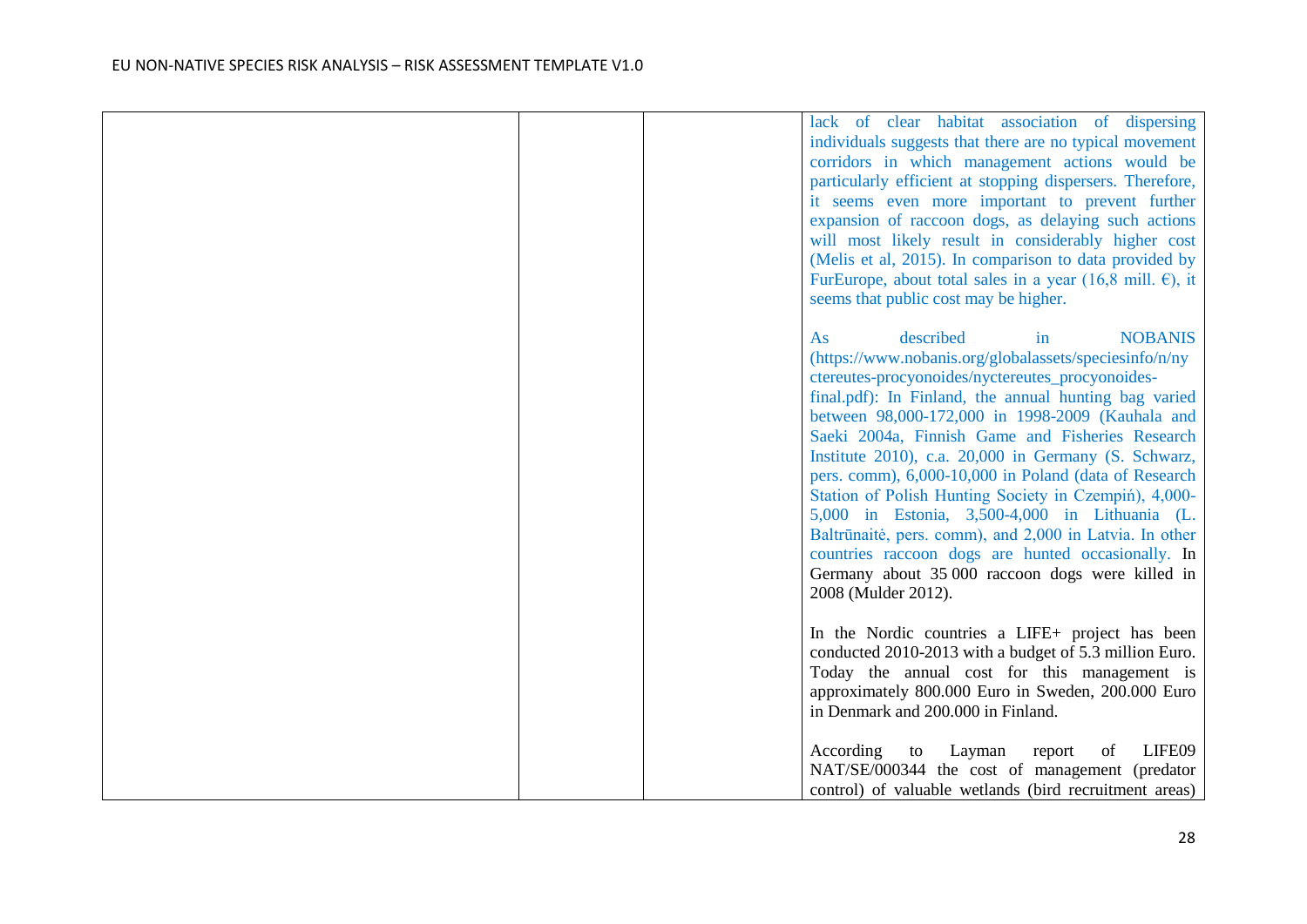|                                                                                                                           |       |        | cost 3.3 Euros annually per hectare, and then the work<br>has to be done voluntarily.<br>There is a lack of clear economic data, probably<br>because a lack funding on wildlife research. Having in<br>mind the Report of Raccoon Dog management in<br>Finland<br>for<br>2015<br>(https://jagareforbundet.se/globalassets/global/mardhun<br>dsprojektet/dokument/raccoondog_finland_2015_report<br>.pdf) and considering only the 100 individuals harvested<br>this year and the cost items for 2015 of 163.820,38 $\epsilon$ we<br>can make a rough approximation around 1638 $\epsilon$ per<br>raccoon dog harvested. So, comparing to the average<br>auction price for the Finn raccoon skins that is around<br>120 $\epsilon$ during the recent years, it seems there is a higher<br>public spending on control that the benefit derived from<br>the sale of the skin. If the species spread to other<br>European countries there will be a need for huge budget<br>to control the species however this can be avoided<br>limiting its sale and establishing a European action plan<br>to control the species. |
|---------------------------------------------------------------------------------------------------------------------------|-------|--------|--------------------------------------------------------------------------------------------------------------------------------------------------------------------------------------------------------------------------------------------------------------------------------------------------------------------------------------------------------------------------------------------------------------------------------------------------------------------------------------------------------------------------------------------------------------------------------------------------------------------------------------------------------------------------------------------------------------------------------------------------------------------------------------------------------------------------------------------------------------------------------------------------------------------------------------------------------------------------------------------------------------------------------------------------------------------------------------------------------------------|
| 2.14. How great are the economic costs associated with<br>managing this organism likely to be in the future in<br>Europe? | major | medium | Very difficult to assess. From the current management<br>in the Nordic countries as a base probably at least 1<br>million Euro annually for each country where the<br>raccoon dog is established or are about to establish. In<br>the Nordic example only parts of the countries are<br>managed actively. In large parts of Europe there are<br>land-locked borders between most countries making the<br>management more difficult and expensive. On the other<br>hand, the Nordic raccoon dog project has also<br>demonstrated that the same management system can be<br>used for other invasive alien predators as well, such as<br>the raccoon. This is today done in Sweden and<br>Denmark, without or with very low extra cost for the                                                                                                                                                                                                                                                                                                                                                                        |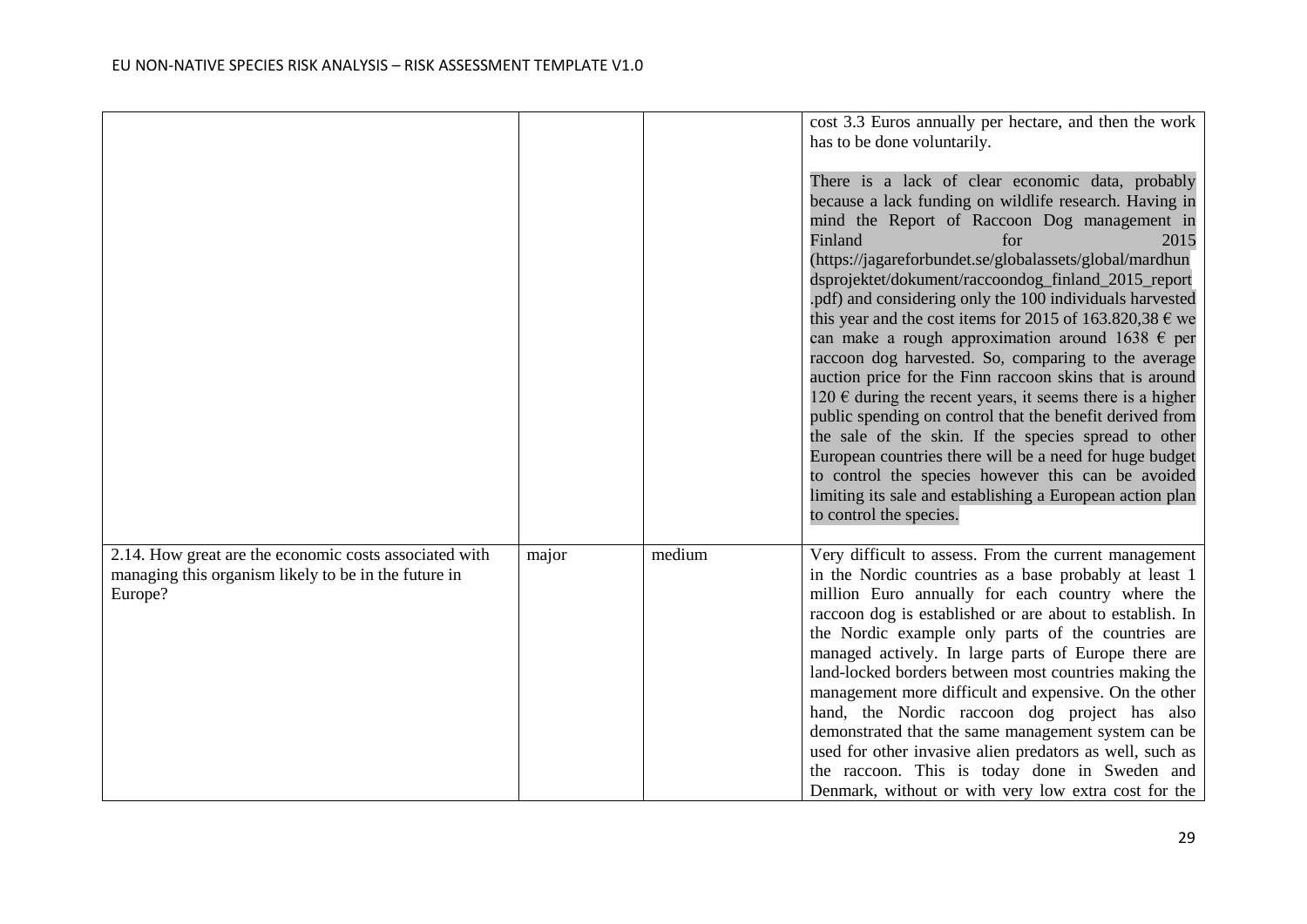|                                                                                                                                                                                                                                   |       |        | raccoon management (Dahl et al. 2013, 2015, Alhainen<br>2015). Apart for the management of the species for<br>protecting the native fauna, rabies management will<br>also be necessary according to above                                                                                                                                                                                                                                                                                                   |
|-----------------------------------------------------------------------------------------------------------------------------------------------------------------------------------------------------------------------------------|-------|--------|-------------------------------------------------------------------------------------------------------------------------------------------------------------------------------------------------------------------------------------------------------------------------------------------------------------------------------------------------------------------------------------------------------------------------------------------------------------------------------------------------------------|
| 2.15. How important is environmental harm caused by the<br>organism within its existing geographic range excluding<br>Europe?                                                                                                     | minor | medium | The raccoon dog is not known to cause much<br>environmental harm in its native area, although<br>information is scarce (Kauhala and Saeki 2004,<br>Karlsson 2013).<br><b>IUCN</b><br>The<br>(https://portals.iucn.org/library/sites/library/files/docum<br>ents/Rep-2016-001.pdf) consider within a high<br>magnitude of impact, meaning irreversible impact on                                                                                                                                             |
|                                                                                                                                                                                                                                   |       |        | indigenous wildlife and the wider ecosystem if the<br>following species are farmed in non-native regions with<br>weak environmental regulations or no management<br>plans: North American Mink (Mustela vison), brushtail<br>possum (Trichosurus vulpecula), coypu (Myocastor<br>coypus), muskrat (Ondatra zibethicus), raccoon<br>(Procyon lotor) and raccoon dog (Nyctereutes<br>procyonoides). Two of the species - possum and coypu<br>are listed on the GISD's '100 of the World's Worst<br>invaders'. |
| 2.16. How important is the impact of the organism on<br>biodiversity (e.g. decline in native species, changes in<br>native species communities, hybridisation) currently in<br>Europe (include any past impact in your response)? | major | medium | The raccoon dog impacts on native species and<br>communities were moderately negative for amphibians,<br>mollusks, rodents, birds, insects, and reptiles, and for<br>transmission of pathogens (Pūraitė et al., 2011).                                                                                                                                                                                                                                                                                      |
|                                                                                                                                                                                                                                   |       |        | Evidences reviewed by Mulder (2011) for<br>Risk<br>Assessment in The Netherlands. The raccoon dog is an<br>omnivorous, medium sized predator of which the<br>ecology shares aspects with several native and non-<br>native predators: badger, red fox, polecat and American<br>mink. Since the American mink is a non-native species<br>itself, and nothing is known about its relations with the                                                                                                           |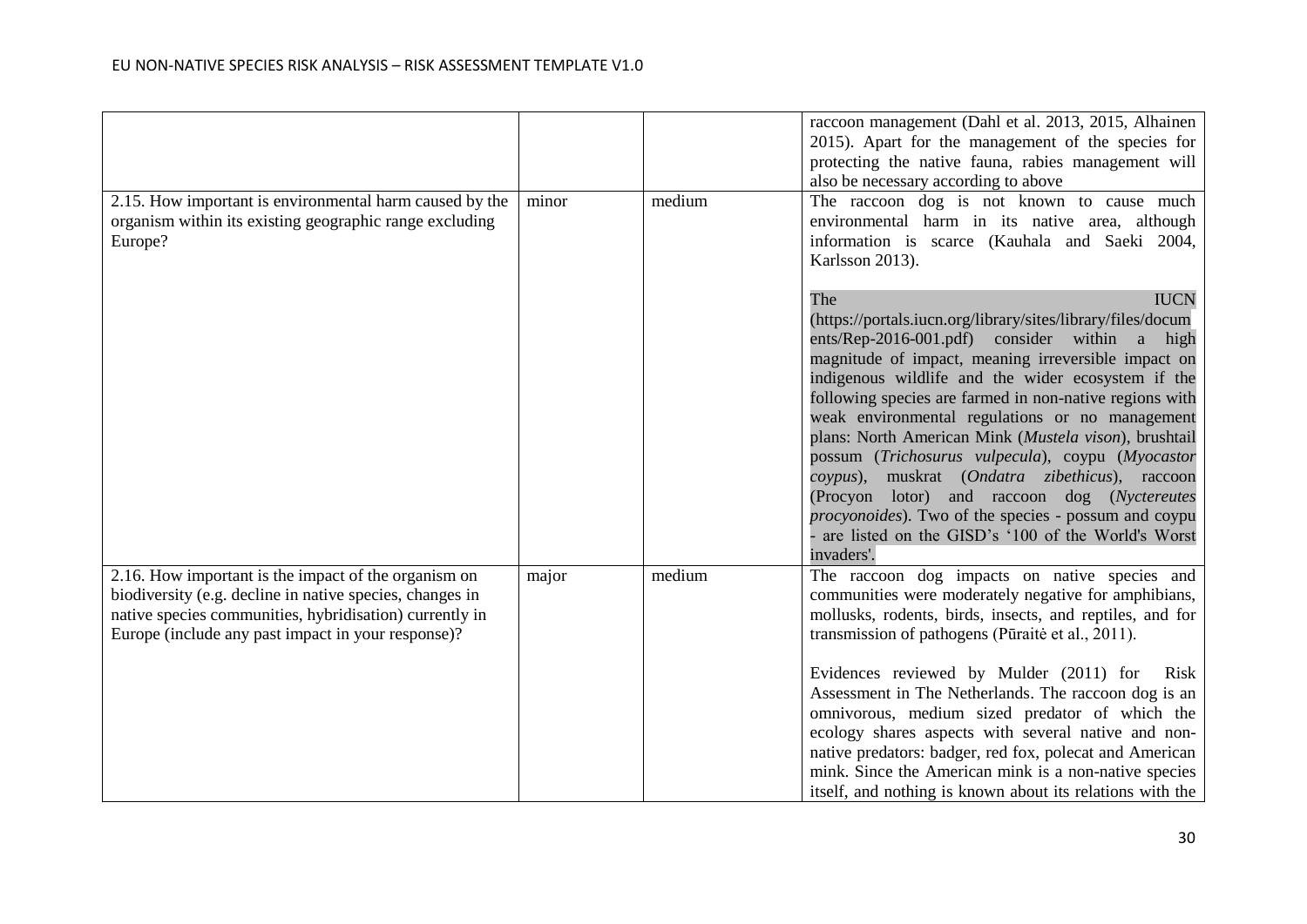|  | raccoon dog, the species of interest here are the badger,   |
|--|-------------------------------------------------------------|
|  | the red fox and the polecat. Impact through competition     |
|  | can be interference competition or resource competition     |
|  | (Pianka, 1978). Raccoon dogs may be a serious threat        |
|  | for small isolated populations of amphibians, and           |
|  | probably also for turtles (Mulder, 2011).                   |
|  |                                                             |
|  | Direct interference of raccoon dogs with badgers seems      |
|  | to be rare. Only one example was found in the               |
|  | literature: the remains of a badger cub have been found     |
|  | in raccoon dog scats in Bialowieza Primeval Forest          |
|  | (Jędrzejewska & Jędrzejewski, 1998). More often             |
|  | badgers kill raccoon dog pups (Kowalczyk et al., 2008).     |
|  | Once an adult raccoon dog was observed which had            |
|  | died of wounds, inflicted on its back parts by most         |
|  | probably a badger (Drygala, 2009). Interference with        |
|  | foxes probably is much more common and both species         |
|  | occasionally kill cubs of the other species.                |
|  | In northeast Germany fox numbers (measured as               |
|  | number of foxes shot annually) decreased in the first       |
|  | period after the arrival of the raccoon dog, but this       |
|  |                                                             |
|  | effect disappeared later (Zoller, 2006). An enhanced        |
|  | infection rate with sarcoptic mange, which is more          |
|  | common in raccoon dogs, might have been responsible         |
|  | for this temporary decline in the fox population.           |
|  | Drygala (2009) concludes that in Europe competition         |
|  | between raccoon dog, red fox and badger might take          |
|  | place, but that it is unlikely that the competition is very |
|  | severe, leading to the significant decrease of either of    |
|  | the species. Raccoon dogs forage while slowly walking,      |
|  | mostly in dense vegetation. They do not 'hunt' like         |
|  | foxes, chasing their prey species. Upon encountering        |
|  | bird nests, they will eat the eggs and chicks, rarely the   |
|  | adult breeding bird. However, remains of eggs in            |
|  | raccoon dog stomachs are rare in diet studies.              |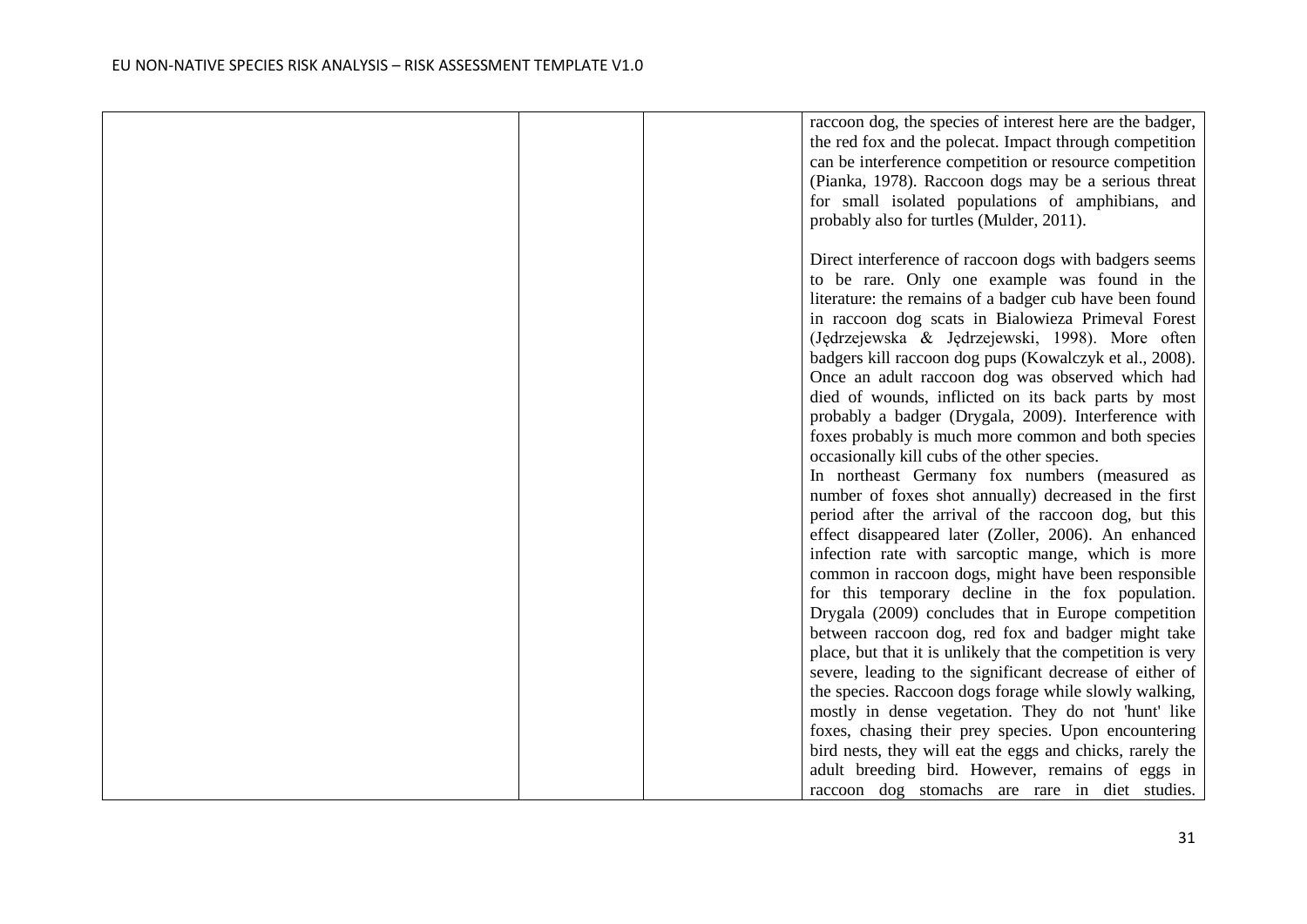|  | According to most authors, the added impact (on top of     |
|--|------------------------------------------------------------|
|  | the impact of native predators such as the red fox) of the |
|  | raccoon dog on the breeding success of ground nesting      |
|  | birds will probably be negligible. However, solid          |
|  | research into the impact of the raccoon dog on its prey    |
|  | species is still lacking. The predictions in this section  |
|  | are thus mainly based on expert judgment.                  |
|  | Especially in bird colonies in wetlands (e.g., greylag     |
|  | goose Anser anser, black-headed gull<br>(Larus             |
|  | ridibundus) raccoon dogs might have a considerable         |
|  | impact, destroying many nests in a short time.             |
|  | For the Netherlands, with its many wetlands in low         |
|  | lying areas, including many Natura 2000 areas, the most    |
|  | vulnerable species will probably be the purple heron       |
|  | Ardea purpurea colonies, the black tern Chlidonias         |
|  | niger colonies and the solitary bittern Botaurus           |
|  | stellaris. Although already in most of these wetlands the  |
|  | red fox has arrived in recent years, the raccoon dog may   |
|  | pose an added threat because of its greater readiness to   |
|  | swim. The abovementioned species are possibly at risk      |
|  | and measures to prevent predation by raccoon dogs may      |
|  | be necessary in the future. Its preference for amphibians  |
|  | may lead to local declines of more or less isolated        |
|  | populations of frogs and possibly newts, for instance in   |
|  | and around cattle drinking ponds in the dryer east and     |
|  | south of the Netherlands. Raccoon dogs also forage on      |
|  | grass snakes Natrix natrix (Drygala, 2009), and might      |
|  | be a threat to isolated populations of this species as     |
|  | well. The common practice of protecting amphibians         |
|  | from being killed on the road in spring, by erecting       |
|  | fences and catching the animals in buckets during the      |
|  | night, may in the future attract the unwelcome attention   |
|  | of raccoon dogs, gathering an easy meal from the           |
|  | buckets (Puffpaff, 2008).                                  |
|  |                                                            |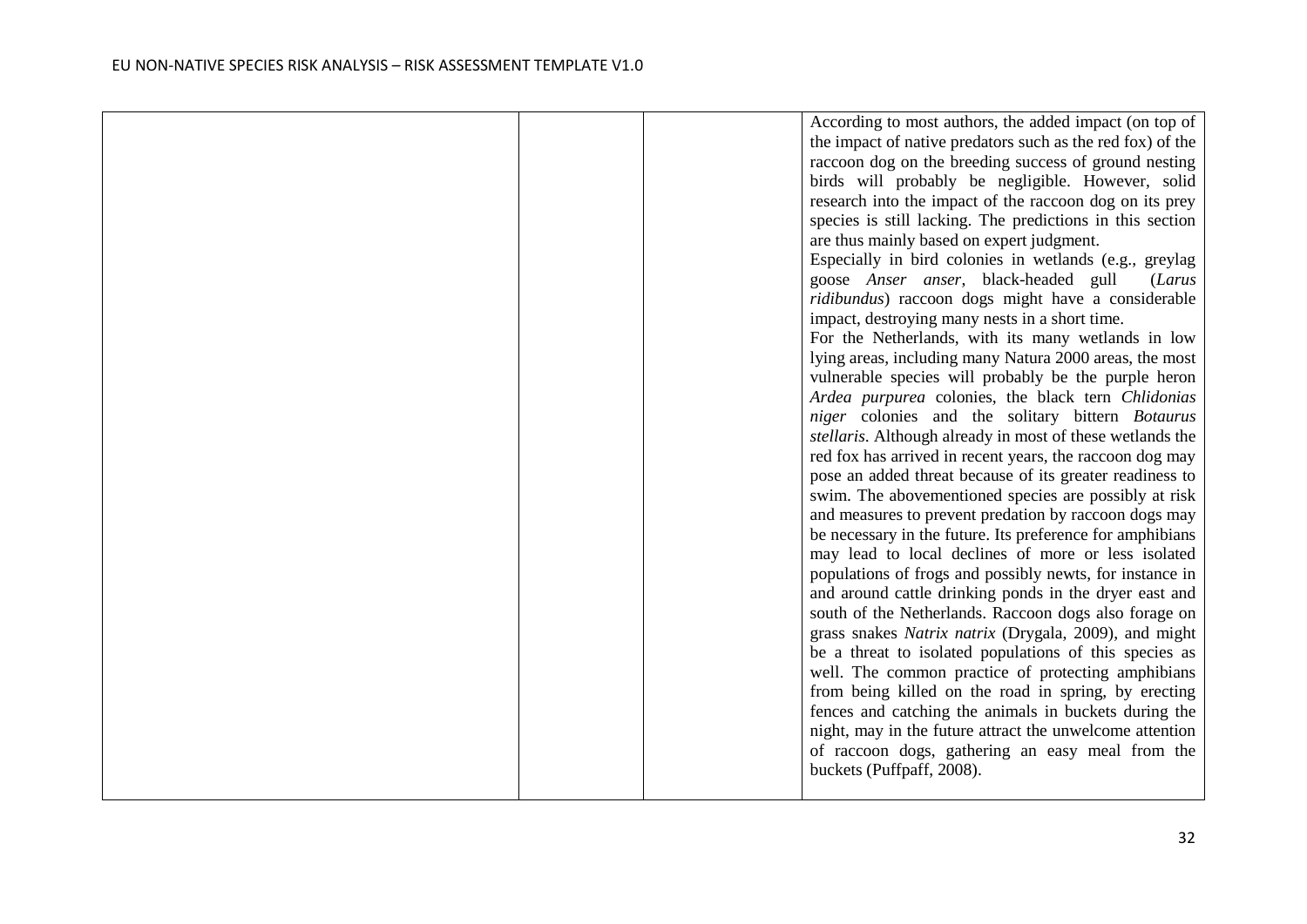|  | As informed by Swedish experts, in a recent and            |
|--|------------------------------------------------------------|
|  | ongoing study Dahl et al. (in prep) investigates the       |
|  | effect of the raccoon dog as an egg predator in the north  |
|  | Swedish archipelago (Dahl et al, unpublished data).        |
|  | Parts of this archipelago (Haparanda Skärgård National     |
|  | Park) are protected, among other reasons due to its        |
|  | unique bird fauna, several of which are threatened         |
|  | (Council Directive 92/43/EEG, 79/409/EEG). Since           |
|  | 2008 more than 50 raccoon dogs has been equipped           |
|  | with GPS transmitters to be able to follow their           |
|  | movements in northern Sweden. At least 10 of the           |
|  | collared raccoon dogs had been moving naturally in the     |
|  | archipelago during the breeding time of ground nesting     |
|  | sea birds. Often the raccoon dogs were moving between      |
|  | islands, swimming quite long distances, lingering on       |
|  | one island for some week $(s)$ , and then moving on to the |
|  | next island. In summer of 2015 artificial nests, with      |
|  | three eggs each, were constructed by natural materials     |
|  | on two islands, mimicking natural nests and placement      |
|  | as far as possible (ten nests per island). A game camera   |
|  | was directed towards each nest during the study to be      |
|  | able to determine their faith. One GPS collared raccoon    |
|  | dog was released on each island. Nests were predated       |
|  | rapidly when raccoon dogs were present on the islands.     |
|  | After 10 days all but one out of 19 nests were predated    |
|  | (one camera malfunctioned and this nest was taken out      |
|  | of the study). In 16 out of 18 cases raccoon dog was the   |
|  | predator. All but one predated nest were revisited         |
|  | several times after the nests had been predated. The       |
|  | raccoon dogs left the study islands and moved to           |
|  | neighbouring islands after 7 and 9 days respectively,      |
|  | possibly due to food shortage. When the study was          |
|  | repeated without raccoon dogs present, only 1 out of 19    |
|  | nests were predated by natural predators after 20 days,    |
|  | all other nests were intact. This pilot study found that;  |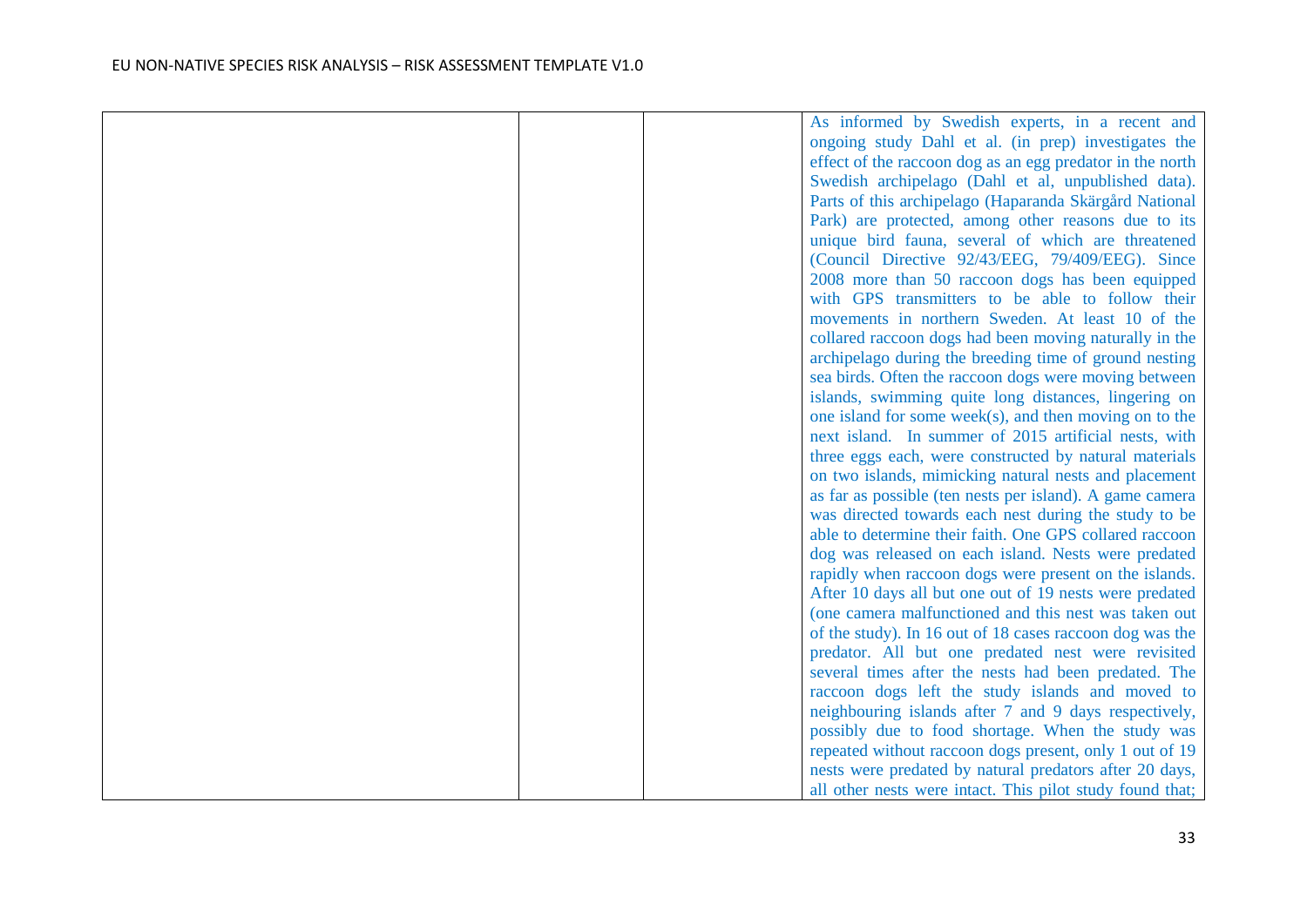|  | 1. Raccoon dogs move naturally in the archipelago                       |
|--|-------------------------------------------------------------------------|
|  | during the breeding time of ground nesting sea birds,                   |
|  | swimming several km to reach new islands, 2. The                        |
|  | Raccoon dog eats eggs, 3. Even though the use of                        |
|  | dummy nests is far from a perfect method to investigate                 |
|  | egg predation, the raccoon dog is very likely to have an                |
|  | additive effect on other egg mortality. The size of the                 |
|  | raccoon dog suggests that a sea bird would hardly be                    |
|  | able to protect its nest against it if they can find the nest.          |
|  | And according to the results the raccoon dogs were                      |
|  | traversing the islands repeatedly until there was very                  |
|  | little left to eat before they moved on to the next island.             |
|  | Especially for endangered ground nesting sea bird                       |
|  | species such as the Caspian Tern Sterna caspia nesting                  |
|  | on a few islands in the Swedish archipelago the raccoon                 |
|  | dog is a very serious threat if it gets established since               |
|  | their densities can become extremely high. Also at                      |
|  | present with a very small population of raccoon dog due                 |
|  | to intense management it is very likely that if one single              |
|  | raccoon dog found its way to the main nesting island                    |
|  | Rödkullen, there would be no reproduction that year.                    |
|  | This still ongoing study will be continued 2016 with                    |
|  | more artificial nests and with natural nests. The                       |
|  | American mink is another invasive alien mammalian                       |
|  | predator that utilise wetlands and archipelagos and                     |
|  | where more studies have been made than for the                          |
|  | raccoon dog. Nordström et al. (2003), show that when                    |
|  | the mink was removed from the area the breeding                         |
|  | densities of ringed plover (Charadrius hiaticula), arctic               |
|  | skua (Stercorarius parasiticus), arctic tern (Sterna                    |
|  | <i>paradisaea</i> ) and rock pipit ( <i>Anthus petrosus</i> ) increased |
|  | markedly in the removal areas in comparison to the                      |
|  | control areas. They further showed that two species                     |
|  | already extinct in one of the removal areas, razorbill                  |
|  | (Alca torda) and black guillemot (Cepphus grylle),                      |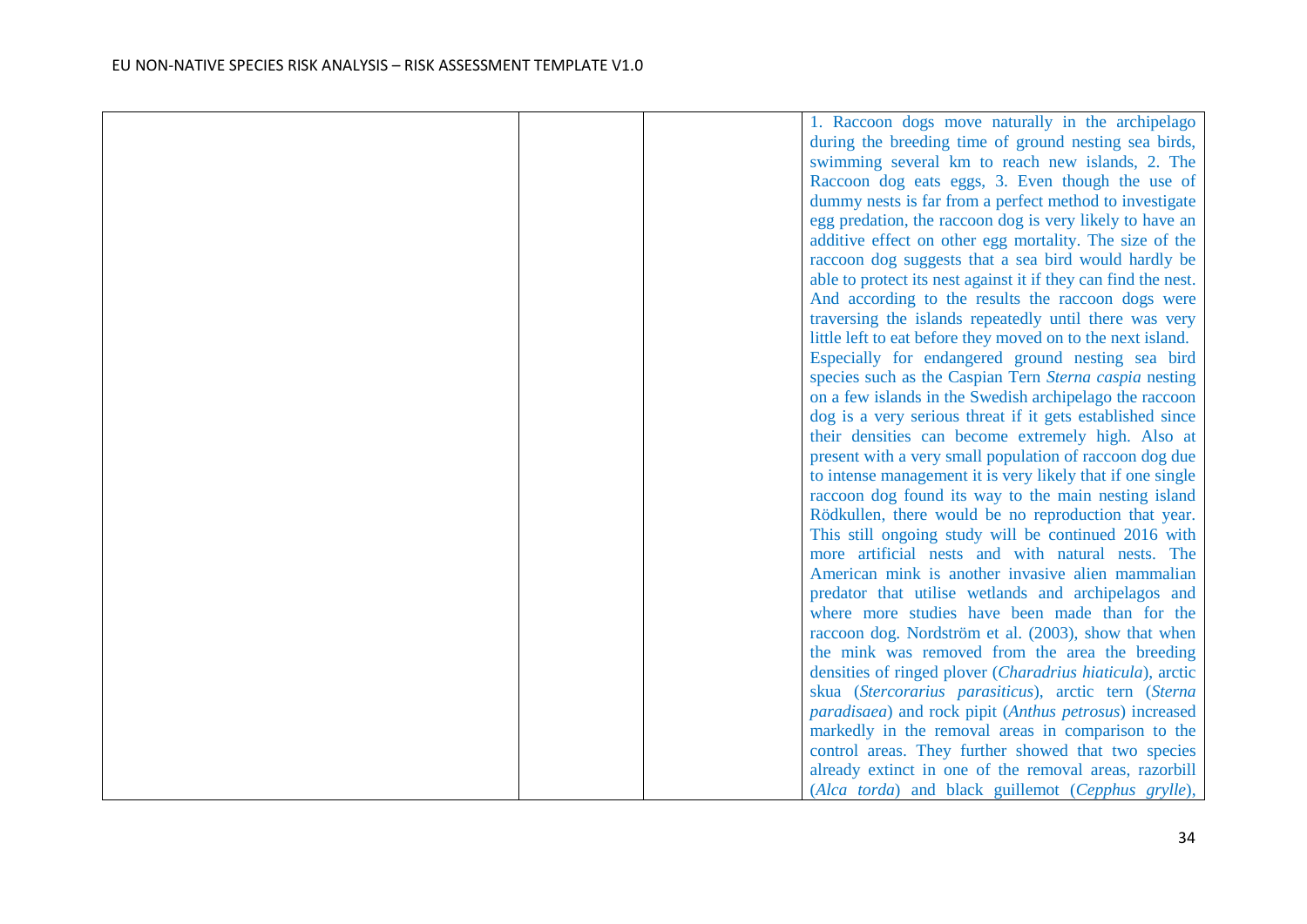|                                                                                                            |          |        | returned to breed in the area (Nordström et al. 2003).<br>The raccoon dog is as good, or even a better swimmer<br>than the mink. It is further much larger and thus will be<br>difficult for the birds to drive away from the nest. And<br>even if the raccoon dog is temporarily driven away, the<br>ongoing study in the Swedish archipelago show that<br>they will revisit most nests several times (Dahl et al. in<br>prep.).                                                                                                                                                                                                                                                                                                                                                                                                                                                                                                                                             |
|------------------------------------------------------------------------------------------------------------|----------|--------|-------------------------------------------------------------------------------------------------------------------------------------------------------------------------------------------------------------------------------------------------------------------------------------------------------------------------------------------------------------------------------------------------------------------------------------------------------------------------------------------------------------------------------------------------------------------------------------------------------------------------------------------------------------------------------------------------------------------------------------------------------------------------------------------------------------------------------------------------------------------------------------------------------------------------------------------------------------------------------|
|                                                                                                            |          |        | In an ongoing study Dahl and Ahlen (2016) are<br>investigating; 1. How and when raccoon dog move in<br>the archipelago of northern Sweden, 2. If raccoon dogs<br>arriving to an island will find hidden nests and eat the<br>eggs, 3. If egg predation by raccoon dog is additive or<br>compensatory to predation from natural predators. In<br>summer of 2015, 20 artificial nests were constructed on<br>two islands. One GPS collared raccoon dog was<br>released on each island. A game camera was directed<br>towards each nest during the study to be able to<br>determine their faith. After 9 days all but one nest were<br>predated when raccoon dogs were present on the<br>islands. In 16 cases raccoon dog was the predator.<br>When the study was repeated without raccoon dogs<br>present only 1 nest was predated after 20 days, all other<br>nests were intact. In summer of 2016 the experiment<br>will be repeated, both with artificial and natural nests. |
| 2.17. How important is the impact of the organism on<br>biodiversity likely to be in the future in Europe? | moderate | medium | The raccoon dog is very adaptable to climate and<br>habitat and will establish over all of Europe if it is not<br>actively managed (Kowalczyk 2014). The raccoon dog<br>is already the most common carnivore in Finland and<br>the Baltic countries (Kowalczyk 2014).<br>The raccoon dog impacts on native species, particularly                                                                                                                                                                                                                                                                                                                                                                                                                                                                                                                                                                                                                                              |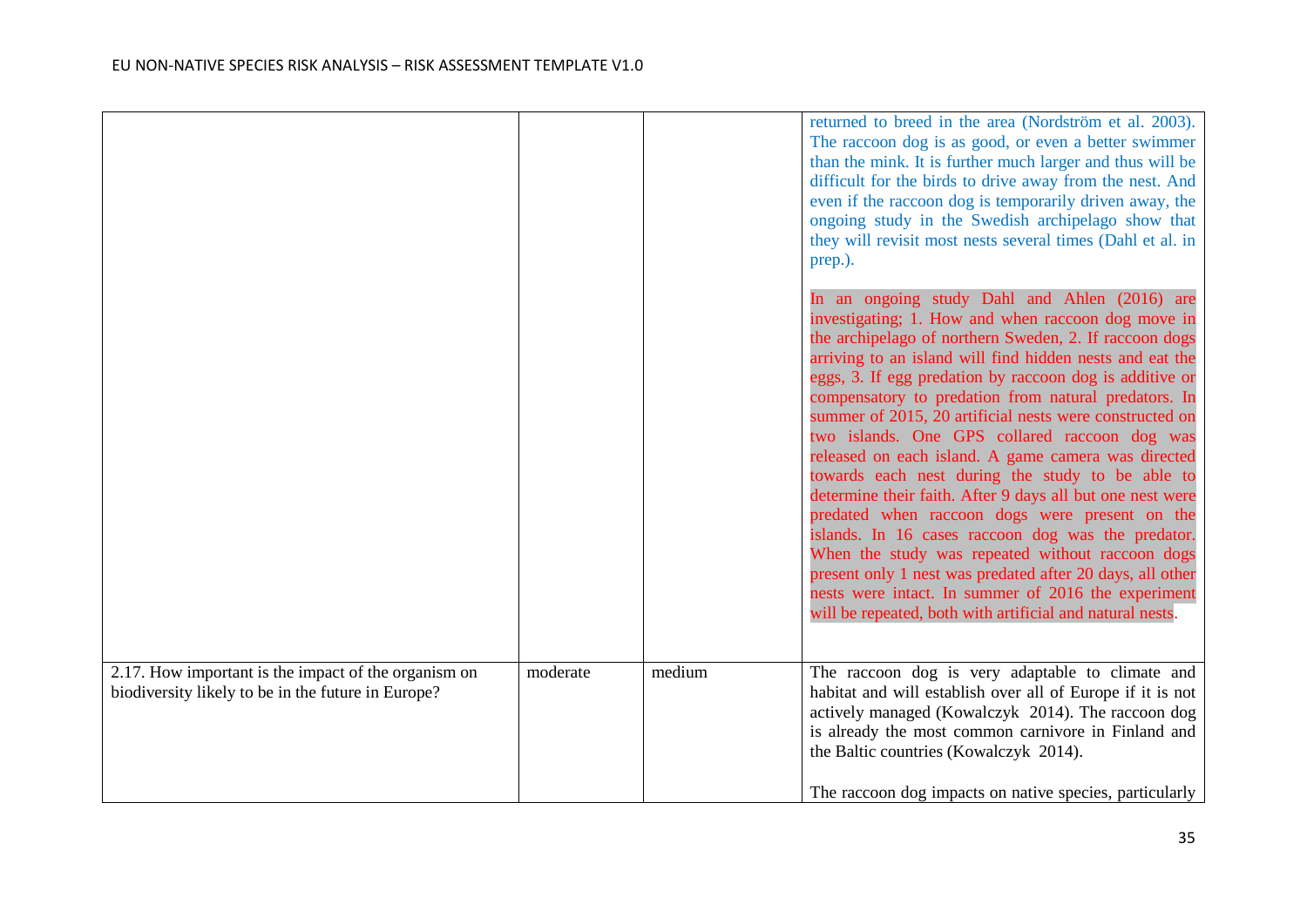|  | birds and amphibians, are considered from moderate to               |
|--|---------------------------------------------------------------------|
|  | important accordingly to different authors. The                     |
|  | occurrence of birds in the diet increases with latitude,            |
|  | with a higher consumption in northern Europe (Sutor et              |
|  | al., 2010). Birds eaten by raccoon dogs are mainly                  |
|  | passerines (Kauhala, 2009; Sutor et al., 2010).                     |
|  | However, it is not known whether this predator have                 |
|  | caused a decline in passerine populations. The impact               |
|  | on game bird is probably minor; excluding some some                 |
|  | area in Finland, where waterfowl or grouse remains                  |
|  | were found only $0-5\%$ of the feces or stomachs                    |
|  | (Kauhala, 2009). Raccoon dog probably consumed                      |
|  | many of the non-passerine birds as carcasses (Novikov,              |
|  | 1962; Barbu, 1972; Woloch and Rozenko, 2007;                        |
|  | Kauhala and Auniola, 2001).                                         |
|  | Amphibians (e.g., Rana spp., Bufo spp., Bombina spp.                |
|  | and Triturus cristatus) are common in the diet of                   |
|  | raccoon dogs in spring and summer (e.g., Ivanova,                   |
|  | 1962; Lavrov, 1971; Barbu, 1972; Viro and Mikkola,                  |
|  | 1981; Kauhala et al., 1993a, 1998a; Jędrzejewska and                |
|  | Jędrzejewski, 1998; Sutor et al., 2010). This may have              |
|  | an impact on populations, especially on islands and in              |
|  | isolated areas (Kauhala and Auniola, 2001; Sutor et al.,            |
|  | $2010$ ).                                                           |
|  | predator removal study in Finland N.<br>a<br>$\ln$                  |
|  | procyonoides was not observed to cause harm for                     |
|  | waterfowl or grouse (Kauhala et al., 2000; Kauhala,                 |
|  | 2004). In a nest predation study in Latvia, they                    |
|  | destroyed only 0.6% of the nests destroyed by predators             |
|  | $(0.3\% \text{ of all nets})$ (Opermanis et al., 2001). There is no |
|  | proof that native carnivore populations in northern                 |
|  | Europe decreased after colonisation by this species the             |
|  | area; the exception may be Belarus where many                       |
|  | carnivore populations have decreased during the past                |
|  | few decades (Sidorovich et al., 2000).                              |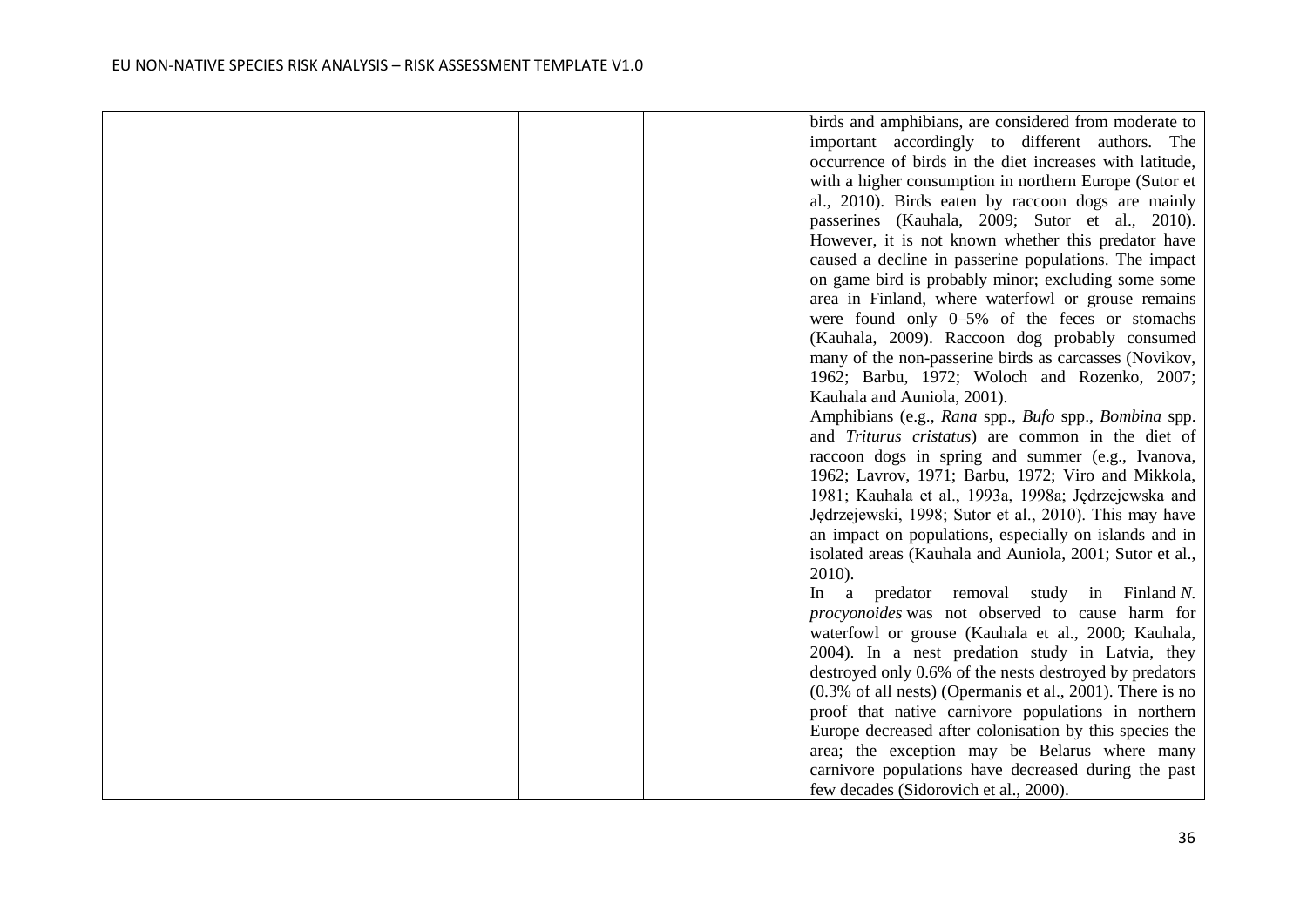| 2.18. How important is alteration of ecosystem function<br>(e.g. habitat change, nutrient cycling, trophic<br>interactions), including losses to ecosystem services,<br>caused by the organism currently in Europe (include any<br>past impact in your response)? | minor    | low    | Very little work has been done to answer this question.<br>It is unlikely that the raccoon dog have large effect on<br>e.g. habitat change and nutrient cycling. Except for<br>some small island situations, it not likely that raccoon<br>dogs will have a substantial impact, directly or<br>indirectly, on ecosystems as a whole, e.g. by disrupting<br>the existing food webs (Muldel, 2011).                                                                                                                                     |
|-------------------------------------------------------------------------------------------------------------------------------------------------------------------------------------------------------------------------------------------------------------------|----------|--------|---------------------------------------------------------------------------------------------------------------------------------------------------------------------------------------------------------------------------------------------------------------------------------------------------------------------------------------------------------------------------------------------------------------------------------------------------------------------------------------------------------------------------------------|
| 2.19. How important is alteration of ecosystem function<br>(e.g. habitat change, nutrient cycling, trophic<br>interactions), including losses to ecosystem services,<br>caused by the organism likely to be in Europe in the<br>future?                           | moderate | medium | If the raccoon dog is established at high densities there<br>are possibility of effects on some ecosystem services<br>such as the Provisioning (food supply), Regulation<br>(disease regulation, pest and disease control) and<br>Cultural Services (recreation and values).<br>Human wellbeing and health will be affected by the<br>facilitation of the raccoon dog in the introduction and<br>spread of pathogens and parasites such as rabies and<br>Eccinococcus multilocilaris.                                                 |
| 2.20. How important is decline in conservation status (e.g.<br>sites of nature conservation value, WFD classification)<br>caused by the organism currently in Europe?                                                                                             | moderate | medium | In Finland Kauhala and Kowalczyk (2012) indicate<br>locally the raccoon dog may be an important threat to<br>populations of waterfowl and amphibians. There is<br>however no confirmed decline of conservation status<br>due to the raccoon dog anywhere in Europe yet. This is<br>however not particularly surprising considering the<br>limited time the species have been present at high<br>densities in most of Europe until to date, and the<br>scarcity of scientific studies made to investigate this<br>particular question. |
| 2.21. How important is decline in conservation status (e.g.<br>sites of nature conservation value, WFD classification)<br>caused by the organism likely to be in the future in<br>Europe?                                                                         | moderate | low    | If the raccoon dog is allowed to establish without<br>control it will probably become one of the most<br>numerous predator in many parts of Europe, although<br>not a particularly effective predator (Kowalczyk, 2014).<br>It will however most likely have a negative impact<br>locally on some endangered bird and amphibian<br>species.                                                                                                                                                                                           |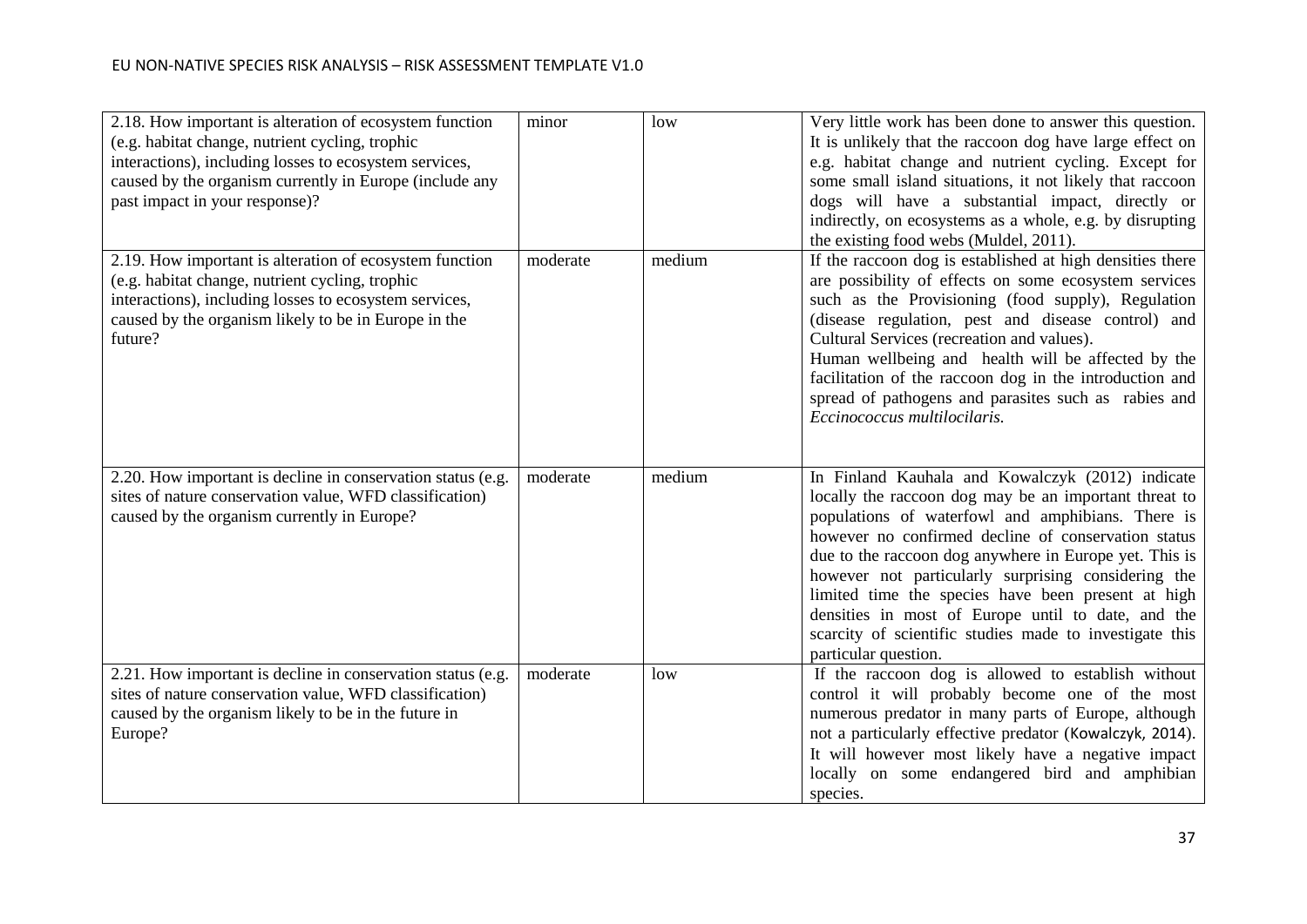| 2.22. How important is it that genetic traits of the<br>organism could be carried to other species, modifying<br>their genetic nature and making their economic,<br>environmental or social effects more serious? | minimal | high | The muskrat ( <i>Ondatra zibethicus</i> ) and the raccoon dog<br>( <i>Nyctereutes procyonoides</i> ) are known to cause impacts<br>in more than 50 European regions (Hulme et al., 2010).<br>The raccoon dog is quite an isolated species in the canid<br>family, and hybridisation with other dog species is<br>unknown, even in captivity. There is, therefore, no risk<br>of genetic effects on native species (Muldel, 2011).                                                                                                                                                                                                                                                                                                                                                                                                                                                                                                                                                                                                                                                                                                                                                                                                                                                                                                                                                                              |
|-------------------------------------------------------------------------------------------------------------------------------------------------------------------------------------------------------------------|---------|------|----------------------------------------------------------------------------------------------------------------------------------------------------------------------------------------------------------------------------------------------------------------------------------------------------------------------------------------------------------------------------------------------------------------------------------------------------------------------------------------------------------------------------------------------------------------------------------------------------------------------------------------------------------------------------------------------------------------------------------------------------------------------------------------------------------------------------------------------------------------------------------------------------------------------------------------------------------------------------------------------------------------------------------------------------------------------------------------------------------------------------------------------------------------------------------------------------------------------------------------------------------------------------------------------------------------------------------------------------------------------------------------------------------------|
| 2.23. How important is social, human health or other<br>harm (not directly included in economic and<br>environmental categories) caused by the organism within<br>its existing geographic range?                  | major   | high | The raccoon dog is one of the main vector of rabies in<br>Europe (Kowalczyk, 2014, Kauhala and Kowalczyk,<br>2012, Singer et al 2009, Holmala & Kauhala 2006, and<br>references therein). In the 1990s in Poland, Lithuania,<br>Latvia and Estonia, from 7 to 16% of all rabies cases<br>were found in raccoon dogs. In Estonia, $> 50\%$ of<br>wildlife rabies cases were found in raccoon dogs in<br>2004. In 1999-2004 in Poland over 700 raccoon dogs<br>(i.e. 8 % of all cases) with rabies were recorded. During<br>rabies epizootic in Finland in late 1980s, 77% of the<br>cases identified were in raccoon dogs (Westerling<br>1991).<br>Raccoon dogs are potential vectors of Echinococcus<br>multilocularis, a parasite dangerous for humans (Thiess<br>et al. 2001).<br>The prevalence found in raccoon dogs are usually lower<br>than that of red fox in the same are, however,<br>considering that the raccoon dog is becoming<br>increasingly widespread and is already abundant in<br>several countries in Europe, the role of the species must<br>be taken seriously when assessing the E. multilocularis<br>related risks to public health (Laurimaa et al. 2015,<br>Schwarz et al 2011). Results of studies from Finland<br>and Germany furthermore showed that biological<br>characteristics of the raccoon dog make this carnivore<br>an ideal host and vector for a variety of pathogens |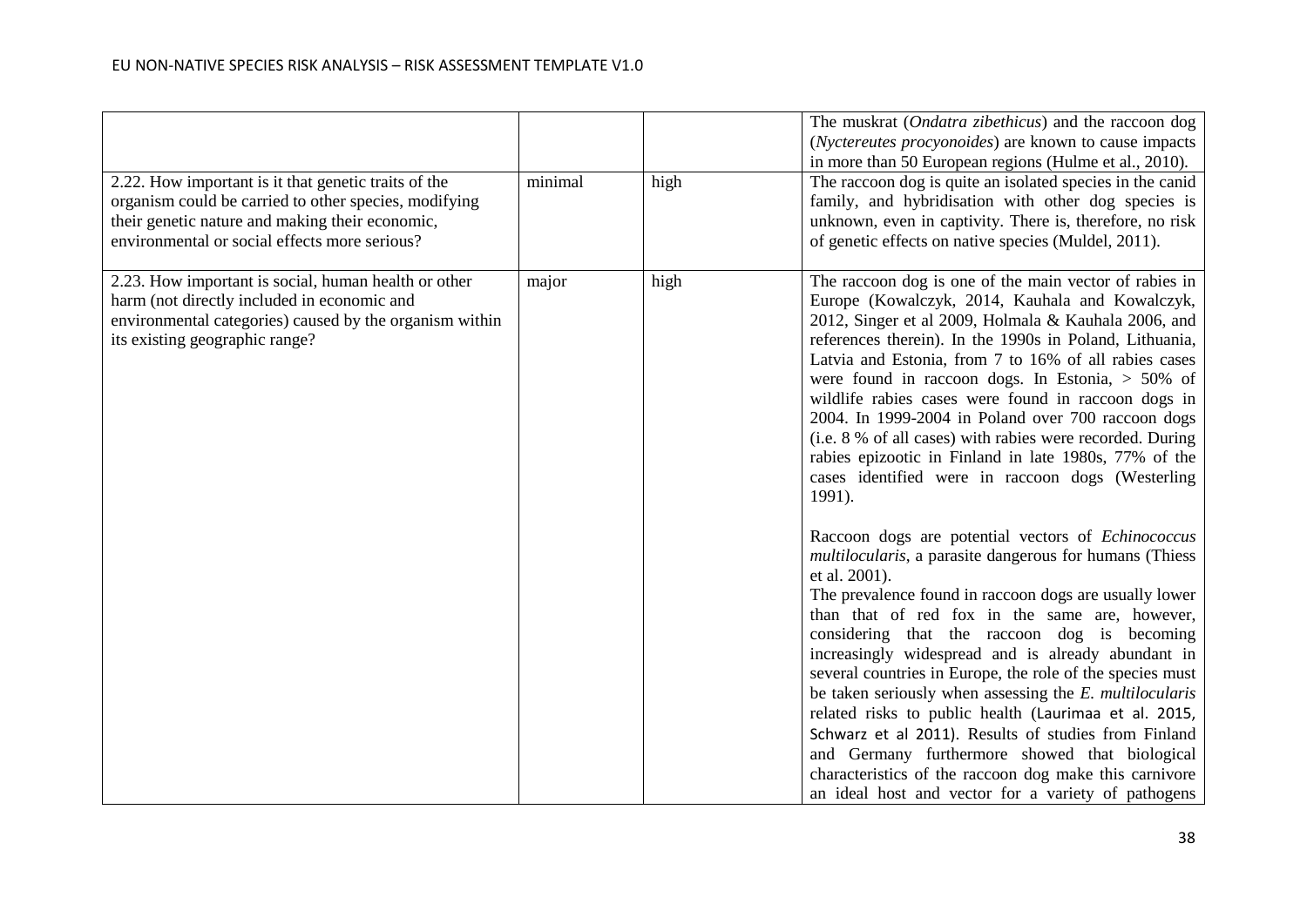|                                                                                                                                               |       |      | (Sutor et al. 2014).                                                                                                                                                                                                                                                                                                                                                                                                                                                                                                                                                                                                                                                                                                                                                                                                                                                                                                                                                                                                                                                                                                                                                                                                                                                                                                                          |
|-----------------------------------------------------------------------------------------------------------------------------------------------|-------|------|-----------------------------------------------------------------------------------------------------------------------------------------------------------------------------------------------------------------------------------------------------------------------------------------------------------------------------------------------------------------------------------------------------------------------------------------------------------------------------------------------------------------------------------------------------------------------------------------------------------------------------------------------------------------------------------------------------------------------------------------------------------------------------------------------------------------------------------------------------------------------------------------------------------------------------------------------------------------------------------------------------------------------------------------------------------------------------------------------------------------------------------------------------------------------------------------------------------------------------------------------------------------------------------------------------------------------------------------------|
| 2.24. How important is the impact of the organism as<br>food, a host, a symbiont or a vector for other damaging<br>organisms (e.g. diseases)? | major | high | High population densities and the potential for range<br>extension of vector species pose important risk factors<br>for the distribution of wildlife diseases (Gortázar et al.<br>2007). The species is widely distributed in Europe, it<br>reaches high population densities in large, and it is a<br>potential vector for a plethora of pathogens. The<br>establishment of the raccoon dog as a further vector<br>species may increase health risks for livestock, wildlife,<br>and humans and could have a negative impact on<br>wildlife conservation projects (Sutor et al 2014).                                                                                                                                                                                                                                                                                                                                                                                                                                                                                                                                                                                                                                                                                                                                                        |
|                                                                                                                                               |       |      | Drygala et al (2016) found remarkable results in the<br>sense that they identified a homogenous genetic cluster<br>inhabiting an area stretching over more than 1500km.<br>Other invasive mammals have been shown to maintain<br>genetic structure during introduction and similarly<br>exhibit homogenous genetic structure covering larges<br>spatial distances. The population genetic structure of<br>native carnivores, even if they are highly mobile, is<br>frequently, but not always, affected by habitat<br>specialisation, climate, habitat barriers or simply<br>geographic distance. In South Korea, the raccoon dog is<br>also characterised by significant genetic structuring. In<br>Germany, the mean and maximal life-time dispersal<br>distance of 59 marked raccoon dogs was 13.5 km and<br>91.2 km respectively. Theory has shown that the rate of<br>dispersal of individual animals and plants should<br>increase towards the front of an expanding geographic<br>range. In other words, the homogenous population<br>genetic structure observed in the raccoon dog in Europe<br>is probably a result of its fairly rapid population<br>expansion after introduction. In this sense, the results<br>presented by Drygala et al (2016) have great relevance<br>for disease management. First, the extent of its genetic |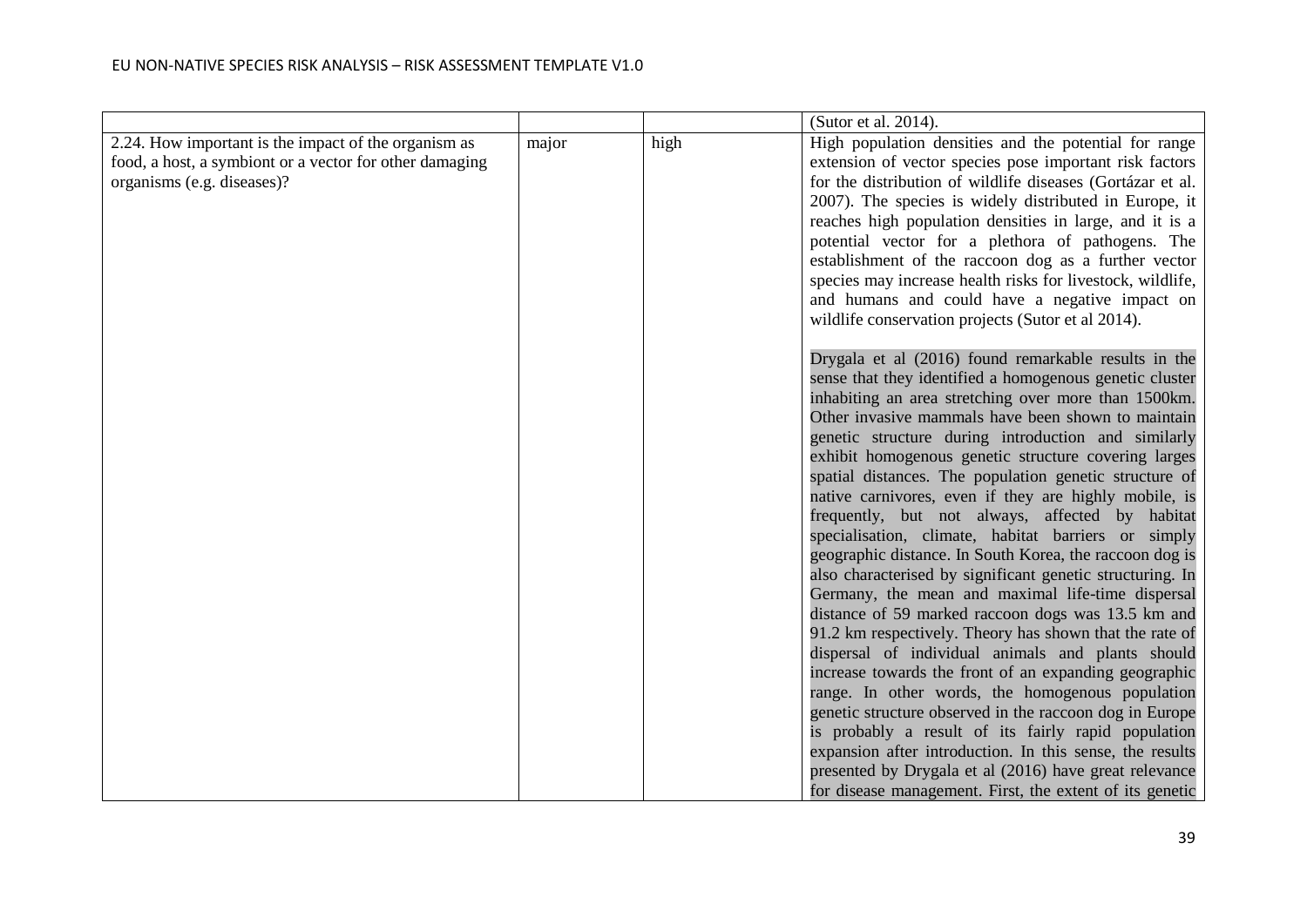|                                                                                                                                                                                                        |           |        | homogeneity suggests the lack of any substantial<br>landscape barrier to dispersal. Secondly, the absence of<br>a (strong) IBD pattern (isolation-by-distance), as well as<br>some direct evidence from their assignment results,<br>suggests frequent long-distance dispersal. This is in line<br>with the speed of the historic spread of the species, as<br>well as with several field studies reporting raccoon dog<br>dispersal over large distances in relatively short period<br>of time, particularly as a result of long-distance<br>dispersal of young raccoon dogs. Thus, in the event of a<br>significant rabies outbreak, there is a great risk of a<br>rapid virus spread among raccoon dog populations.                                                                                                                                                                                                      |
|--------------------------------------------------------------------------------------------------------------------------------------------------------------------------------------------------------|-----------|--------|-----------------------------------------------------------------------------------------------------------------------------------------------------------------------------------------------------------------------------------------------------------------------------------------------------------------------------------------------------------------------------------------------------------------------------------------------------------------------------------------------------------------------------------------------------------------------------------------------------------------------------------------------------------------------------------------------------------------------------------------------------------------------------------------------------------------------------------------------------------------------------------------------------------------------------|
| 2.25. How important might other impacts not already<br>covered by previous questions be resulting from<br>introduction of the organism? (specify in the comment<br>box)                                | <b>NA</b> |        |                                                                                                                                                                                                                                                                                                                                                                                                                                                                                                                                                                                                                                                                                                                                                                                                                                                                                                                             |
| 2.26. How important are the expected impacts of the<br>organism despite any natural control by other organisms,<br>such as predators, parasites or pathogens that may already<br>be present in Europe? | major     | medium | Several studies point out that the raccoon dog in several<br>parts of Europe already is the most numerous predator,<br>and will become the most numerous in all of Europe if<br>not managed (Kauhala 2011; Kowalczyk, 2014). Wolves<br>or other natural predators have no possibility to control<br>the raccoon dog population Large predators have<br>territories they defend against conspecifics and i.e. a<br>pack of wolves just won't need so much food or are<br>able to kill enough raccoon dogs to reduce the<br>population for interference competition that it would<br>control the raccoon dog population. The high<br>reproduction of the raccoon dog makes them outnumber<br>the predators that naturally kill them. Density dependent<br>reproduction also kicks in if the raccoon dog population<br>is reduced, that is the number of pups born increases if<br>the population get lower (Kowalczyk, 2014). |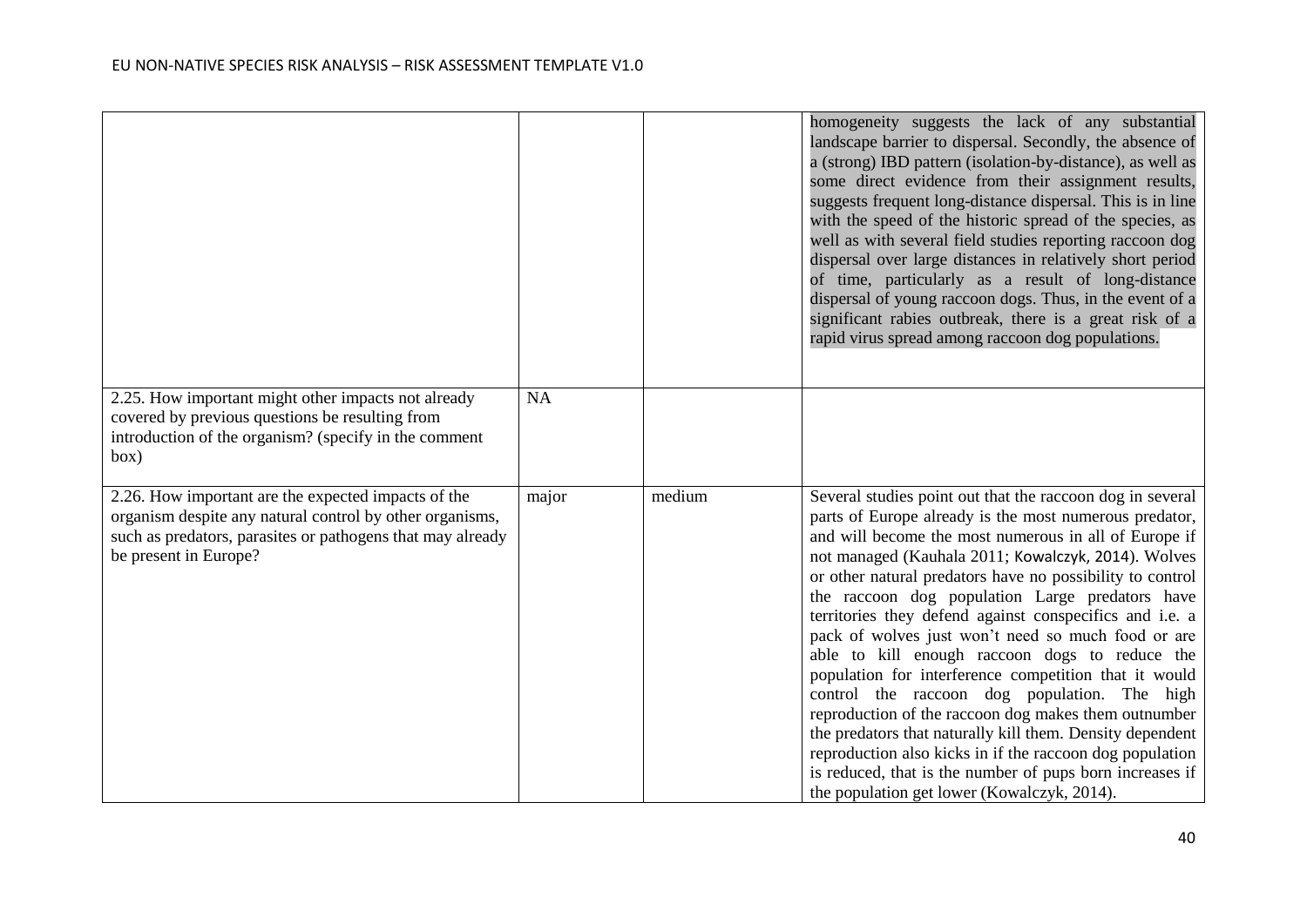|                                                                                                                                                                  |                |      | Raccoon dogs are known vectors of several diseases<br>dangerous to both natural wildlife and humans such as<br>rabies and <i>Eccinoccoccus multilocularis</i> . There are no<br>evidence that diseases could limit raccoon dog<br>populations.                                                                                                                                                                                               |
|------------------------------------------------------------------------------------------------------------------------------------------------------------------|----------------|------|----------------------------------------------------------------------------------------------------------------------------------------------------------------------------------------------------------------------------------------------------------------------------------------------------------------------------------------------------------------------------------------------------------------------------------------------|
| 2.27. Indicate any parts of Europe where economic,<br>environmental and social impacts are particularly likely to<br>occur (provide as much detail as possible). | Most of Europe | high | In most of Europe there may be an impact, because the<br>species is widely distributed, often with high densities.<br>In particular vulnerable wetlands, islands and<br>archipelagos will be severely affected regarding the<br>environmental issues. Most of Europe will be affected<br>by the increased risk for dangerous diseases due to the<br>extremely high densities the raccoon dog reaches<br>compared with the natural predators. |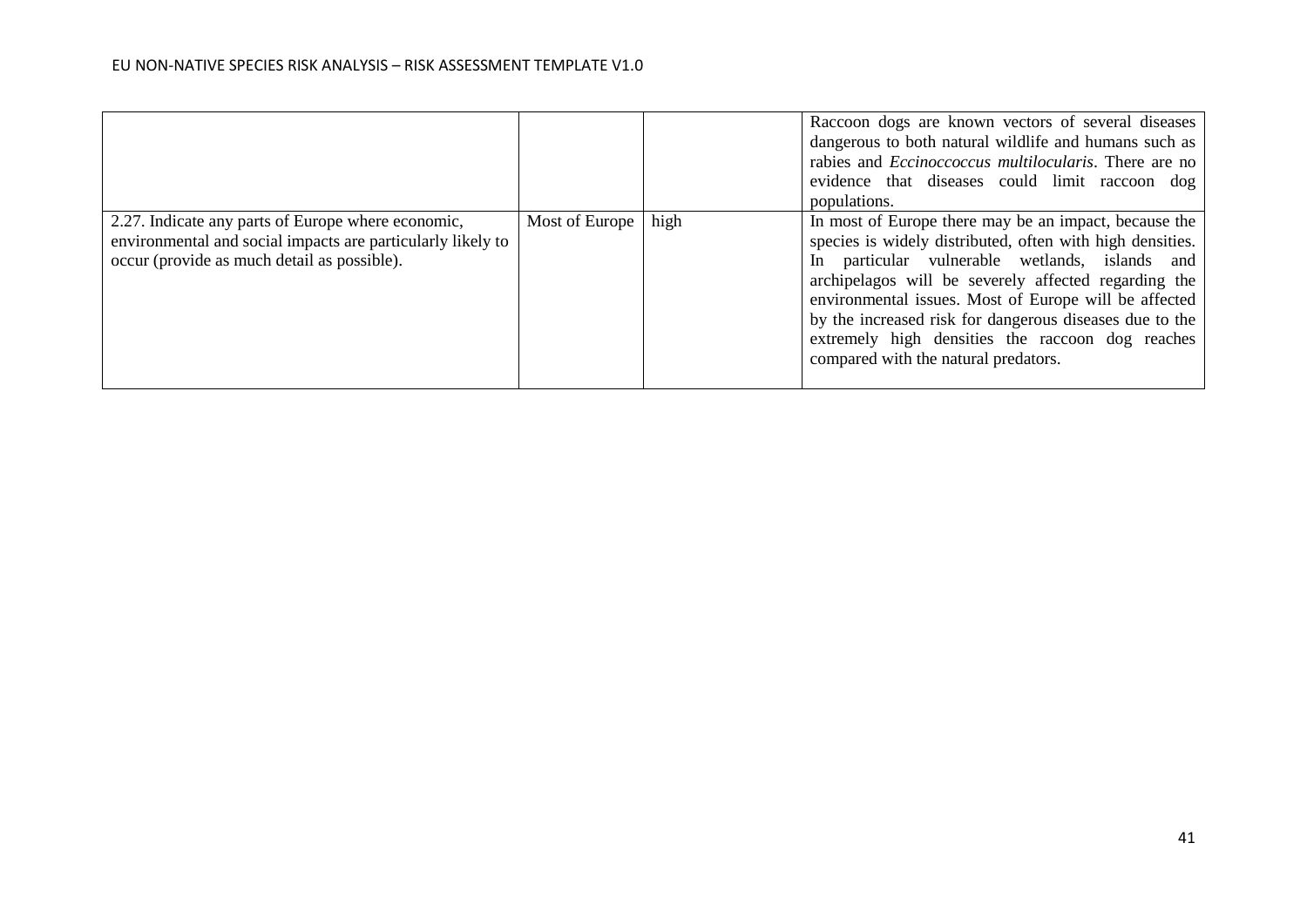| <b>RISK SUMMARIES</b>          |                 |                   |                                                                                                                                                                                                                                                                                                                                                                                                                                                                                                                                                                                                                                                                                                                                                                                                                                                                                                                                                                                                                                                                                                                                              |
|--------------------------------|-----------------|-------------------|----------------------------------------------------------------------------------------------------------------------------------------------------------------------------------------------------------------------------------------------------------------------------------------------------------------------------------------------------------------------------------------------------------------------------------------------------------------------------------------------------------------------------------------------------------------------------------------------------------------------------------------------------------------------------------------------------------------------------------------------------------------------------------------------------------------------------------------------------------------------------------------------------------------------------------------------------------------------------------------------------------------------------------------------------------------------------------------------------------------------------------------------|
|                                |                 |                   |                                                                                                                                                                                                                                                                                                                                                                                                                                                                                                                                                                                                                                                                                                                                                                                                                                                                                                                                                                                                                                                                                                                                              |
|                                | <b>RESPONSE</b> | <b>CONFIDENCE</b> | <b>COMMENT</b>                                                                                                                                                                                                                                                                                                                                                                                                                                                                                                                                                                                                                                                                                                                                                                                                                                                                                                                                                                                                                                                                                                                               |
| <b>Summarise Entry</b>         | very likely     | very high         | The species is already present in a wide part of Europe.                                                                                                                                                                                                                                                                                                                                                                                                                                                                                                                                                                                                                                                                                                                                                                                                                                                                                                                                                                                                                                                                                     |
| <b>Summarise Establishment</b> | very likely     | very likely       | The species is established in many countries in northern<br>and central Europe. During the last decade, a further<br>range expansion of racoon dog into Mediterranean areas<br>has been shown by road-killed individuals.                                                                                                                                                                                                                                                                                                                                                                                                                                                                                                                                                                                                                                                                                                                                                                                                                                                                                                                    |
| <b>Summarise Spread</b>        | very likely     | very high         | The combination of favourable circumstances, efficient<br>breeding system and flexible behaviour is very likely to<br>have supported the expansion of the raccoon dog in<br>Central Europe and will most probably continue to do<br>so in the future (Zoller and Drygala, 2013).<br>There are trends of further range expansion towards<br>South and Western Europe. It is expected that the<br>raccoon dog will expand its range in the already<br>invaded countries very quickly (Kauhala and Winter,<br>2006). From the first observation in the eastern part of<br>the country in 1955 it took only 15 years for the raccoon<br>dog to spread and establish all over Poland (Kauhala &<br>Kowalczyk, 2011).<br>The lack of clear habitat association of dispersing<br>individuals suggests that there are no typical movement<br>corridors in which management actions would be<br>particularly efficient at stopping dispersers. Therefore, it<br>seems even more important to prevent further expansion<br>of raccoon dogs, as delaying such actions will most<br>likely result in considerably higher cost (Melis et al,<br>$2015$ ). |
| <b>Summarise Impact</b>        | major           | medium            | The raccoon dog impacts on native species, particularly<br>birds and amphibians, are considered from moderate to                                                                                                                                                                                                                                                                                                                                                                                                                                                                                                                                                                                                                                                                                                                                                                                                                                                                                                                                                                                                                             |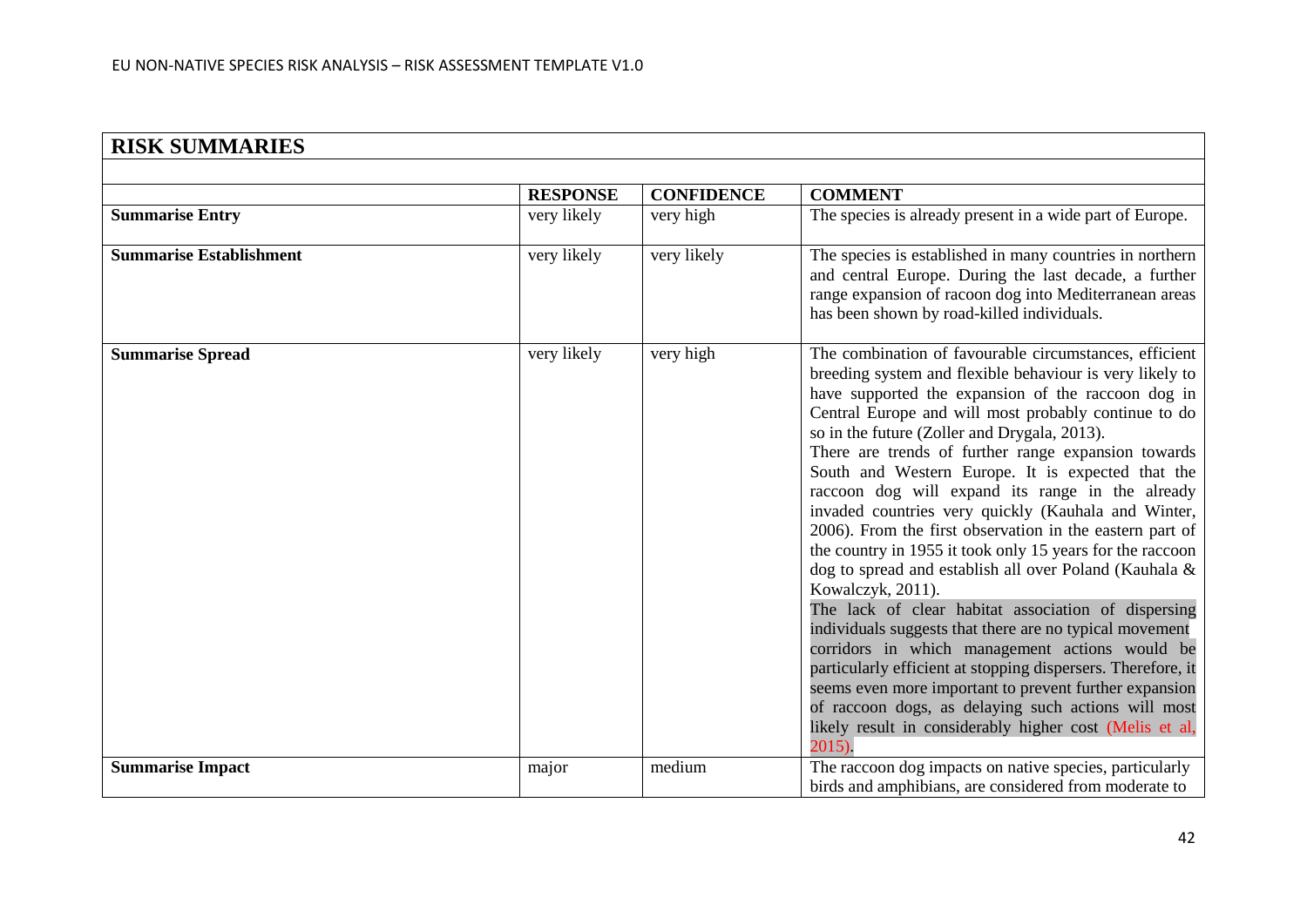|                                          |      |        | important accordingly to different authors<br>The raccoon dog is a very important vector of rabies,<br>sarcoptic mange, trichinellosis and Echinococcus<br>multilocularis. This is no doubt the most severe<br>consequence of the colonization of this alien species in<br>Europe.<br>Most of the information on the raccoon dog impact<br>comes from unpublished sources or grey literature.<br>While some caution should be considered pending the<br>publication of more data in peer review journals, it is<br>undeniable that these unpublished data highlight an<br>impact that might be relevant, for example on ground<br>nesting birds.<br>The data provided by fur Europe point out that there is a<br>business around these species, connected to the fur<br>farms. However, experts highlight cost of control that<br>could be higher of the venues from fur farming,<br>Therefore using both data it should be reported that if<br>the species is banned, pros could be higher than cons. |
|------------------------------------------|------|--------|--------------------------------------------------------------------------------------------------------------------------------------------------------------------------------------------------------------------------------------------------------------------------------------------------------------------------------------------------------------------------------------------------------------------------------------------------------------------------------------------------------------------------------------------------------------------------------------------------------------------------------------------------------------------------------------------------------------------------------------------------------------------------------------------------------------------------------------------------------------------------------------------------------------------------------------------------------------------------------------------------------|
| <b>Conclusion of the risk assessment</b> | high | medium | The species is already widely distributed in Europe,<br>especially in northern and central Europe. The species<br>could further spread in other regions and there is<br>evidence of a spread also in Mediterranean countries. A<br>large number of scientific publications demonstrate the<br>invasiveness of this species. The raccoon dogs impacts<br>on native species, particularly birds and amphibians, are<br>considered from moderate to important accordingly to<br>different authors. Furthermore they act as an important<br>disease vector for both fauna and humans and will<br>further affect both the economy and society in Europe<br>in a negative way.<br>Some projects in northern Europe demonstrate that the                                                                                                                                                                                                                                                                      |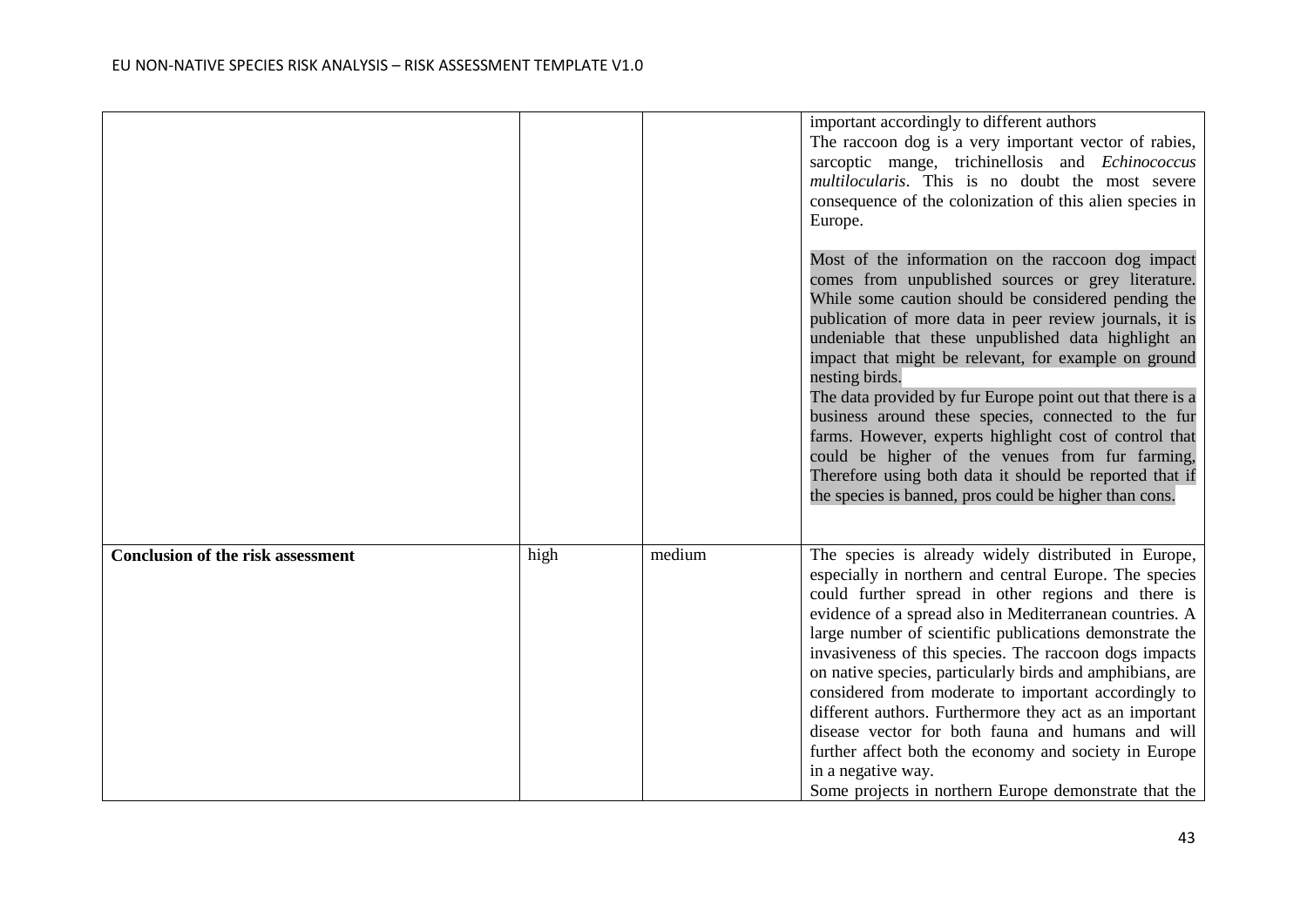|  | Though,<br>species could be managed efectively.<br>considering the present range and the possibility of |
|--|---------------------------------------------------------------------------------------------------------|
|  | future spread it is important a European approach on the                                                |
|  | management of the species. There is an urgent need for                                                  |
|  | a European wide early warning and detection system to                                                   |
|  | monitor the spread of the species and possibly limit it. It                                             |
|  | is necessary to share information and experiences and                                                   |
|  | to prepare countries for the arrival of the raccoon dog.                                                |
|  | The inclusion of the species on the Union list will help                                                |
|  | in prevent or mitigate the species adverse impacts                                                      |
|  |                                                                                                         |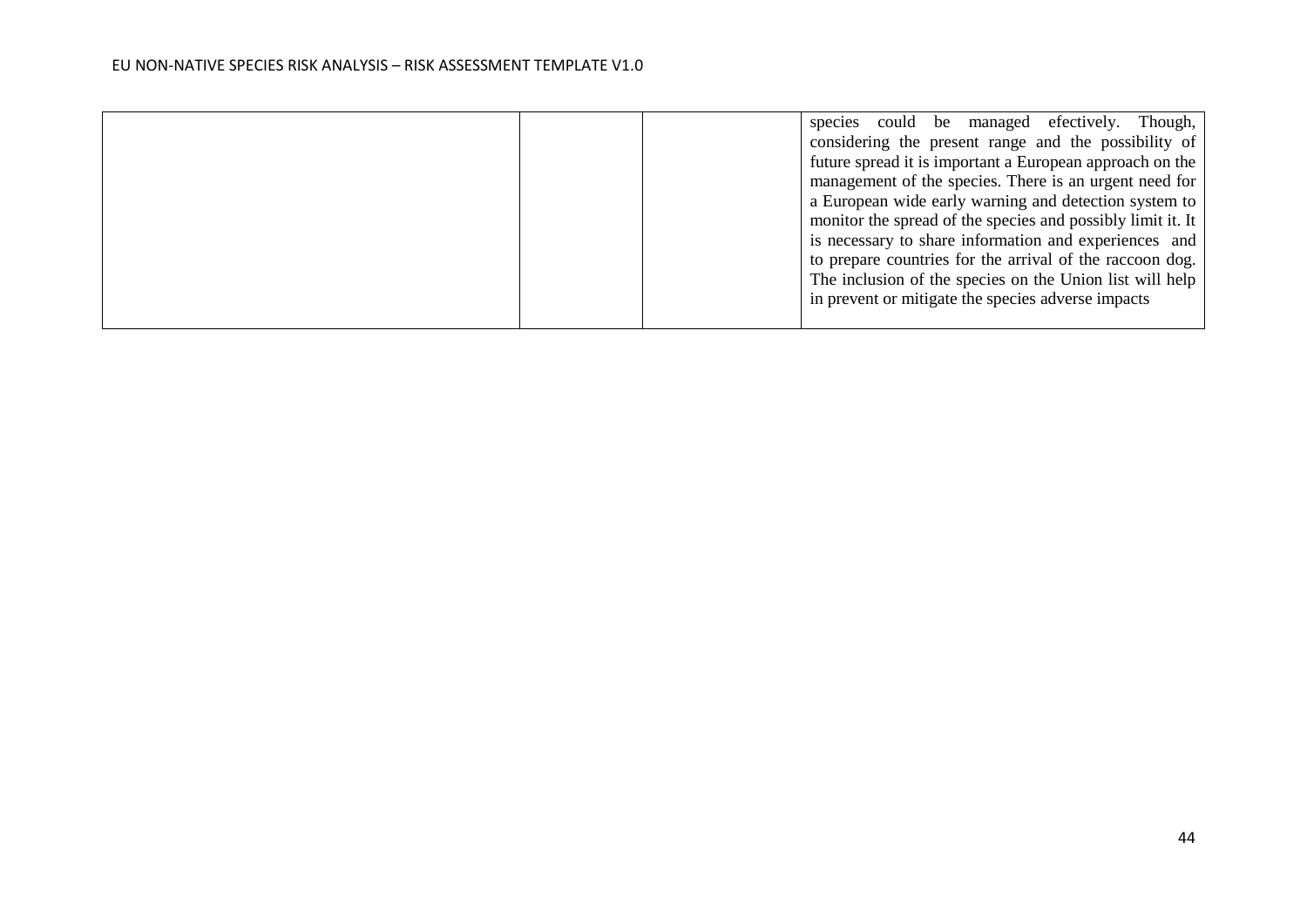| <b>ADDITIONAL QUESTIONS - CLIMATE CHANGE</b>                                                                     |             |        |                                                                                                                                                                                                                                                                                                                                                                                                                                                                                                                                                                                                                                                                                                                                                                                                                                                                                                                                                                                                                                                                                                                                                |  |  |
|------------------------------------------------------------------------------------------------------------------|-------------|--------|------------------------------------------------------------------------------------------------------------------------------------------------------------------------------------------------------------------------------------------------------------------------------------------------------------------------------------------------------------------------------------------------------------------------------------------------------------------------------------------------------------------------------------------------------------------------------------------------------------------------------------------------------------------------------------------------------------------------------------------------------------------------------------------------------------------------------------------------------------------------------------------------------------------------------------------------------------------------------------------------------------------------------------------------------------------------------------------------------------------------------------------------|--|--|
| 3.1. What aspects of climate change, if any, are most<br>likely to affect the risk assessment for this organism? | Temperature | high   | Climate change will have a positive effect of the species<br>distribution, especially in northern countries. Northern<br>range is limited by annual mean temperature below $0^{\circ}C$ ,<br>a snow cover of 800 mm, the duration of the snow cover<br>of 175 days and length of growing season of 135 days<br>(Larov 1971, Helle & Kauhala 1991). Until the late<br>twentieth century their physical range to the north was<br>up to Oulu in northern Finland. Only a few single<br>animals were sporadically found in northern Sweden<br>and Norway (Melis et al. 2007). The climate has<br>however changed the last 20-30 years (SMHI). In<br>Northern Sweden the mean annual temperature have<br>become several degrees higher and now exceeds the<br>temperature limit for population establishment. In 2006<br>the first reproduction was found in Northern Sweden.<br>Raccoon dogs, are today found also in the far north of<br>Sweden, Norway and Finland (Dahl et al. 2015). If<br>climate continue to get warmer the conditions for the<br>raccoon dog to spread and establish in the far north of<br>Europe even more will improve. |  |  |
| 3.2. What is the likely timeframe for such changes?                                                              | 20 years    | medium | In Norway Melis et al (2007) consider the expansion<br>pattern changed considerably when they simulated<br>climatic change by increasing the growing season by ten<br>or 35 days. First, they find a large increase in available<br>habitat to sustain viable populations, particularly in the<br>35-days increase scenario. Second, with the 10-days<br>increase, several new corridors occur along the border<br>between Sweden and Norway up till Trøndelag. With<br>the 35-days increase, potential corridors are present<br>even at the northernmost county, Finnmark, where<br>invasion from Finland now become probable. Only the                                                                                                                                                                                                                                                                                                                                                                                                                                                                                                       |  |  |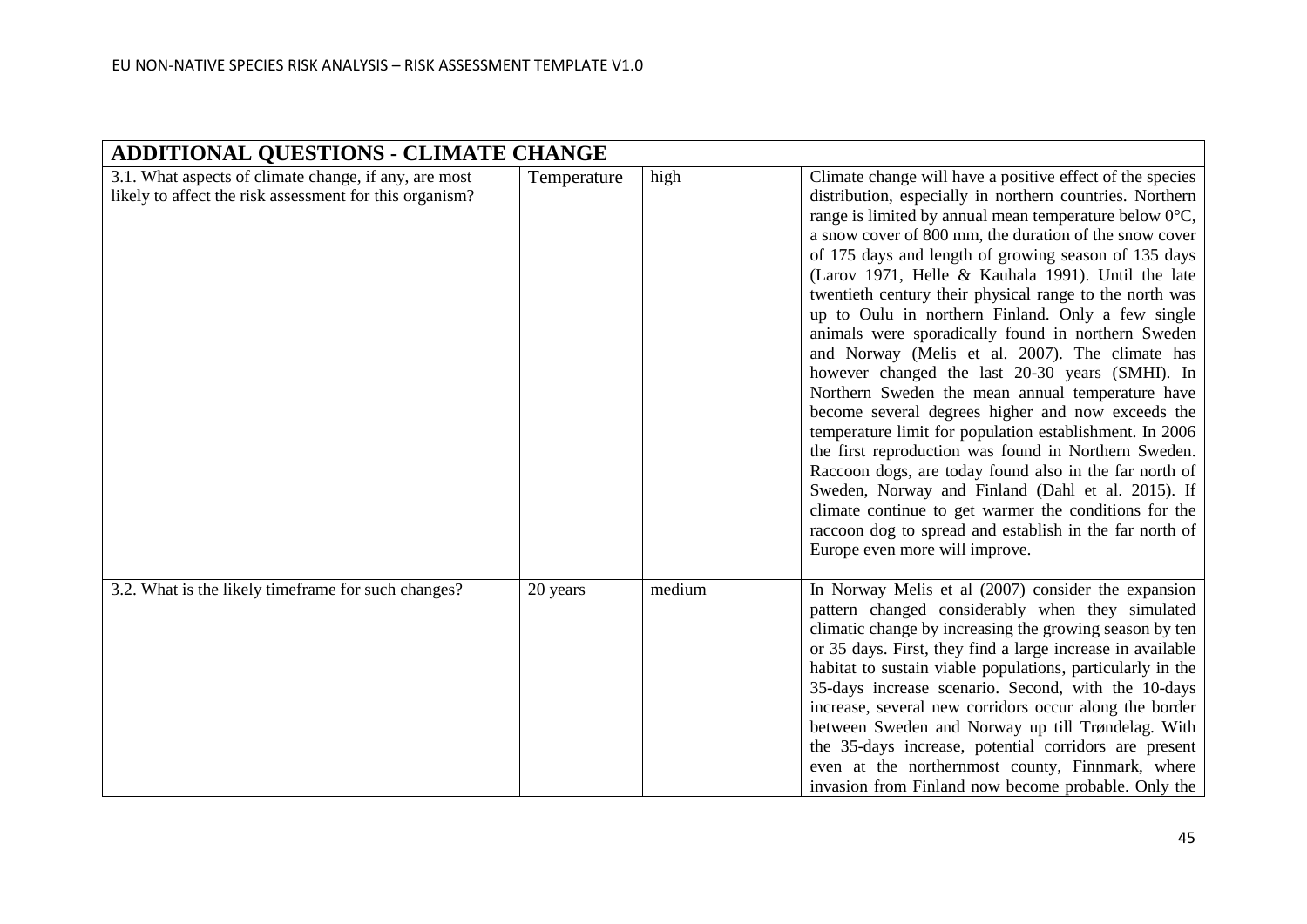|                                                                                                                                                                                 |                                                                                                              |        | most alpine areas at the Fennoscandian peninsula now<br>operate as real barriers, slowing down the invasion rate.                                                                                                                                                                                                                                        |  |  |
|---------------------------------------------------------------------------------------------------------------------------------------------------------------------------------|--------------------------------------------------------------------------------------------------------------|--------|----------------------------------------------------------------------------------------------------------------------------------------------------------------------------------------------------------------------------------------------------------------------------------------------------------------------------------------------------------|--|--|
| 3.3. What aspects of the risk assessment are most likely to<br>change as a result of climate change?                                                                            | [spread]                                                                                                     | medium | Racoon dog occurs from southern China to south-<br>eastern Russia and in many part of Europe. CLimate<br>change will facilitate the spread of the species at<br>northern latitudes (see point 3.1) increasing the risk of<br>negative effects.).                                                                                                         |  |  |
|                                                                                                                                                                                 |                                                                                                              |        |                                                                                                                                                                                                                                                                                                                                                          |  |  |
| <b>ADDITIONAL QUESTIONS - RESEARCH</b><br>4.1. If there is any research that would significantly<br>strengthen confidence in the risk assessment please<br>summarise this here. | [The impact to<br>native fauna<br>should be<br>further<br>investigated<br>and cost of<br>disease<br>control] | medium | A nationwide monitoring program for raccoon dogs is<br>recommended for countries were the species is<br>established or spreading. It should focus on distribution<br>and role of raccoon dog in ecosystems, as a vector of<br>diseases and parasites, and its impact on native fauna. (<br>Further experiment to evaluate impacts of preys are<br>needed |  |  |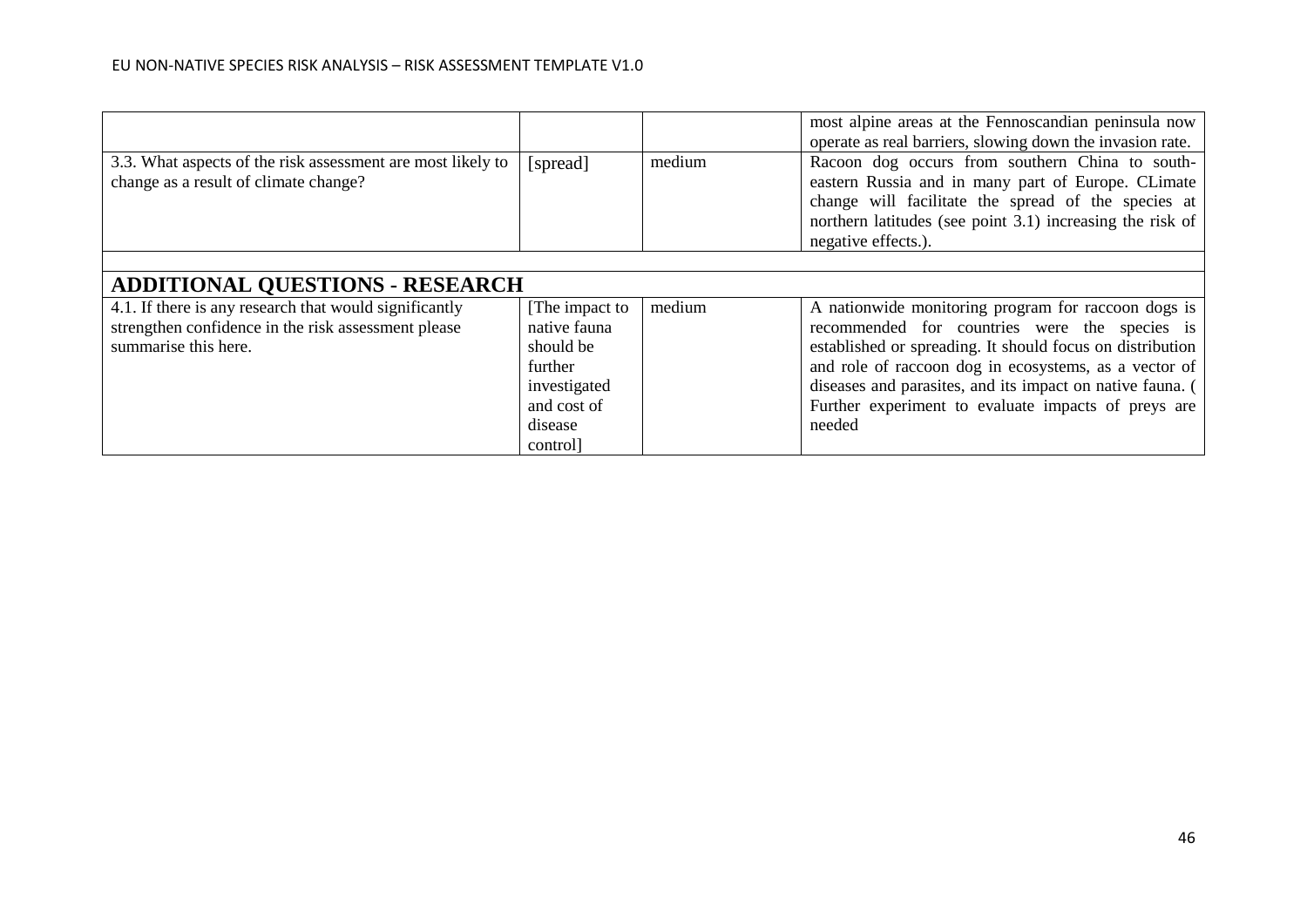## **REFERENCES:**

- Alhainen (2015). Report of Raccoon Dog management in Finland for 2014, Finnish Wildlife Agency.
- ANSE Asociación Naturalistas del Sureste (2010)<http://anseblog.blogspot.com.es/2008/06/perro-mapache-en-murcia.html>
- Ansorge, H. & Stiebling, U. (2001). Die Populationsbiologie des Marderhundes (*Nyctereutes procyonoides*) im östlichen Deutschland Einwanderungsstrategie eines Neubürgers? Beiträge zur Jagd- und Wildforschung 26, 247-254.
- Ansorge, H. & Stiebling, U. (2001). Die Populationsbiologie des Marderhundes (Nyctereutes procyonoides) im östlichen Deutschland Einwanderungsstrategie eines Neubürgers? Beiträge zur Jagd- und Wildforschung 26, 247-254.
- Asikainen J., Mustonen A.M., Nieminen P., Pasanen S., Araja-Matilainen H. (2002). Reproduction of the raccoon dog *Nyctereutes procyonoides* after feeding or food deprivation in winter. J. Anim. Physiol. Anim. Nutr. 86: 367–375.
- Baiwy, E., Schockert, V. & Branquart, E. (2013). Risk analysis of the raccoon dog *Nyctereutes procyonoides*, Risk analysis report of non-native organisms in Belgium. Cellule interdépartementale sur les Espèces invasives (CiEi), DGO3, SPW / Editions, 37 pages
- Barbu P. (1972). Results of studies of raccoon dogs Nyctereutes procyonoides ussuriensis Matschie, 1907, from the Danube Delta. Säugetierkundliche Mitteilungen 20: 375–405 (In German).
- CAB International (2012). Invasive Species Compendium. http://www.cabi.org/isc/ (accessed on 05.2015).
- [Ćirović](http://link.springer.com/search?facet-creator=%22Du%C5%A1ko+%C4%86irovi%C4%87%22) D. (2006). First record of the raccoon dog (*Nyctereutes procyonoides* Gray, 1834) in the former Yugoslav Republic of Macedonia. [European](http://link.springer.com/journal/10344)  [Journal of Wildlife Research.](http://link.springer.com/journal/10344) Volume 52, [Issue 2,](http://link.springer.com/journal/10344/52/2/page/1) pp 136-137
- Dahl F, Åhlén P, Granström Å (2010) The management of raccoon dogs (*Nyctereutes procyonoides*) in Scandinavia. Aliens 30: 59–63.
- Dahl F., Åhlén P-A, Swartström J., Lindström M., Simmelsgaard Platz M.L. (2013). LAYMANS REPORT. Management of the invasive Raccoon Dog (*Nyctereutes procyonoides*) in the north-European countries LIFE09 NAT/SE/000344
- Dahl, F. (2009). The Swedish Raccoon Dog Project adaptive management of an invasive species. CICNewsletter/4: 14-16.
- Dahl, F., Åhlén, P. A., Platz, M. L. S. and Lindström, M. (2013). Conference Report; Invasive Alien Predators Policy, research and management in Europe Avaliable at: http://jagareforbundet.se/Global/Mardhundsprojektet/Dokument/Conference%20Report\_webb\_final.pdf
- Dahl F. & Åhlén P-A (2016) Egg predation by raccoon dog Nyctereutes procyonoides in the archipelago of northern Sweden. In: Natural resources and bioeconomy studies 21/2016. https://jukuri.luke.fi/bitstream/handle/10024/534847/luke\_luobio\_21\_2016.pdf?sequence=4
- Delivering alien invasive species inventories for Europe (DAISIE) (2010). DAISIE European Invasive Alien Species Gateway. European Commission. Available at: www.europealiens.org/ (accessed on 11 May 2015)
- Drygala F., Werner U., Zoller H. (2013). Diet composition of the invasive raccoon dog (*Nyctereutes procyonoides*) and the native red fox (*Vulpes vulpes*) in north-east Germany. Hystrix, the Italian Journal of Mammalogy. Volume 24 (2): 190–194
- Drygala, F. (2009). Space use pattern, dispersal and social organisation of the raccoon dog (Nyctereutes procyonoides GRAY, 1834) an invasive, alien canid in Central Europe. Thesis, Technische Universität Dresden. 125 pp.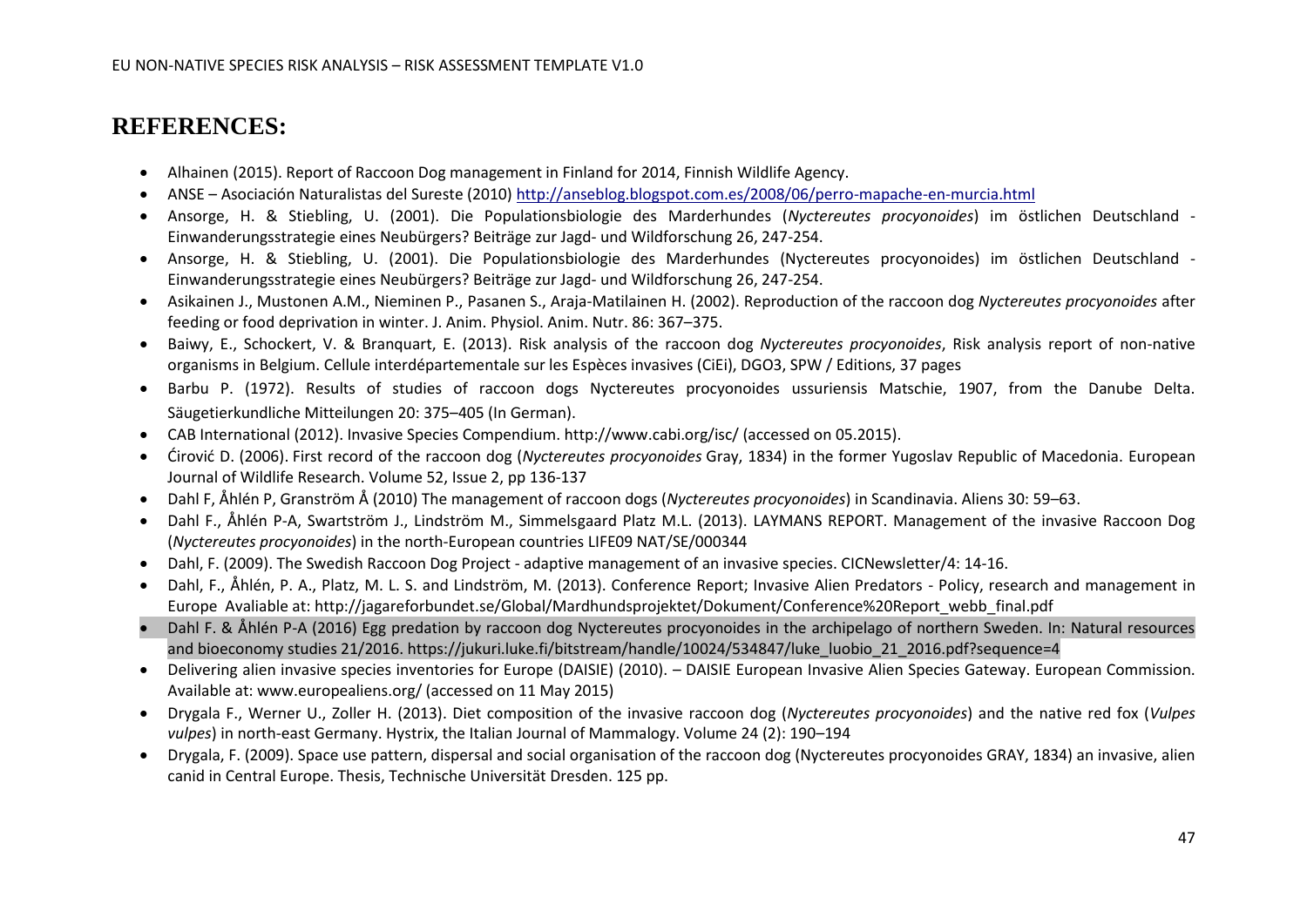- Drygala F., Korablev N., Ansorge H., Fickel J., Isomursu M., Elmeros M., Kowalczyk R., Baltrunaite L., Balciauskas L., Saarma U., Schulze C., Borkenhagen P., Frantz A.C. (2016) Homogenous Population Genetic Structure of the Non-Native Raccoon Dog (*Nyctereutes procyonoides*) in Europe as a Result of Rapid Population Expansion. PLOSone. http://dx.doi.org/10.1371/journal.pone.0153098
- Fløjgaard C., Morueta-Holme N., Skov F.; Bo Madsen A.; Svenning J.-C.Potential (2009). 21st century changes to the mammal fauna of Denmark implications of climate change, land-use, and invasive species. IOP Conf. Series: Earth and Environmental Science 8 012016
- Gortázar C., Ferroglio E., Höfle U., Frölich K., Vicente J. Diseases shared between wildlife and livestock: a European perspective Eur. J. Wildl. Res., 53 (2007), pp. 241–256
- Groupe Ornithologique et Naturaliste (G.O.N.) du Nord Pas-de-Calais (2005) Les espèces animales invasives des milieux aquatiques et humides du bassin Artois-Picardie. Agence de l'eau, Artois-Picardie.
- Helle E & Kauhala K (1991). Distribution history and present status of the raccoon dog in Finland. Holarctic Ecol. 14: 278–286.
- Helle E. and Kauhala K. (1995). Reproduction in the raccoon dog in Finland. Journal of Mammalogy 76:1036-1046
- Holmala, K. & Kauhala, K. (2006) Ecology of wildlife rabies in Europe. Mammal Review 36: 17–36.
- Holmala, K. (2009) The community of medium-sized carnivores: the interactions between species, habitats and rabies. Thesis University of Helsinki.
- Hulme E., Vilà M., Nentwig W. & Pyšek P. (2010). Are the Aliens Taking Over? Invasive Species and Their Increasing Impact on Biodiversity. Atlas of Biodiversity Risk Chapter 6 pp 132-133
- Ivanova GI. (1962). Comparison of the diets of the red fox, badger and raccoon dog in Voronez national Park. Ucenye Zapiski/Moskovskij Gosudarstvennij Pedagogičeskij Institut im. V. I. Lenina 186: 210–256 (In Russian).
- Jędrzejewska, B. & Jędrzejewski, W., 1998. Predation in Vertebrate Communities: The Białowieża Primeval Forest as a case study (Ecological Studies). Berlin-Heidelberg-New York-Tokyo: Springer Verlag 135: 215–219. [ref]
- Judin VG (1977). Raccoon dog in Primorje and Priamurye. Izd. Moscow: Nauka, 76–98 (In Russian).
- Karlsson F. (2013). Självständ i g t a r b e t e i b i o lo g i , 1 5 h p , v å rtermin e n 2 0 13,Institution e n f ö r b i o log is k g r u ndutbildnin g , U p ps a l a u n iversitet.
- Kauhala K (1996) Habitat use of raccoon dogs (Nyctereutes procyonoides) in southern Finland. Z. Säugetierkunde 61:269-275
- Kauhala K (1996) Introduced carnivores in Europe a review. Wildlife Biology 2:197-204.
- Kauhala K (1996) Reproductive strategies of the raccoon dog and the red fox in Finland. Acta Theriologica 41:51- 58
- Kauhala K. (2004). Removal of medium-sized predators and the breeding success of ducks in Finland. Folia Zoologica 53: 367–378.
- Kauhala K, Auniola M. (2001). Diet of raccoon dogs in summer in the Finnish archipelago. Ecography 24: 151–156.
- Kauhala K, Helle E (1994) Home ranges and monogamy of the raccoon dog in southern Finland. Suomen Riista 40:32–41
- Kauhala K, Helle E, Pietila H (1998) Time allocation of male and female raccoon dogs to pup rearing at the den. Acta Theriol 43:301–310
- Kauhala K, Helle P, Helle E. (2000). Predator control and the density and reproductive success of grouse populations in Finland. Ecography 23: 161– 168.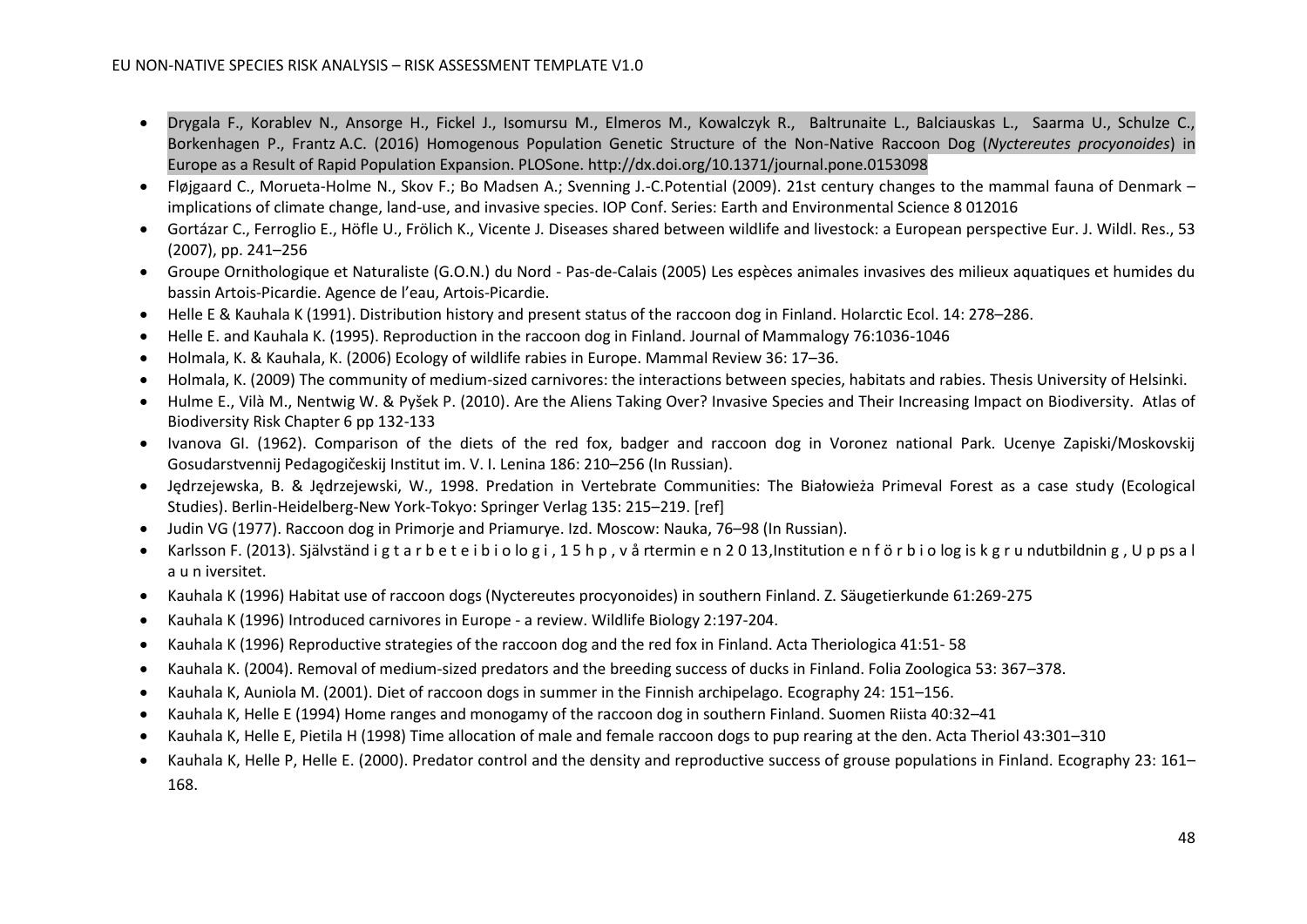- Kauhala K. (1996b). Reproductive strategies of the raccoon dog and the red fox in Finland. Acta Theriologica 41[1], 51-58.
- Kauhala K. (2004). Removal of medium-sized predators and the breeding success of ducks in Finland. Folia Zoologica 53: 367–378.
- Kauhala K. and Saeki M. (2004a). Raccoon dogs. [In: Canids: Foxes, Wolves, Jackals and Dogs. Status Survey and Conservation Action Plan. C. Sillero-Zubiri, M. Hoffmann and D. W. Macdonald (eds.)]. IUCN/SSC Canid Specialist Group, Gland, Switzerland and Cambridge, UK: 136-142.
- Kauhala K. (1993). Growth, size, and fat reserves of the raccoon dog in Finland. Acta Theriologica 38[2], 139-150.
- Kauhala K., Kowalczyk R. (2011). Invasion of the raccoon dog *Nyctereutes procyonoides* in Europe: History of colonization, features behind its success, and threats to native fauna – a review. Current Zoology 57(5): 584–598.
- Kauhala, K. & Kowalczyk, R. (2012). The raccoon dog (*Nyctereutes procyonoides*) in the community of medium-sized carnivores in Europe: its adaptations, impact on native fauna and management of the population. Animal science, issues and professions carnivores species, conservation, and management Nova Publisher New York (pp. 113-134) ISBN: 978-1-62257-323-3
- Kauhala, K. & Saeki, M. (2008). *Nyctereutes procyonoides* (On-line) In: IUCN 2012 IUCN Red List of Threatened Species. http://www.iucnredlist.org (accessed on 05.2012).
- Kauhala, K. & Winter, M. (2006). *Nyctereutes procyonoides* (On-line) In: DAISIE. [http://www.europe-aliens.org](http://www.europe-aliens.org/) (accessed on 05.2015).
- Kauhala, K. (2012) *Nyctereutes procyonoides* (raccoon dog) datasheet (On-line) In: CAB International 2012 Invasive Species Compendium. http://www.cabi.org/isc/ (accessed on 05.2015).
- Kettunen, M., Genovesi, P., Gollasch, S., Pagad, S., Starfinger, U. ten Brink, P. & Shine, C. (2008). Technical support to EU strategy on invasive species (IAS) - Assessment of the impacts of IAS in Europe and the EU (final module report for the European Commission). Institute for European Environmental Policy (IEEP), Brussels, Belgium. 44 pp. + Annexes.
- Kim S.-I.; Oshida T.; Lee H.; Min M.-S.and Kimura J. (2015) Evolutionary and biogeographical implications of variation in skull morphology of raccoon dogs (Nyctereutes procyonoides, Mammalia: Carnivora). Biological Journal of the Linnean Society. [Volume 116,](http://onlinelibrary.wiley.com/doi/10.1111/bij.2015.116.issue-4/issuetoc) Issue 4, pages 856–872
- Kirbiš N. (2012) Dravsko polje another observation of the raccoon dog *Nyctereutes procyonoides* (Gray, 1834) in Slovenia Natura Sloveniae 15(1): 43
- Kobylińska J. (1996). The red fox and raccoon dog in wetlands of the Biebrza River Valley: Food composition and burrow use. Eur. J. Wildl. Res.: 186– 189.
- Kowalczyk, R. (2014). NOBANIS Invasive Alien Species Fact Sheet *Nyctereutes procyonoides*. From: Online Database of the European Network on Invasive Alien Species – NOBANIS www.nobanis.org, Date of access 07/05/2015
- Kowalczyk, R., Jędrzejewska, B., Zalewski, A. & Jędrzejewski, W., (2008). Facilitative interactions between the Eurasian badges (Meles meles), the red fox (Vulpes vulpes), and the invasive raccoon dog (Nyctereutes procyonoides) in Bialowieza Primeval Forest, Poland. Canadian Journal of Zoology 86, 1389-1396.
- Kowalczyk, R., Zalewski, A., Jędrzejewska, B., Ansorge, H. & Bunevich, A.N., (2009). Reproduction and mortality of invasive raccoon dogs (Nyctereutes procyonoides) in the Bialowieza Primeval Forest (eastern Poland). Annales Zoologici Fennici 46:291-301.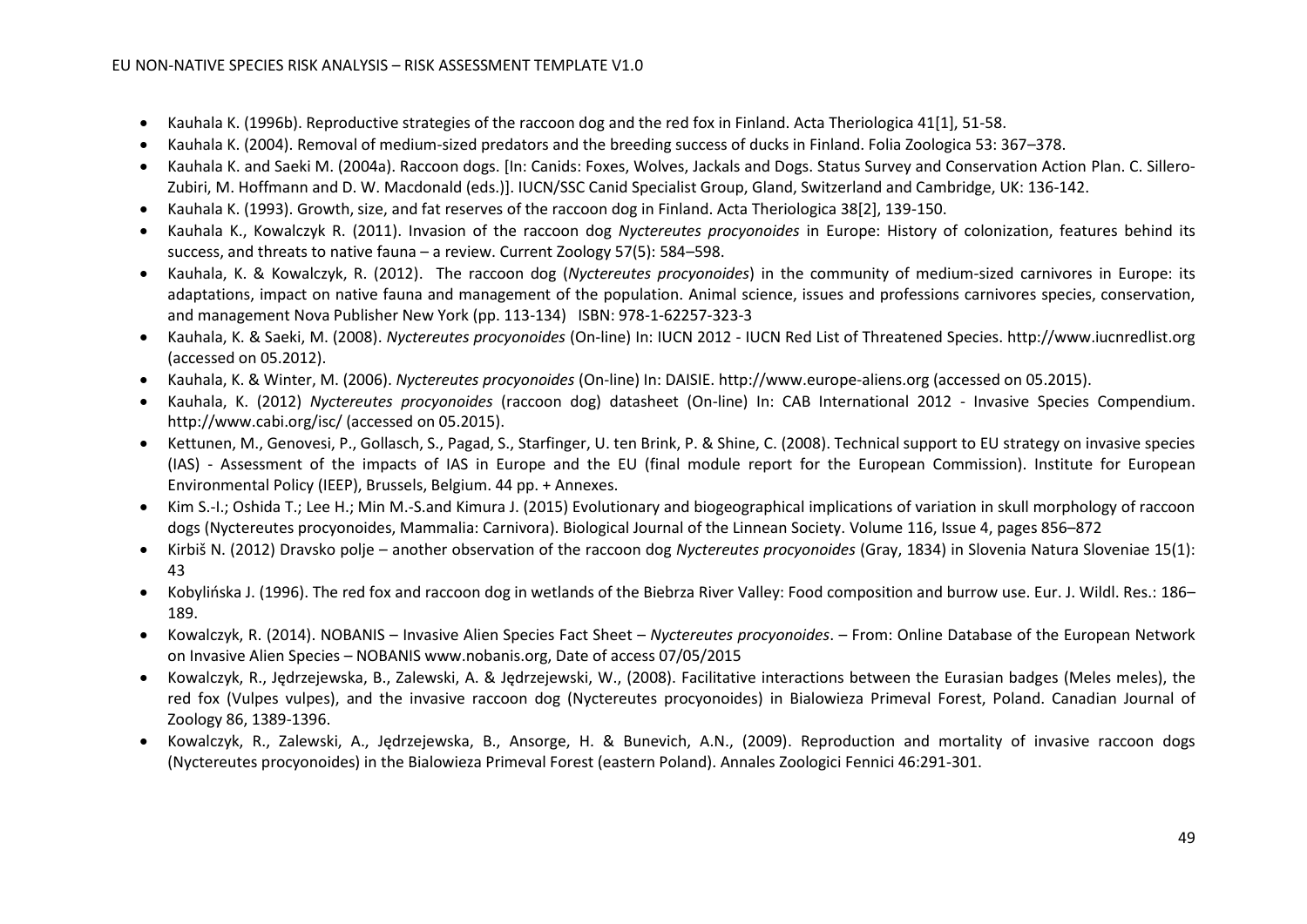- Kull, T., Kukk, T., Kull, T., Lilleleht, V and Ojaveer, H. (2001). Võõrliigid Eestis: kes on tulnuktaimed- ja loomad ning mida nendega peale hakata. Keskkonnaministeerium, Tallinn. 23 pp. (In Estonian).
- Laurimaa L, Süld K, Moks E, Valdmann H, Umhang G, Knapp J, Saarma U. (2015). First report of the zoonotic tapeworm Echinococcus multilocularis in raccoon dogs in Estonia, and comparisons with other countries in Europe. Vet Parasitol. 2015 Sep 15;212(3-4):200-5.
- [Laurimaa L](http://www.sciencedirect.com/science/article/pii/S0304401715003672#bib0340). Davison J., Plumer L., Süld K., Oja R., Moks E., Keis M., Hindrikson M., Kinkar L., Laurimäe T., Abner J., Remm J., Anijalg P., Saarma U.(2015) Echinococcus multilocularis Tapeworm in Urban Area Estonia. Em. Infect Dis., 21 (1) (2015), pp. 163– 164 <http://dx.doi.org/10.3201/eid2101.140136>
- Lavrov NP. (1971). Results of raccoon dog introductions in different parts of the Soviet Union. Trudy Kafedry Biologii MGZPI 29: 101–160 (In Russian).
- Leger F. & Ruette, S. (2005). Suivi des especes Le chien viverrin en France. Faune sauvage n°269.
- Léger F. (2008). Situation, en France, de trois petits carnivores introduits: le Raton laveur (*Procyon lotor*), le Vison d'Amérique (*Mustela vison*) et le Chien viverrin (*Nyctereutes procyonoides*).Rev. sci. Bourgogne-Nature - 8-, 178-188
- Lever C. (1985). Naturalized Mammals of the World. New York: Longman.
- Melis C, Herfindal I, Dahl F, Åhlén P-A (2015) Individual and Temporal Variation in Habitat Association of an Alien Carnivore at Its Invasion Front. PLoS ONE 10(3): e0122492. doi:10.1371/ journal.pone.0122492
- Melis C, Herfindal I, Kauhala K, Andersen R, Hogda KA. (2010). Predicting animal performance through climate and plant phenology variables: The case of an omnivore hibernating species in Finland. Mamm. Biol. 75: 151–159.
- Melis C., Nordgård H., Herfindal I., Kauhala K., Åhlen P-A., Strann K.B. & Andersen R. (2007). Raccoon dogs in Norway Potential expansion rate, distribution area and management implications. NTNU Vitenskapsmuseet Rapp. Zool. Ser. 2007, 3: 1-49.
- Mitchell-Jones A. J., Amori G., Bogdanowicz W., Kryštufek B., Reinjders P. J. H., Spitzenberger F., Stubbe M., Thissen J. B. M., Vohralik V. and Zima J. (ed.) (1999). The Atlas of European Mammals. Academic Press, London, UK
- Mulder J.L. (2011). The raccoon dog in the Netherlands a risk assessment. Commissioned by Team Invasieve Exoten Ministerie van Economische zaken, Landbouw en Innovatie.
- Mulder, J.L. (2012). A review of the ecology of the raccoon dog (Nyctereutes procyonoides) in Europe. Lutra 55 (2): 101-127.
- Naaber, J. 1974. Rebane ja kährikkoer meie looduses. Jaht ja Ulukid. Eesti NSV Jahimeeste Seltsi aastaraamat 1969-1972. Valgus, Tallinn, 102-115
- [Nafi Solaiman Al-Sabi](http://www.ncbi.nlm.nih.gov/pubmed/?term=Al-Sabi%20MN%5Bauth%5D) M.[,Chriél](http://www.ncbi.nlm.nih.gov/pubmed/?term=Chri%26%23x000e9%3Bl%20M%5Bauth%5D) M.[,Hammer Jensen](http://www.ncbi.nlm.nih.gov/pubmed/?term=Jensen%20TH%5Bauth%5D) T., [Larsen Enemark](http://www.ncbi.nlm.nih.gov/pubmed/?term=Enemark%20HL%5Bauth%5D) H. (2013). Endoparasites of the raccoon dog (*Nyctereutes procyonoides*) and the red fox (Vulpes vulpes) in Denmark 2009–2012 – A comparative study .J Parasitol Parasites Wildl. ; 2: 144–151.
- Nentwig W., Kühnel E. and Bacher S. (2010). A Generic Impact-Scoring System Applied to Alien Mammals in Europe. Conservation Biology [Volume](http://onlinelibrary.wiley.com/doi/10.1111/cbi.2010.24.issue-1/issuetoc)  24, [Issue 1,](http://onlinelibrary.wiley.com/doi/10.1111/cbi.2010.24.issue-1/issuetoc) pages 302–311
- Nordstro¨ma M., Ho¨gmanderb J., Lainec J., Nummelinc J., Laanetud N., Korpima¨kia E.. (2003) Effects of feral mink removal on seabirds, waders and passerines on small islands in the Baltic Sea Biological Conservation 109 359–368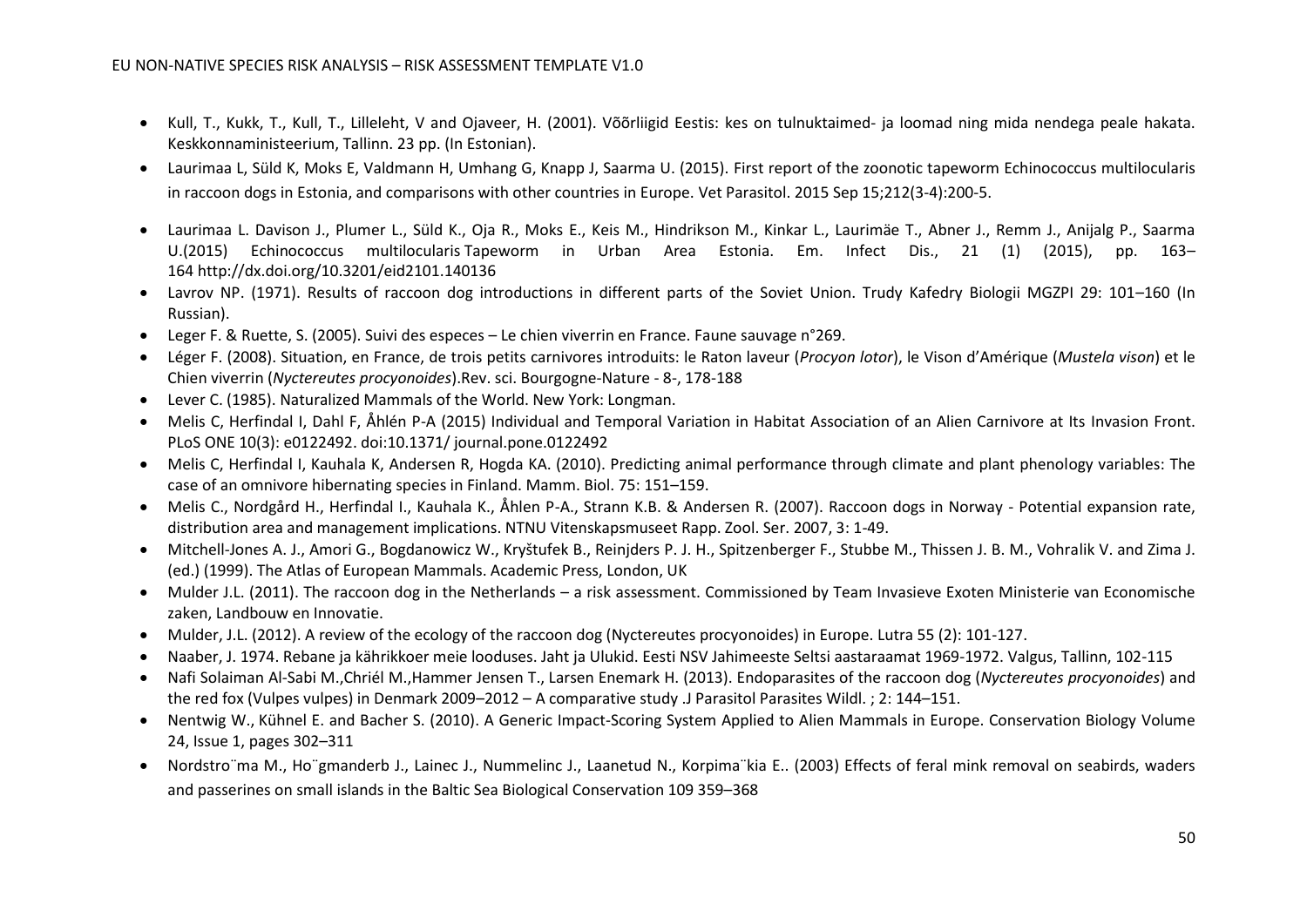- Novikov GA. (1962). Carnivorous mammals of the fauna of the U.S.S.R. Jerusalem: Isr. Progr. Sci. Transl. 78–85.
- Nowak E, 1984. Development of populations and geographical distribution of the raccoon dog Nyctereutes procyonoides (Gray, 1834) in Europe. Z. Jagdwissenschaft 30: 137–154 (In German)
- Opermanis O, Mednis A, Bauga. (2001). Duck nests and predators: interaction, specialisation and possible management. Wildl. Biol. 7: 87–96.
- Pannwitz, G., Mayer-Scholl, A., Balicka-Ramisz, A. & Nöckler, K. (2010) Increased Prevalence of Trichinella spp., Northeastern Germany, 2008. Emerging Infectious Diseases 16 (6): 936-942.
- Pianka, E.R. (1978). Evolutionary ecology second edition. Harper and Row, New York, US.
- Puffpaff, S. (2008). Naturschutzfachliche Kartierung und Bewertung der Gewässerstruktur des Nationalparks Jasmund unter Berücksichtigung bestimmter Gewässer als Feuchtlebensräume der Anhang II Arten der Fauna-Flora-Habitat-Richtlinie. Diplomarbeit Hochschule Neubrandenburg.
- Pūraitė I., Griciuvienė L., Paulauskas A., Sruoga A., Gedminas V. (2011). Genetic variability of raccoon dogs and their impacts on the environment in Lithuania 8th European Vertebrate Pest Management Conference.
- Rauel, V. (2011) État des lieux des espèces animales exotiques envahissantes en Champagne-Ardenne. Centre d'Études techniques de l'Équipement (CETE) de l'Est - Département Aménagement et Développement Durable, 72p.
- Rømer A. E., Nørgaard L. S., Götz Mikkelsen D. M., Chriél M., Elmeros M., Bo Madsen A., Pertoldi C. and Hammer Jensen T. (2015). Population viability analysis of feral raccoon dog (*Nyctereutes procyonoides*) in Denmark Arch. Biol. Sci., Belgrade, 67 (1), 111-117
- Rudert S., Brown J.L., Gansloser U., Mobius G. & Songsasen N. (2011). Activity pattern, reproductive behaviors and gonadal hormones in the raccoon dog (*Nyctereutes procyonoides*). Zoo Biol 30: 134–148.
- Schwarz S., Sutor A., Staubach C., Mattis R., Tackmann K., Conraths F.J. (2011) Estimated prevalence of Echinococcus multilocularis in raccoon dogs Nyctereutes procyonoides in northern Brandenburg, Germany. Curr. Zool., 57, pp. 655–661
- Sheldon J. (1992). Wild Dogs: The Natural History of the Nondomestic Canidae . San Diego: Academic Press.
- Sidorovich A.G., Polozow A.G., Lauzhel G.O., Krasko D.A. (2000). Dietary overlap among generalist carnivores in relation to the impact of the introduced raccoon dog Nyctereutes procyonoides on native predators in northern Belarus. Z. Säugetierk. 65: 271–285.
- Singer A., Kauhala K., Holmala K. and Smith G. (2009). Rabies in North Eastern Europe the threat from invasive raccoon dogs. Journal of Widlife Diseases 45: 1121–1137.
- Stier N. (2006). Rivale von Fuchs und Dachs? Marderhund: Okologische Auswirkungen der Besiedlung. Neuburger auf dem Vormarsch. Sonderheft von Unsere Jagd, Pirsch & Niedersachsischer Jager. 24-29. Berlin, Deutscher Landwirtschaftsverlag Gmbh.
- Sutor A, Kauhala K, Ansorge H. (2010). Diet of the raccoon dog Nyctereutes procyonoides: A canid with an opportunistic foraging strategy. Acta Theriol. 55: 165–176.
- Sutor A, Schwarz S, Conraths FJ (2014) The biological potential of the raccoon dog (Nyctereutes procyonoides, Gray 1834) as an invasive species in Europe—new risks for disease spread. Acta Theriologica 59: 49–59.
- Svenska Jägareförbundet (2015). Årsrapport, Svenska mårdhundsprojektet, Omfattar perioden 2014-01-01 2014-12-31.